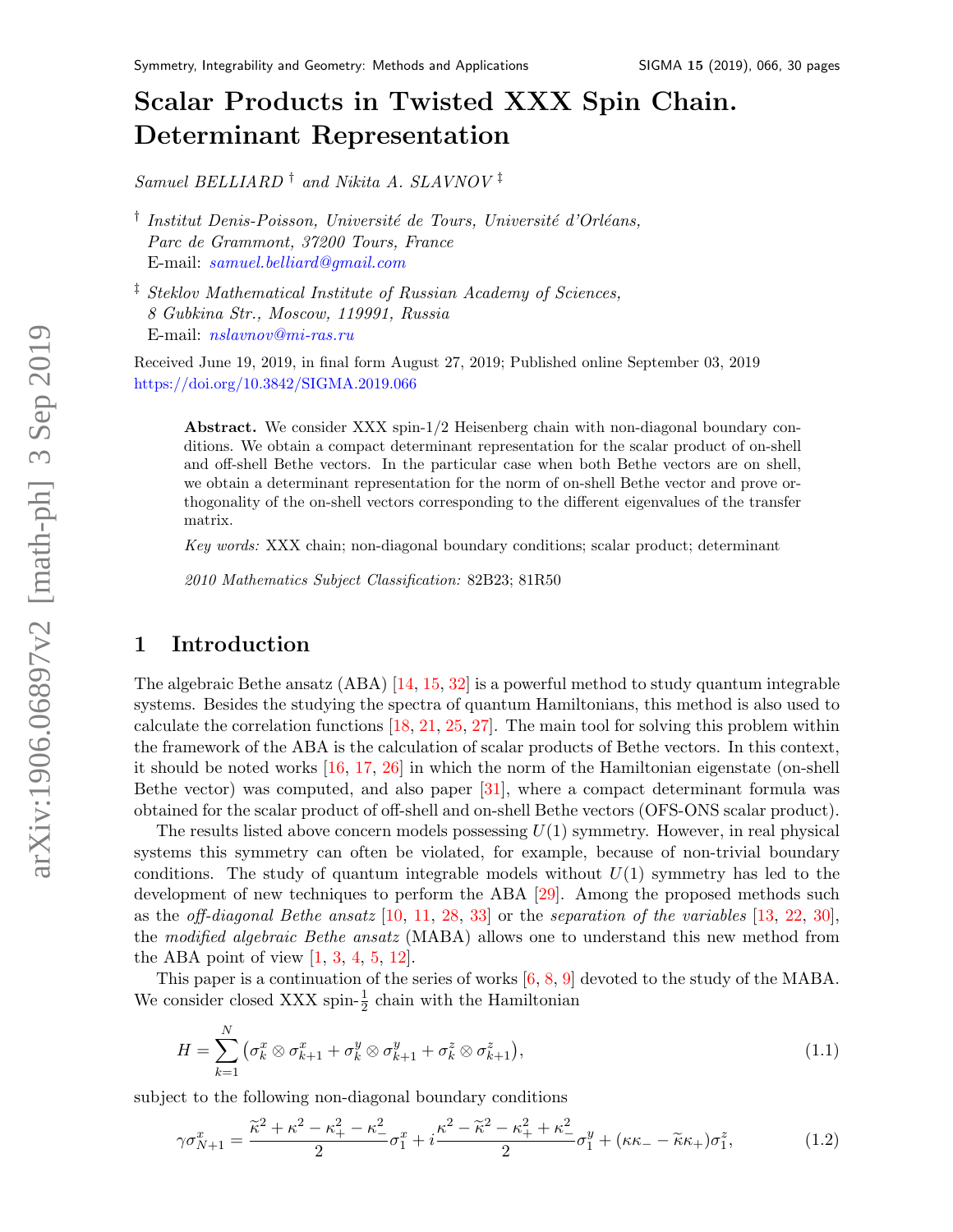$$
\gamma \sigma_{N+1}^y = i \frac{\tilde{\kappa}^2 - \kappa^2 - \kappa_+^2 + \kappa_-^2}{2} \sigma_1^x + \frac{\tilde{\kappa}^2 + \kappa^2 + \kappa_+^2 + \kappa_-^2}{2} \sigma_1^y - i(\tilde{\kappa}\kappa_+ + \kappa\kappa_-)\sigma_1^z,\tag{1.3}
$$

<span id="page-1-3"></span>
$$
\gamma \sigma_{N+1}^z = (\kappa \kappa_+ - \tilde{\kappa}\kappa_-) \sigma_1^x + i(\tilde{\kappa}\kappa_- + \kappa \kappa_+) \sigma_1^y + (\tilde{\kappa}\kappa + \kappa_+ \kappa_-) \sigma_1^z.
$$
 (1.4)

The twist parameters  $\{\kappa, \tilde{\kappa}, \kappa_+, \kappa_-\}$  are generic complex numbers and  $\gamma = \tilde{\kappa}\kappa - \kappa_+ \kappa_-$ . The Pauli matrices<sup>[1](#page-1-0)</sup>  $\sigma_k^{\alpha}$  with  $\alpha = x, y, z$  act non-trivially on the kth component of the quantum space  $\mathcal{H} = \otimes_{k=1}^N V_k$  with  $V_k = \mathbb{C}^2$ .

The main object of our study is the OFS-ONS scalar product. It was conjectured in [\[6\]](#page-28-8) that this scalar product admits a determinant representation similar to the one obtained in [\[24,](#page-29-16) [31\]](#page-29-10) in the case of the usual ABA. In this paper we prove this conjecture. The main tool of our prove is an analog of Izergin–Korepin formula for the scalar product of off-shell Bethe vectors [\[20,](#page-29-17) [26\]](#page-29-9) (see  $(3.6)$ ). This formula was generalized for the case of the MABA in [\[9\]](#page-28-10). In this paper we specify it to the particular case when one of the Bethe vectors is on-shell. This allows us to compute the sum over partitions of the Bethe parameters in the form of a single determinant.

In the particular case, the obtained determinant representation describes the norm of on-shell Bethe vector. This representation also allows us to prove orthogonality of the on-shell vectors corresponding to the different eigenvalues of the transfer matrix.

The paper is organised as follows. In Section [2](#page-1-1) we recall basic notions of the MABA and define modified Bethe vectors. We also introduce notation used in the paper. In Section [3](#page-5-0) we give definition of a modified Izergin determinant, which is one of the most important tools for studying scalar products of the modified Bethe vectors. Section [4](#page-8-0) contains the main results of the paper. Here we give different determinant representations for OFS-ONS scalar product, a determinant formula for the norm of the modified on-shell Bethe vector, and different forms of the inhomogeneous Bethe equations. In the rest of the paper we present the proofs of the results of Section [4.](#page-8-0) In Section [5](#page-10-0) we prove alternative forms of the inhomogeneous Bethe equations. In Section [6](#page-11-0) we consider some properties of the on-shell modified Izergin determinant. Finally, in Section [7](#page-13-0) we present the proof of determinant formula for OFS-ONS scalar product. In particular, we prove the equivalence of two determinant representations for OFS-ONS scalar product in Section [7.1.](#page-13-1) Several useful formulas and auxiliary lemmas are gathered in appendices. Appendix [A](#page-19-0) contains a list of properties of the modified Izergin determinant. In Appendix [B,](#page-20-0) we give some identities for rational functions. Appendices  $C$  and  $D$  are devoted to the properties of the on-shell modified Izergin determinants.

### <span id="page-1-1"></span>2 Basic notions

To describe the Hamiltonian  $(1.1)$  within the framework of the quantum inverse scattering method (QISM), we first introduce a  $\mathfrak{gl}_2$ -invariant R-matrix acting in  $\mathbb{C}^2 \otimes \mathbb{C}^2$ :

<span id="page-1-2"></span>
$$
R(u,v) = \frac{u-v}{c}\mathbb{I} + P. \tag{2.1}
$$

Here c is a constant,  $\mathbb I$  is the identity operator, and P is the permutation operator. The Rmatrix  $(2.1)$  is called  $\mathfrak{gl}_2$ -invariant, because

$$
[R(u, v), K \otimes K] = 0,
$$

for any matrix  $K \in \mathfrak{gl}_2$ .

The key object of the QISM is a quantum monodromy matrix

<span id="page-1-4"></span>
$$
T(u) = \begin{pmatrix} t_{11}(u) & t_{12}(u) \\ t_{21}(u) & t_{22}(u) \end{pmatrix}.
$$
 (2.2)

<span id="page-1-0"></span>
$$
{}^{1}\sigma^{z} = \left(\begin{smallmatrix} 1 & 0 \\ 0 & -1 \end{smallmatrix}\right), \sigma^{+} = \left(\begin{smallmatrix} 0 & 1 \\ 0 & 0 \end{smallmatrix}\right), \sigma^{-} = \left(\begin{smallmatrix} 0 & 0 \\ 1 & 0 \end{smallmatrix}\right), \sigma^{x} = \sigma^{+} + \sigma^{-}, \sigma^{y} = i(\sigma^{-} - \sigma^{+}).
$$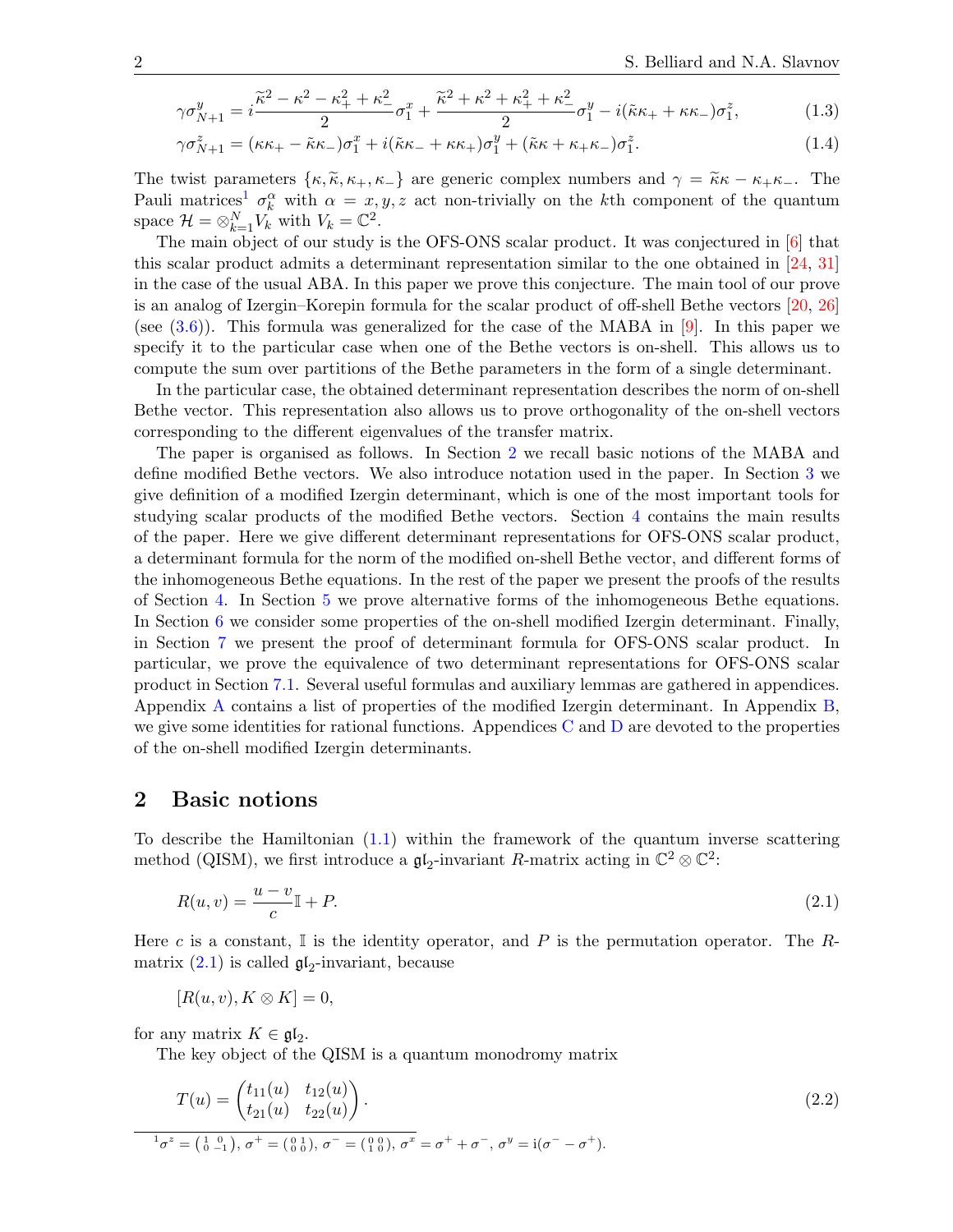This matrix acts as a 2  $\times$  2 matrix in auxiliary space  $\mathbb{C}^2$ . The entries  $t_{ij}(u)$  are operators depending on a complex parameter u and acting in the Hilbert space  $\mathcal H$  of the Hamiltonian [\(1.1\)](#page-0-0). The commutation relations of these operators are given by an RTT-relation

$$
R(u, v)(T(u) \otimes I)(I \otimes T(v)) = (I \otimes T(v))(T(u) \otimes I)R(u, v).
$$

Here I is the identity operator in  $\mathbb{C}^2$ . Equivalently, these commutation relations can be written in the form

<span id="page-2-0"></span>
$$
[t_{ij}(u), t_{kl}(v)] = g(u, v) (t_{kj}(v) t_{il}(u) - t_{kj}(u) t_{il}(v)).
$$

To obtain the Hamiltonian [\(1.1\)](#page-0-0) we first introduce an inhomogeneous monodromy matrix

$$
T(u) = R_{0N}(u, \theta_N) \cdots R_{01}(u, \theta_1),
$$
\n(2.3)

where  $\theta_i$  are inhomogeneity parameters. Each R-matrix  $R_{0k}(u, \theta_k)$  in [\(2.3\)](#page-2-0) acts non-trivially in the space  $V_0 \otimes V_k$ , where  $V_0$  is the auxiliary space of the monodromy matrix and  $V_k$  is the quantum space associated with the kth site of the chain. The Hamiltonian of the XXX chain with periodic boundary conditions can be obtained from the monodromy matrix  $(2.3)$  in the homogeneous limit  $\theta_j = 0, j = 1, ..., N$  (see [\[2\]](#page-28-11)). In order to obtain the Hamiltonian [\(1.1\)](#page-0-0) with the boundary condition  $(1.2)$ – $(1.4)$  we introduce a twisted monodromy matrix

$$
T_K(u) = KT(u), \qquad K = \begin{pmatrix} \widetilde{\kappa} & \kappa_+ \\ \kappa_- & \kappa \end{pmatrix}.
$$

Then, defining a twisted transfer matrix  $\mathcal{T}(u)$  by

$$
\mathcal{T}(u) = \operatorname{tr} T_K(u),
$$

we obtain

$$
H = 2c \frac{\mathrm{d}}{\mathrm{d}u} \big( \log \big( \mathcal{T}(u) \big) \big) \big|_{u \to 0, \theta_i \to 0} - N.
$$

It is convenient to present the twist matrix  $K$  in the form

$$
K=BDA,
$$

where

$$
A = \sqrt{\mu} \begin{pmatrix} 1 & \frac{\rho_2}{\kappa^-} \\ \frac{\rho_1}{\kappa^+} & 1 \end{pmatrix}, \qquad B = \sqrt{\mu} \begin{pmatrix} 1 & \frac{\rho_1}{\kappa^-} \\ \frac{\rho_2}{\kappa^+} & 1 \end{pmatrix}, \qquad D = \begin{pmatrix} \widetilde{\kappa} - \rho_1 & 0 \\ 0 & \kappa - \rho_2 \end{pmatrix},
$$

and the parameters  $\rho_i$  and  $\mu$  enjoy the following constraints:

<span id="page-2-2"></span>
$$
\rho_1 \rho_2 - \rho_2 \tilde{\kappa} - \rho_1 \kappa + \kappa^+ \kappa^- = 0, \qquad \mu = \frac{1}{1 - \frac{\rho_1 \rho_2}{\kappa^+ \kappa^-}}.
$$
\n(2.4)

Then we have

<span id="page-2-1"></span>
$$
\mathcal{T}(u) = \text{tr}\big(D\overline{T}(u)\big), \qquad \overline{T}(u) = AT(u)B = \begin{pmatrix} \nu_{11}(u) & \nu_{12}(u) \\ \nu_{21}(u) & \nu_{22}(u) \end{pmatrix}.
$$
\n(2.5)

Thus, instead of the twisted monodromy matrix  $T_K(u)$  we can consider a modified monodromy matrix  $\overline{T}(u)$  [\(2.5\)](#page-2-1). Respectively, the transfer matrix  $\mathcal{T}(u)$  now can be understood as the trace of the twisted modified monodromy matrix  $\overline{T}(u)$  with the diagonal twist D.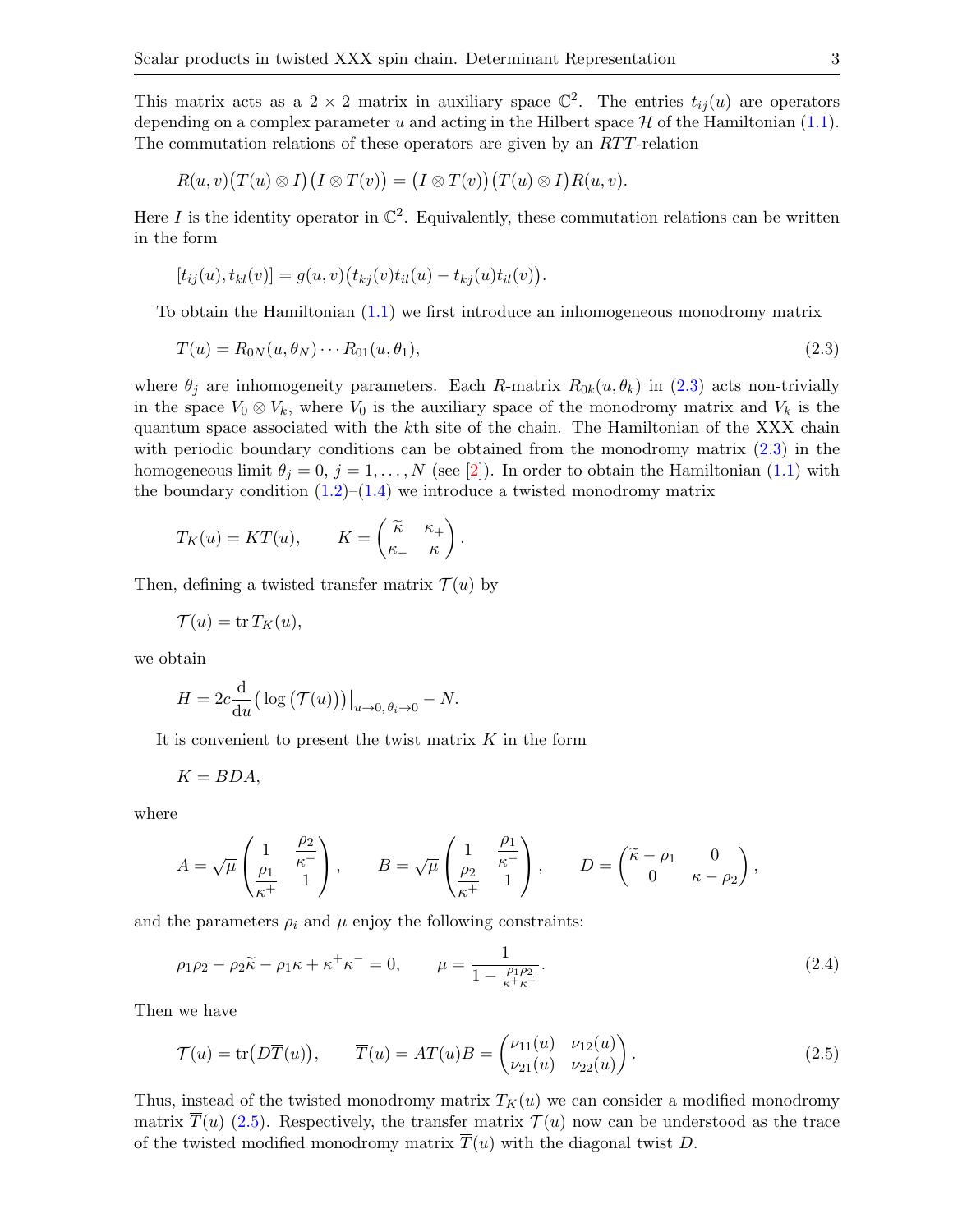#### 2.1 Highest weight representation of the Yangian

Recall that the Hilbert space of the Hamiltonian [\(1.1\)](#page-0-0) is  $\mathcal{H} = \otimes_{k=1}^{N} V_k$ , where  $V_k = \mathbb{C}^2$ . We define a highest weight vector  $|0\rangle \in \mathcal{H}$  as the state with all spins up

$$
|0\rangle = \left(\begin{smallmatrix} 1 \\ 0 \end{smallmatrix}\right)_1 \otimes \cdots \otimes \left(\begin{smallmatrix} 1 \\ 0 \end{smallmatrix}\right)_N.
$$

Then the action of the monodromy matrix entries  $t_{ij}(u)$  [\(2.2\)](#page-1-4) on  $|0\rangle$  is

<span id="page-3-1"></span>
$$
t_{ii}(u)|0\rangle = \lambda_i(u)|0\rangle, \qquad i = 1, 2,
$$
  

$$
t_{21}(u)|0\rangle = 0,
$$
 (2.6)

where

<span id="page-3-0"></span>
$$
\lambda_1(u) = \frac{1}{c^N} \prod_{k=1}^N (u - \theta_k + c), \qquad \lambda_2(u) = \frac{1}{c^N} \prod_{k=1}^N (u - \theta_k).
$$
\n(2.7)

The representation space of the Yangian is then spanned by the Bethe vectors  $\mathbf{B}_{0}^{m}(\bar{v})$ 

$$
\mathbf{B}_0^m(\bar{v}) = \prod_{i=1}^m t_{12}(v_i)|0\rangle, \qquad m = 0, 1, \dots, N,
$$

which provide a formal basis depending on the parameters  $\bar{v} = \{v_1, \ldots, v_m\}$ .

To study scalar products of Bethe vectors we also consider the dual highest weight vector  $\langle 0 | = | 0 \rangle^T$  belonging to the dual space  $\mathcal{H}^*$ . This vector possesses the following properties

$$
\langle 0|t_{ii}(u) = \lambda_i(u)\langle 0|, \qquad i = 1, 2, \qquad \langle 0|t_{12}(u) = 0, \qquad \langle 0|0 \rangle = 1,
$$

where the functions  $\lambda_i(u)$  are given by [\(2.7\)](#page-3-0). Dual Bethe vectors are constructed by successive application of the operator  $t_{21}$  to the vector  $\langle 0|$ 

$$
\mathbf{C}_0^m(\bar{v}) = \langle 0 | \prod_{i=1}^m t_{21}(v_i), \qquad m = 0, 1, \ldots, N.
$$

Within the framework of the MABA the states of the space  $\mathcal{H}$  (resp. the dual space  $\mathcal{H}^*$ ) are generated by the successive application of the operators  $\nu_{12}$  (resp.  $\nu_{21}$ ) to the state  $|0\rangle$  (resp.  $\langle 0|$ ). The modified Bethe vectors are given by

<span id="page-3-3"></span>
$$
\mathbf{B}^{m}(\bar{v}) = \prod_{i=1}^{m} \nu_{12}(v_{i})|0\rangle, \qquad \mathbf{C}^{m}(\bar{v}) = \langle 0| \prod_{i=1}^{m} \nu_{21}(v_{i}). \tag{2.8}
$$

In these formulas,  $\bar{v} = \{v_1, \ldots, v_m\}$  are generic complex numbers. They are called *Bethe para*meters.

Observe that despite of the new operators  $\nu_{ij}$  satisfy the same commutation relations as the  $t_{ij}(z)$ ,

<span id="page-3-2"></span>
$$
[\nu_{ij}(u), \nu_{kl}(v)] = g(u, v)(\nu_{kj}(v)\nu_{il}(u) - \nu_{kj}(u)\nu_{il}(v)),
$$
\n(2.9)

their actions on the highest weight vector  $(2.6)$  change. It is easy to see that now they are given by

$$
\nu_{11}(u)|0\rangle = \lambda_1(u)|0\rangle + \beta_2\nu_{12}(u)|0\rangle,
$$
  
\n
$$
\nu_{22}(u)|0\rangle = \lambda_2(u)|0\rangle + \beta_1\nu_{12}(u)|0\rangle,
$$
  
\n
$$
\nu_{21}(u)|0\rangle = (\beta_1\lambda_1(u) + \beta_2\lambda_2(u))|0\rangle + \beta_1\beta_2\nu_{12}(u)|0\rangle,
$$

where  $\beta_i = \rho_i / \kappa^+$ .

Concluding this section we would like to mention that the operators  $t_{ii}(u)$  are polynomials in u of degree N, while  $t_{ij}(u)$  with  $i \neq j$  are polynomials in u of degree  $N-1$ . This statement follows from representation [\(2.3\)](#page-2-0) and [\(2.1\)](#page-1-2). Since for generic twist parameters, any  $\nu_{ij}(u)$  is a linear combination of all  $t_{kl}(u)$ , we conclude that the operators  $\nu_{ij}(u)$  are polynomials in u of degree  $N$  for all  $i$  and  $j$ .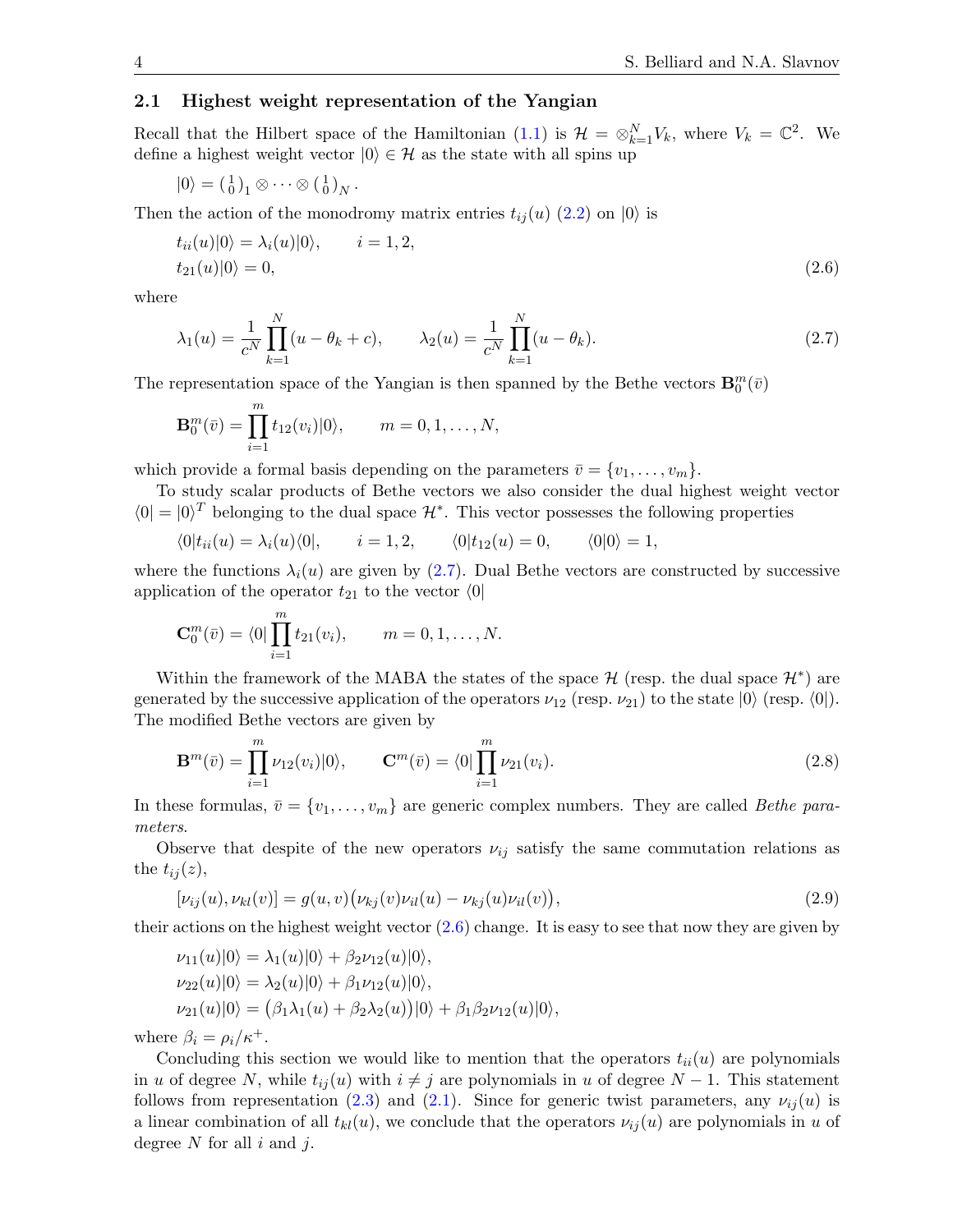#### 2.2 Shorthand notation

Before moving on, we introduce a notation and several important conventions that will be used throughout the paper. First of all, we introduce the following rational functions:

<span id="page-4-0"></span>
$$
g(u, v) = \frac{c}{u - v}, \qquad f(u, v) = 1 + g(u, v) = \frac{u - v + c}{u - v},
$$
  

$$
h(u, v) = \frac{f(u, v)}{g(u, v)} = \frac{u - v + c}{c}.
$$
 (2.10)

Actually, all these functions depend on the difference of their arguments. However, we do not stress this dependence, which will allow us to introduce special shorthand notation for their products. It is easy to see that the functions introduced above possess the following properties:

$$
\chi(u, v)\Big|_{c \to -c} = \chi(v, u), \qquad \chi(-u, -v) = \chi(v, u), \qquad \chi(u - c, v) = \chi(u, v + c),
$$

where  $\chi$  is any of the three functions. One can also convince himself that

<span id="page-4-3"></span>
$$
g(u, v - c) = \frac{1}{h(u, v)}, \qquad h(u, v + c) = \frac{1}{g(u, v)}, \qquad f(u, v + c) = \frac{1}{f(v, u)}.
$$
 (2.11)

Let us formulate now a convention on the notation. We denote sets of variables by a bar, for example,  $\bar{u} = \{u_1, \ldots, u_n\}$ . Notation  $\bar{u} \pm c$  means that  $\pm c$  is added to all the arguments of the set  $\bar{u}$ . Individual elements of the sets or subsets are denoted by Latin subscripts, for instance,  $u_j$  is an element of  $\bar{u}$ . As a rule, the number of elements in the sets is not shown explicitly in the equations, however we give these cardinalities in special comments to the formulas, if necessary.

We also consider subsets of variables. We agree upon that the notation  $\bar{u}_k$  refers to a subset that is complementary to the element  $u_k$ , that is,  $\bar{u}_k = \bar{u} \setminus u_k$ . In all other cases, we denote subsets by subscripts so that they can be easily distinguished from the elements of sets. In particular, when dealing with partitions of the sets into subsets we mostly denote the latter by the Roman numbers  $\bar{u}_{\text{I}}$ ,  $\bar{u}_{\text{II}}$ , and so on. Notation  $\{\bar{u}_{\text{I}}, \bar{u}_{\text{II}}\} \vdash \bar{u}$  means that the set  $\bar{u}$  is divided into two disjoint subsets  $\bar{u}_I$  and  $\bar{u}_I$ . The order of the elements in each subset is not essential.

To make the formulas more compact, we use a shorthand notation for the products of the rational functions [\(2.10\)](#page-4-0), the operators  $\nu_{kl}(u)$  [\(2.2\)](#page-1-4), and the vacuum eigenvalues  $\lambda_i(u)$  [\(2.6\)](#page-3-1). Namely, if a function (an operator) depends on a (sub)set of variables, then one should take a product with respect to the corresponding (sub)set. For example,

<span id="page-4-1"></span>
$$
\nu_{kl}(\bar{u}) = \prod_{u_j \in \bar{u}} \nu_{kl}(u_j), \qquad f(z, \bar{u}_I) = \prod_{u_j \in \bar{u}_I} f(z, u_j), \qquad f(\bar{u}_k, u_k) = \prod_{\substack{u_j \in \bar{u} \\ u_j \neq u_k}} f(u_j, u_k). \tag{2.12}
$$

Note that due to commutativity of the  $\nu_{kl}$ -operators (which follows from [\(2.9\)](#page-3-2)) the first product in [\(2.12\)](#page-4-1) is well defined. Notation  $f(\bar{u}, \bar{v})$  means a double product over the sets  $\bar{u}$  and  $\bar{v}$ . By definition any product over the empty set is equal to 1. A double product is equal to 1 if at least one of the sets is empty.

In particular, using this convention we can write down the modified Bethe vectors and their dual ones [\(2.8\)](#page-3-3) in the form

$$
\mathbf{B}^m(\bar{v}) = \nu_{12}(\bar{v})|0\rangle, \qquad \mathbf{C}^m(\bar{v}) = \langle 0|\nu_{21}(\bar{v}),
$$

where  $\bar{v} = \{v_1, \ldots, v_m\}$ . The eigenvalues [\(2.7\)](#page-3-0) take the form

<span id="page-4-2"></span>
$$
\lambda_1(u) = h(u, \bar{\theta}), \qquad \lambda_2(u) = g(u, \bar{\theta})^{-1}, \qquad \frac{\lambda_1(u)}{\lambda_2(u)} = f(u, \bar{\theta}),
$$
\n(2.13)

where  $\bar{\theta} = {\theta_1, \ldots, \theta_N}.$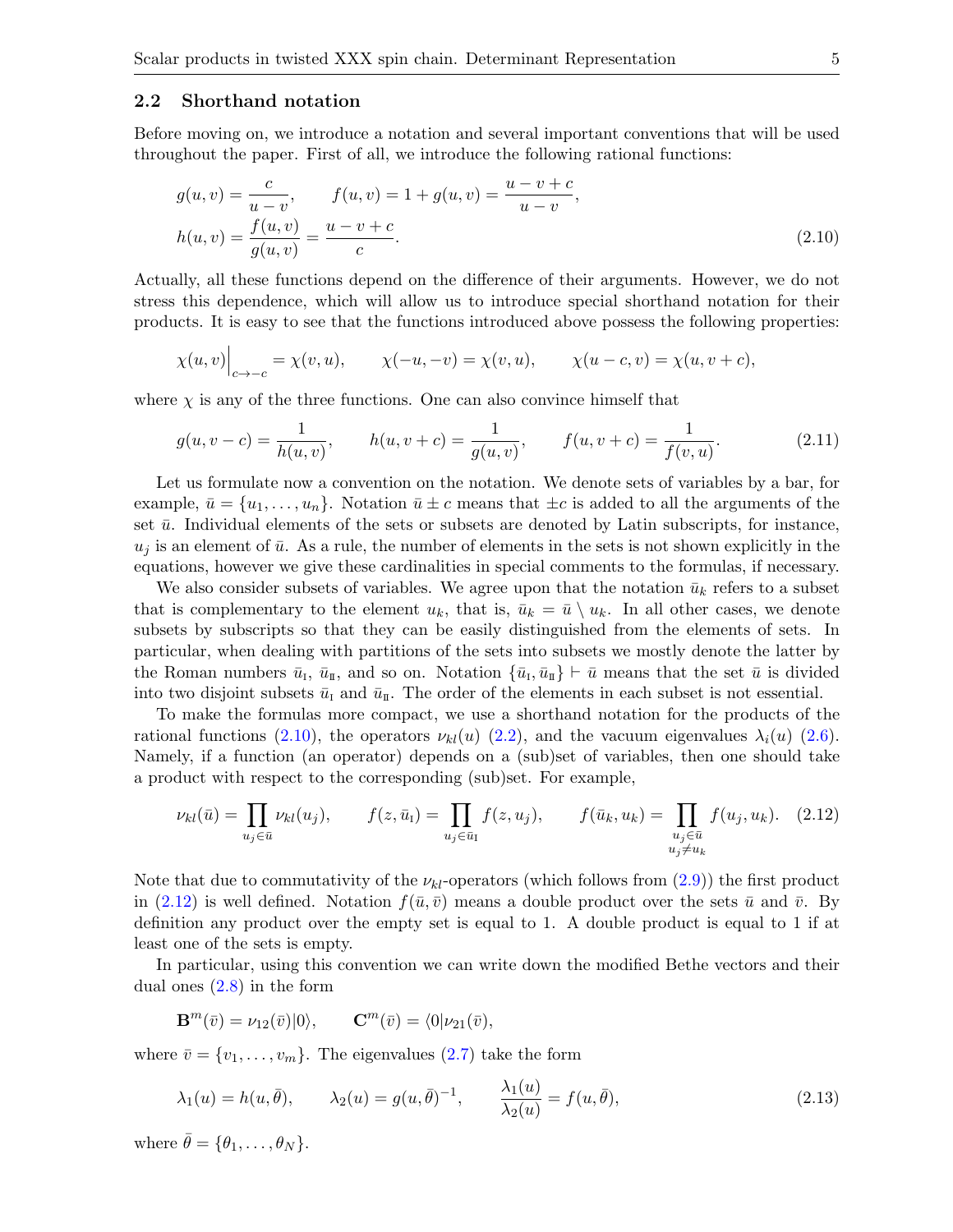#### 2.3 On-shell Bethe vectors

Within the framework of the MABA the operator [\(2.5\)](#page-2-1)

$$
\mathcal{T}(z) = \text{tr}\big(D\overline{T}(z)\big) = (\widetilde{\kappa} - \rho_1)\nu_{11}(z) + (\kappa - \rho_2)\nu_{22}(z)
$$

appears to be a generating function of the integrals of motion. Thus, the eigenstates of this operator also are the eigenstates of the Hamiltonian  $(1.1)$ . They are commonly called modified on-shell Bethe vectors.

The on-shell Bethe vectors in the MABA solvable models were found in [\[6,](#page-28-8) [10,](#page-28-0) [12\]](#page-28-7). Here we briefly recall this construction.

Let  $\bar{u} = \{u_1, \ldots, u_N\}$ , where N is the number of sites of the chain. Then a modified Bethe vector  $\mathbf{B}^{N}(\bar{u})$  [\(2.8\)](#page-3-3) becomes on-shell, if the Bethe parameters  $\bar{u}$  satisfy a system of modified Bethe equations

<span id="page-5-1"></span>
$$
(\kappa - \rho_2)\lambda_2(u_j)f(u_j, \bar{u}_j) - (\widetilde{\kappa} - \rho_1)\lambda_1(u_j)f(\bar{u}_j, u_j) + (\rho_1 + \rho_2)g(u_j, \bar{u}_j)\lambda_1(u_j)\lambda_2(u_j) = 0,
$$
\n(2.14)

for  $j = 1, \ldots, N$ . Then

<span id="page-5-2"></span>
$$
\mathcal{T}(z)\mathbf{B}^{N}(\bar{u})=\Lambda(z|\bar{u})\mathbf{B}^{N}(\bar{u}),
$$

where the eigenvalue  $\Lambda(z|\bar{u})$  is

$$
\Lambda(z|\bar{u}) = (\tilde{\kappa} - \rho_1)\lambda_1(z)f(\bar{u}, z) + (\kappa - \rho_2)\lambda_2(z)f(z, \bar{u}) + (\rho_1 + \rho_2)\lambda_1(z)\lambda_2(z)g(z, \bar{u}).
$$
 (2.15)

For further application, it is convenient to introduce a function (cf. [\[23\]](#page-29-18))

<span id="page-5-3"></span>
$$
\mathcal{Y}(z|\bar{u}) = \frac{\Lambda(z|\bar{u})}{\lambda_2(z)g(z,\bar{u})}.\tag{2.16}
$$

The explicit expression for this function reads

$$
\mathcal{Y}(z|\bar{u}) = (-1)^N (\tilde{\kappa} - \rho_1) \frac{\lambda_1(z)}{\lambda_2(z)} h(\bar{u}, z) + (\kappa - \rho_2) h(z, \bar{u}) + (\rho_1 + \rho_2) \lambda_1(z).
$$

Then Bethe equations [\(2.14\)](#page-5-1) take the form

$$
\mathcal{Y}(u_j|\bar{u})=0, \qquad j=1,\ldots,N.
$$

Similarly, a modified dual Bethe vector  $\mathbf{C}^{N}(\bar{u})$  [\(2.8\)](#page-3-3) becomes on-shell, if the Bethe parameters  $\bar{u}$  satisfy the system  $(2.14)$ . Then

$$
\mathbf{C}^N(\bar{u})\mathcal{T}(z) = \Lambda(z|\bar{u})\mathbf{C}^N(\bar{u}),
$$

with the eigenvalue  $(2.15)$ .

The main goal of this paper is to study the scalar products of the modified Bethe vectors, in which at least one of the vectors is on-shell. In fact, it is enough to consider the case when the vector  $\mathbf{B}^{N}(\bar{u})$  is on-shell, while the dual state  $\mathbf{C}^{N}(\bar{v})$  is a generic modified dual Bethe vector (see  $(3.7)$  below).

### <span id="page-5-0"></span>3 Modified Izergin determinant and scalar products

Within the framework of the ABA, the Izergin determinant allows us to obtain a formula for the scalar product of Bethe vectors as a sum over partitions of the Bethe parameters [\[20,](#page-29-17) [26\]](#page-29-9). For the MABA, we should introduce the modified Izergin determinant. Then one can obtain an analogous formula for the scalar product of the modified Bethe vectors [\[9\]](#page-28-10).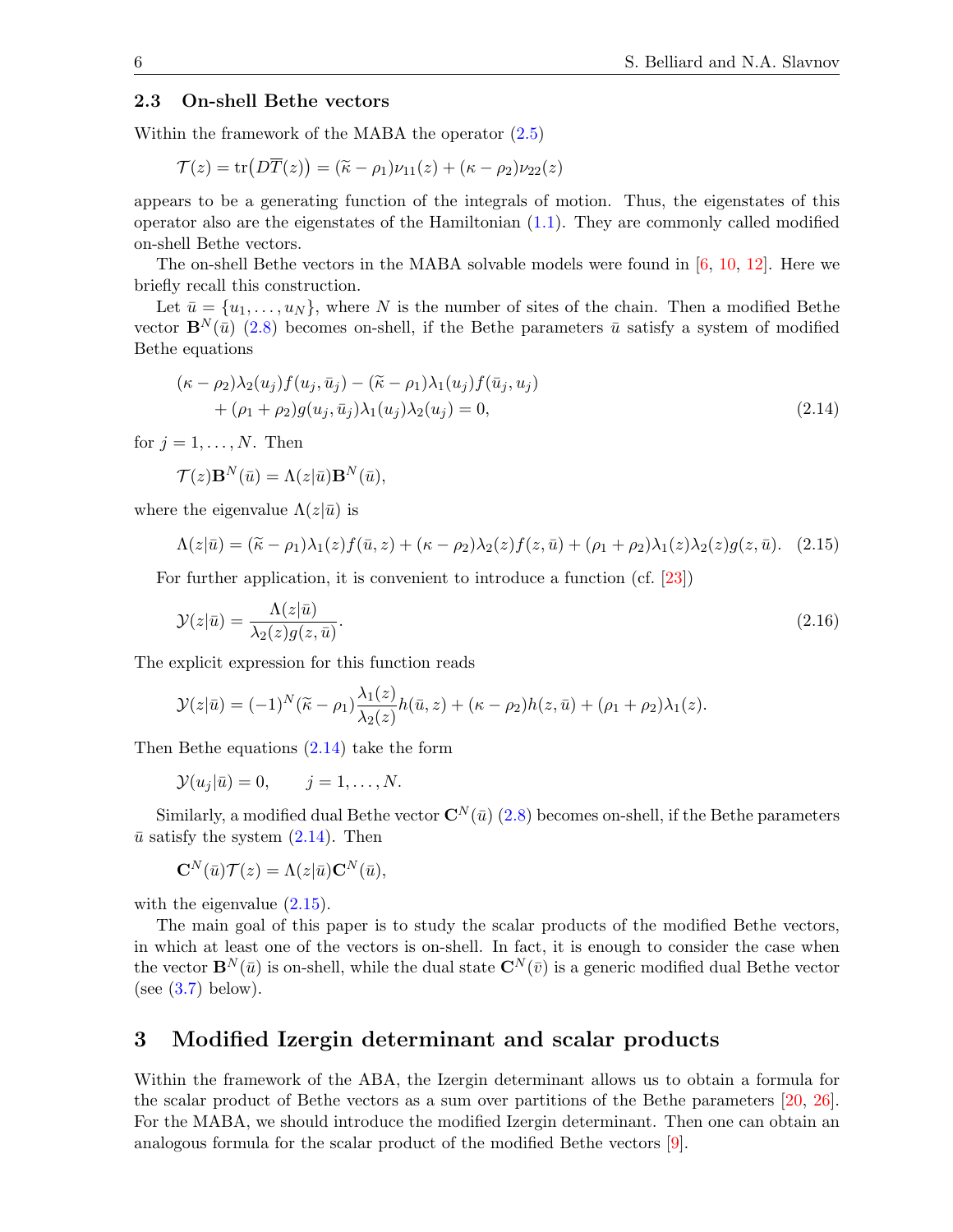#### 3.1 Modified Izergin determinant

**Definition 3.1.** Let  $\bar{u} = \{u_1, \ldots, u_n\}$ ,  $\bar{v} = \{v_1, \ldots, v_m\}$ , and z be complex numbers. Then the modified Izergin determinant  $K_{n,m}^{(z)}(\bar{u}|\bar{v})$  is defined by

<span id="page-6-0"></span>
$$
K_{n,m}^{(z)}(\bar{u}|\bar{v}) = \det_m \left( -z\delta_{jk} + \frac{f(\bar{u}, v_j)f(v_j, \bar{v}_j)}{h(v_j, v_k)} \right). \tag{3.1}
$$

Alternatively the modified Izergin determinant can be presented as

<span id="page-6-1"></span>
$$
K_{n,m}^{(z)}(\bar{u}|\bar{v}) = (1-z)^{m-n} \det_{n} \left( \delta_{jk} f(u_j, \bar{v}) - z \frac{f(u_j, \bar{u}_j)}{h(u_j, u_k)} \right).
$$
 (3.2)

Recall that we use the shorthand notation for the products [\(2.12\)](#page-4-1) in representations [\(3.1\)](#page-6-0) and  $(3.2)$ . The proof of the equivalence of these representations can be found in [\[19\]](#page-29-19). It is based on the recursive property [\(A.6\)](#page-20-1).

It is also convenient to introduce a conjugated modified Izergin determinant as

<span id="page-6-2"></span>
$$
\overline{K}_{n,m}^{(z)}(\bar{u}|\bar{v}) = K_{n,m}^{(z)}(\bar{u}|\bar{v})\Big|_{c \to -c} = \det_m \left( -z\delta_{jk} + \frac{f(v_j, \bar{u})f(\bar{v}_j, v_j)}{h(v_k, v_j)} \right),\tag{3.3}
$$

or equivalently,

$$
\overline{K}_{n,m}^{(z)}(\bar{u}|\bar{v}) = (1-z)^{m-n} \det_n \left( \delta_{jk} f(\bar{v}, u_j) - z \frac{f(\bar{u}_j, u_j)}{h(u_k, u_j)} \right).
$$

In the particular case  $z = 1$  and  $\#\bar{u} = \#\bar{v} = n$  the modified Izergin determinant turns into the ordinary Izergin determinant, that we traditionally denote by  $K_n(\bar{u}|\bar{v})$ :

$$
K_{n,n}^{(1)}(\bar{u}|\bar{v})=K_n(\bar{u}|\bar{v}).
$$

This property can be seen from the recursion  $(A.6)$  and the initial condition  $(A.2)$ . Let us recall one more representation for the ordinary Izergin determinant [\[20\]](#page-29-17)

<span id="page-6-5"></span>
$$
K_n(\bar{u}|\bar{v}) = h(\bar{u}, \bar{v})\Delta'(\bar{u})\Delta(\bar{v})\det_n\left(\frac{g(u_j, v_k)}{h(u_j, v_k)}\right),\tag{3.4}
$$

where

<span id="page-6-3"></span>
$$
\Delta(\bar{v}) = \prod_{1 \le j < k \le n} g(v_k, v_j), \qquad \Delta'(\bar{u}) = \prod_{1 \le j < k \le n} g(u_j, u_k). \tag{3.5}
$$

It is easy to see that the modified Izergin determinants  $K_{n,m}^{(z)}(\bar{u}|\bar{v})$  and  $\overline{K}_{n,m}^{(z)}(\bar{u}|\bar{v})$  are rational functions of  $\bar{u}$  and  $\bar{v}$ . They are symmetric over  $\bar{u}$  and symmetric over  $\bar{v}$ . Other properties of the modified Izergin determinant are collected in Appendix [A.](#page-19-0)

#### <span id="page-6-4"></span>3.2 Scalar product

**Definition 3.2.** Let  $\bar{u} = \{u_1, \ldots, u_n\}, \bar{v} = \{v_1, \ldots, v_m\}.$  The scalar product of two modified Bethe vectors is defined as

$$
S_{\nu}^{m,n}(\bar{v},\bar{u}) = \mathbf{C}^m(\bar{v})\mathbf{B}^n(\bar{u}) = \langle 0|\nu_{21}(\bar{v})\nu_{12}(\bar{u})|0\rangle.
$$

The function  $S_{\nu}^{m,n}(\bar{v},\bar{u})$  has several important properties. First, it follows from the commutation relations  $[\nu_{12}(u), \nu_{12}(v)] = 0$  and  $[\nu_{21}(u), \nu_{21}(v)] = 0$  that the scalar product is a symmetric function of  $\bar{v}$  and a symmetric function of  $\bar{u}$ . Furthermore, since any  $\nu_{ij}(z)$  is a polynomial in z of degree N, the scalar product is a polynomial in any  $v_j$  and in any  $u_j$  of degree N.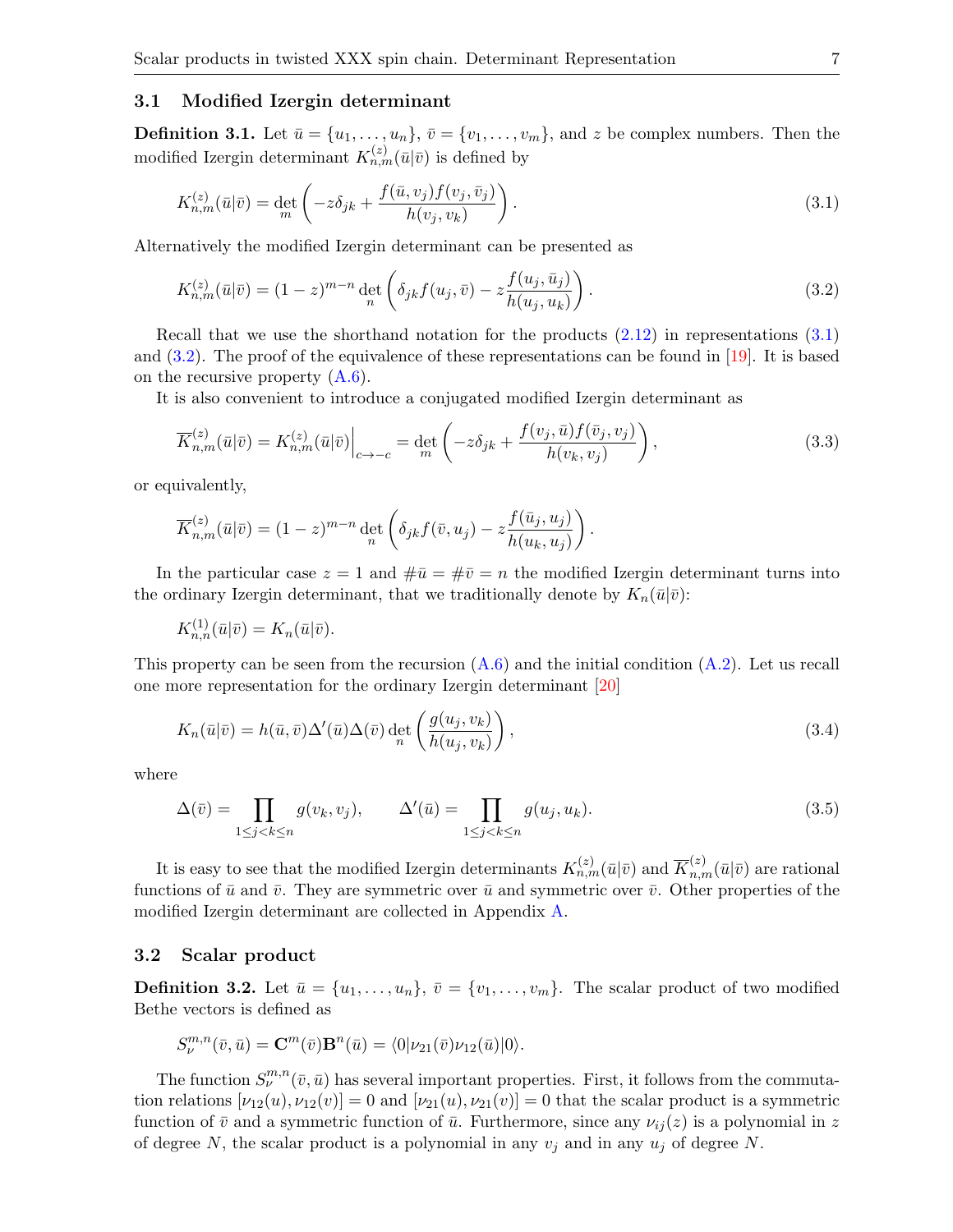**Proposition 3.3** ([\[9\]](#page-28-10)). Let  $\#\bar{u} = n$  and  $\#\bar{v} = m$ . Then

<span id="page-7-0"></span>
$$
S_{\nu}^{m,n}(\bar{v}, \bar{u}) = \mu^{2m}(\mu - 1)^{n-m} \sum_{\substack{\{\bar{v}_1, \bar{v}_\Pi\} \vdash \bar{v} \\{\bar{u}_1, \bar{u}_\Pi\} \vdash \bar{u}}} \beta_1^{p_\Pi - q_\Pi} \beta_2^{p_\Pi - q_\Pi} \lambda_2(\bar{v}_1) \lambda_1(\bar{v}_\Pi) \lambda_2(\bar{u}_\Pi) \lambda_1(\bar{u}_1)
$$
  
 
$$
\times f(\bar{v}_1, \bar{v}_\Pi) f(\bar{u}_\Pi, \bar{u}_1) K_{q_\Pi, p_\Pi}^{(1/\mu)}(\bar{u}_\Pi | \bar{v}_\Pi) \overline{K}_{q_1, p_1}^{(1/\mu)}(\bar{u}_\Pi | \bar{v}_1).
$$
 (3.6)

Here  $p_1 = #\bar{v}_1$ ,  $p_{\text{II}} = #\bar{v}_{\text{II}}$ ,  $q_1 = #\bar{u}_1$ , and  $q_{\text{II}} = #\bar{u}_{\text{II}}$ . The sum is taken over all partitions  $\{\bar{v}_{\scriptscriptstyle \rm I},\bar{v}_{\scriptscriptstyle \rm I\hspace{-1pt}I}\}\vdash \bar{v}\enskip\emph{and}\enskip \{\bar{u}_{\scriptscriptstyle \rm I},\bar{u}_{\scriptscriptstyle \rm I\hspace{-1pt}I}\}\vdash \bar{u}\enskip\emph{. There is no restriction on the cardinalities of the subsets. The$ functions  $K_{q_{\rm I\!I},p_{\rm I\!I}}^{(1/\mu)}$  and  $\overline K_{q_{\rm I},p_{\rm I}}^{(1/\mu)}$  $q_{q,p_1}^{(1/\mu)}$  respectively are the modified Izergin determinants [\(3.1\)](#page-6-0) and [\(3.3\)](#page-6-2) at  $z = 1/\mu$ .

Equation  $(3.6)$  was derived in  $[9]$ .

Proposition 3.4. The scalar product of generic modified Bethe vectors satisfies a condition

<span id="page-7-1"></span>
$$
S_{\nu}^{m,n}(\bar{v},\bar{u}) = \left(\frac{\kappa_{-}}{\kappa_{+}}\right)^{m-n} S_{\nu}^{n,m}(\bar{u},\bar{v}).
$$
\n(3.7)

**Proof.** Replacing in  $(3.6)$   $\bar{u} \leftrightarrow \bar{v}$ ,  $n \leftrightarrow m$ ,  $q_I \leftrightarrow p_I$ , and  $q_{\bar{u}} \leftrightarrow p_{\bar{u}}$  we obtain

<span id="page-7-3"></span>
$$
S_{\nu}^{n,m}(\bar{u},\bar{v}) = \mu^{2n}(\mu - 1)^{m-n} \sum_{\substack{\{\bar{v}_\mathrm{I},\bar{v}_\mathrm{II}\} \vdash \bar{v} \\ \{\bar{u}_\mathrm{I},\bar{u}_\mathrm{II}\} \vdash \bar{u} \\ \times f(\bar{u}_\mathrm{I},\bar{u}_\mathrm{II})f(\bar{v}_\mathrm{II},\bar{v}_\mathrm{I})K_{p_{\mathrm{II}},q_{\mathrm{II}}}^{(1/\mu)}(\bar{v}_\mathrm{II}|\bar{u}_\mathrm{II})\overline{K}_{p_{\mathrm{I}},q_{\mathrm{II}}}^{(1/\mu)}(\bar{v}_\mathrm{I}|\bar{u}_\mathrm{I}).} \tag{3.8}
$$

Using  $(A.1)$  we find

$$
K^{(1/\mu)}_{p_{\rm I\!I},q_{\rm I\!I\!I}}(\bar{v}_{\rm I\!I}|\bar{u}_{\rm I\!I})\overline{K}^{(1/\mu)}_{p_{\rm I},q_{\rm I}}(\bar{v}_{\rm I}|\bar{u}_{\rm I})=\left(1-\frac{1}{\mu}\right)^{n-m}\overline{K}^{(1/\mu)}_{q_{\rm I\!I},p_{\rm I\!I\!I}}(\bar{u}_{\rm I\!I}|\bar{v}_{\rm I\!I})K^{(1/\mu)}_{q_{\rm I},p_{\rm I\!I}}(\bar{u}_{\rm I}|\bar{v}_{\rm I}),
$$

and hence,

$$
S_{\nu}^{n,m}(\bar{u},\bar{v}) = \mu^{n+m} \sum_{\substack{\{\bar{v}_\mathrm{I},\bar{v}_\mathrm{II}\} \vdash \bar{v} \\ \{\bar{u}_\mathrm{I},\bar{u}_\mathrm{II}\} \vdash \bar{u} \\ \times f(\bar{u}_\mathrm{I},\bar{u}_\mathrm{II})f(\bar{v}_\mathrm{I},\bar{v}_\mathrm{I})} \beta_{1}^{q_{\mathrm{II}} - p_{\mathrm{II}}} \beta_{2}^{q_{\mathrm{I}} - p_{\mathrm{I}}} \lambda_{2}(\bar{u}_{\mathrm{I}}) \lambda_{1}(\bar{u}_{\mathrm{II}}) \lambda_{2}(\bar{v}_{\mathrm{II}}) \lambda_{1}(\bar{v}_{\mathrm{I}})}{\langle \bar{u}_\mathrm{I},\bar{u}_\mathrm{II} \rangle f(\bar{v}_\mathrm{I},\bar{v}_\mathrm{I})} \overline{K}_{q_{\mathrm{II}},p_{\mathrm{II}}}^{(1/\mu)}(\bar{u}_{\mathrm{II}}|\bar{v}_{\mathrm{II}}) K_{q_{\mathrm{I}},p_{\mathrm{I}}}^{(1/\mu)}(\bar{u}_{\mathrm{I}}|\bar{v}_{\mathrm{I}}).
$$

Relabeling the subsets as  $\bar{u}_I \leftrightarrow \bar{u}_{II}$  and  $\bar{v}_I \leftrightarrow \bar{v}_{II}$  (and respectively relabeling their cardinalities) we finally arrive at

$$
S_{\nu}^{n,m}(\bar{u},\bar{v}) = \mu^{n+m} (\beta_1 \beta_2)^{n-m} \sum_{\substack{\{\bar{v}_\mathrm{I}, \bar{v}_\mathrm{II}\} \vdash \bar{v} \\ \{\bar{u}_\mathrm{I}, \bar{u}_\mathrm{II}\} \vdash \bar{u} \\ \times f(\bar{u}_\mathrm{II}, \bar{u}_\mathrm{I}) f(\bar{v}_\mathrm{I}, \bar{v}_\mathrm{II})} \overline{K}_{q_1, p_1}^{(1/\mu)}(\bar{u}_\mathrm{I}|\bar{v}_\mathrm{I}) K_{q_1, p_1}^{(1/\mu)}(\bar{u}_\mathrm{II}|\bar{v}_\mathrm{I}).
$$
\n(3.9)

Comparing equations  $(3.9)$  and  $(3.8)$  we see that

<span id="page-7-2"></span>
$$
\frac{S_{\nu}^{m,n}(\bar{v},\bar{u})}{S_{\nu}^{n,m}(\bar{u},\bar{v})}=\left(\frac{\mu\beta_1\beta_2}{\mu-1}\right)^{n-m},
$$

and substituting here explicit expressions for  $\beta_i = \rho_i/\kappa_+$  and  $\mu$  [\(2.4\)](#page-2-2) we immediately arrive at  $(3.7)$ .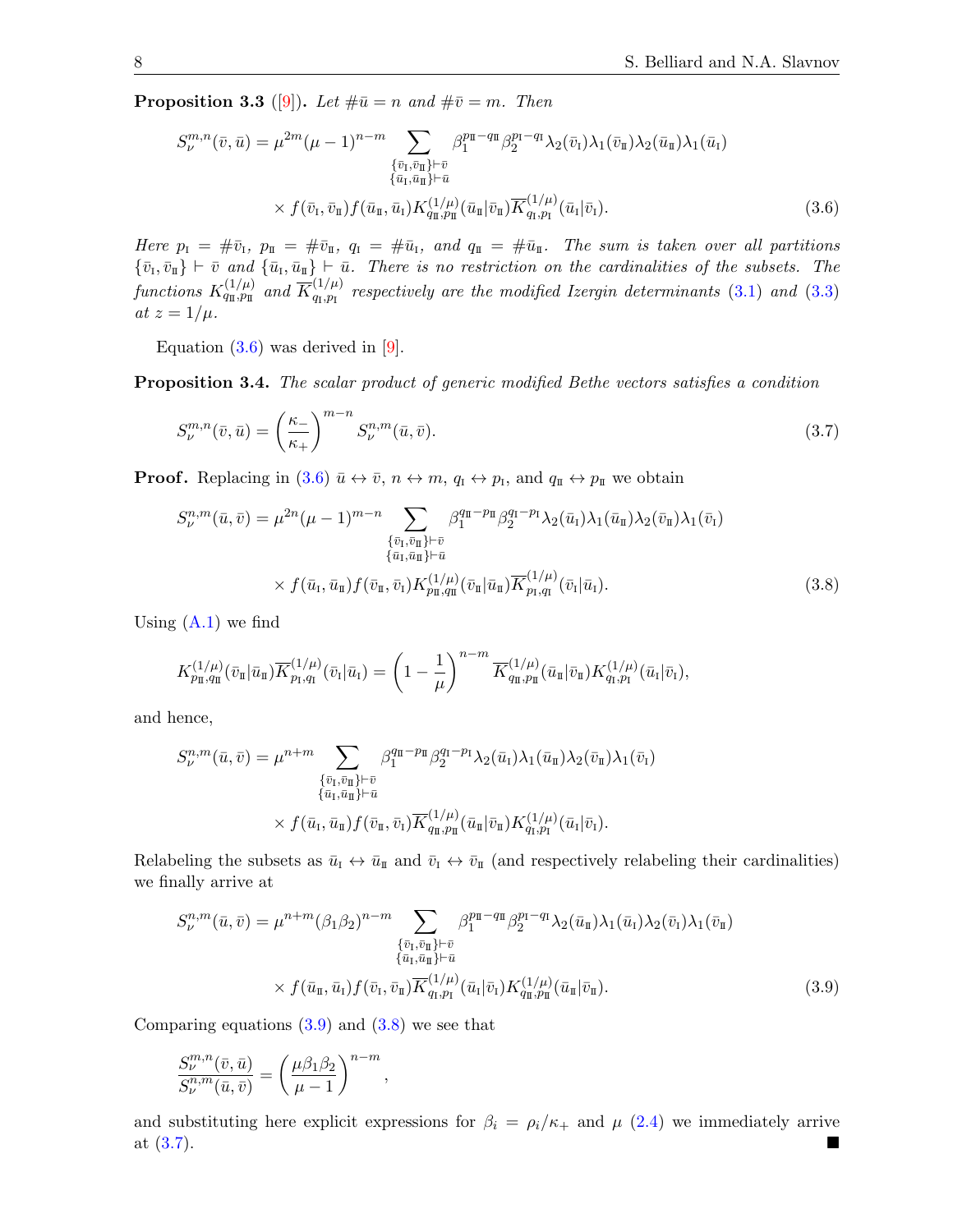## <span id="page-8-0"></span>4 Main results

In this section we give a list of the main results obtained in this paper. Most of the proofs are given in the remaining part of the text.

#### 4.1 Determinant representations for the scalar product

<span id="page-8-2"></span>**Theorem 4.1.** Let  $\#\bar{u} = \#\bar{v} = N$ . Let the set  $\bar{u}$  solve Bethe equations [\(2.14\)](#page-5-1), while the set  $\bar{v}$ consist of arbitrary complex numbers. Then the scalar product  $S_{\nu}^{N}(\bar{v}, \bar{u})$  of the modified on-shell Bethe vector  $\mathbf{B}^{N}(\bar{u})$  and generic dual modified Bethe vector  $\mathbf{C}^{N}(\bar{v})$  has the following determinant representation:

<span id="page-8-1"></span>
$$
S_{\nu}^{N}(\bar{v},\bar{u}) = \frac{(\mu\beta)^{N}\Delta(\bar{v})\Delta'(\bar{u})\lambda_{2}(\bar{u})\lambda_{2}(\bar{v})}{(\beta\kappa + \widetilde{\kappa} - 2\rho_{1})^{N}} K_{N,N}^{(-1/\beta)}(\bar{u}|\bar{\theta}) \det_{N} \left(\frac{c}{g(v_{k},\bar{u})\lambda_{2}(v_{k})} \frac{\partial\Lambda(v_{k}|\bar{u})}{\partial u_{j}}\right). (4.1)
$$

Here  $\Lambda(v|\bar{u})$  is the eigenvalue [\(2.15\)](#page-5-2),  $\beta = \rho_1/\rho_2$ , and  $\Delta(\bar{v})$ ,  $\Delta'(\bar{u})$  are given by [\(3.5\)](#page-6-3) with  $n = N$ .

Representation  $(4.1)$  was conjectured in  $\left|6\right|$ . We also would like to point out that similarly to the scalar products of on-shell and off-shell Bethe vectors in ABA [\[24,](#page-29-16) [31\]](#page-29-10) this representation involves Jacobian of the transfer matrix eigenvalue:

<span id="page-8-5"></span>
$$
\frac{c}{g(v_k, \bar{u})\lambda_2(v_k)} \frac{\partial \Lambda(v_k|\bar{u})}{\partial u_j} = (-1)^{N-1} (\tilde{\kappa} - \rho_1) \frac{\lambda_1(v_k)}{\lambda_2(v_k)} \frac{g(u_j, v_k)}{h(u_j, v_k)} h(\bar{u}, v_k)
$$

$$
+ (\kappa - \rho_2) \frac{g(v_k, u_j)}{h(v_k, u_j)} h(v_k, \bar{u}) + (\rho_1 + \rho_2) \lambda_1(v_k) g(v_k, u_j). \tag{4.2}
$$

<span id="page-8-6"></span>Theorem 4.2. Under the condition of Theorem [4.1](#page-8-2) the scalar product has the following determinant representation:

<span id="page-8-3"></span>
$$
S_{\nu}^{N}(\bar{v},\bar{u}) = \lambda_2(\bar{u})\lambda_2(\bar{v}) \left(\frac{\mu}{\alpha}\right)^N K_{N,N}^{(\mu+(\mu-1)/\beta)}(\bar{u}|\bar{\theta}) K_{2N,N}^{(\alpha)}(\{\bar{u},\bar{v}\}|\bar{\theta}),\tag{4.3}
$$

where

<span id="page-8-7"></span>
$$
\alpha = \frac{\kappa - \rho_2}{\tilde{\kappa} - \rho_1}.\tag{4.4}
$$

The equivalence of representations  $(4.1)$  and  $(4.3)$  is proved in Section [7.1.](#page-13-1)

Corollary 4.3. Dual and ordinary modified on-shell Bethe vectors corresponding to different eigenvalues are orthogonal.

Proof. Let

$$
\gamma_j = \frac{g(u_j,\bar{u}_j)}{g(u_j,\bar{v})}.
$$

Observe that if the vectors  $\mathbf{B}^{N}(\bar{u})$  and  $\mathbf{C}^{N}(\bar{v})$  correspond to different transfer matrix eigenvalues (i.e.,  $\bar{u} \neq \bar{v}$ ), then there exists at least one  $\gamma_i \neq 0$ .

Using formulas of Appendix [B.1](#page-20-2) we obtain

<span id="page-8-4"></span>
$$
\sum_{j=1}^{N} \frac{c\gamma_j}{g(v_k, \bar{u})\lambda_2(v_k)} \frac{\partial \Lambda(v_k|\bar{u})}{\partial u_j} = -\frac{1}{g(v_k, \bar{v}_k)} \left( (\tilde{\kappa} - \rho_1) \frac{\lambda_1(v_k)}{\lambda_2(v_k)} f(\bar{v}_k, v_k) - (\kappa - \rho_2) f(v_k, \bar{v}_k) + (\rho_1 + \rho_2) g(v_k, \bar{v}_k) \lambda_1(v_k) \right). \tag{4.5}
$$

If the set  $\bar{v}$  satisfies the system of modified Bethe equations [\(2.14\)](#page-5-1), then the r.h.s. of [\(4.5\)](#page-8-4) vanishes. Thus, the rows of the matrix [\(4.2\)](#page-8-5) are linearly dependent, and hence, the Jacobian of the transfer matrix eigenvalue in [\(4.1\)](#page-8-1) vanishes.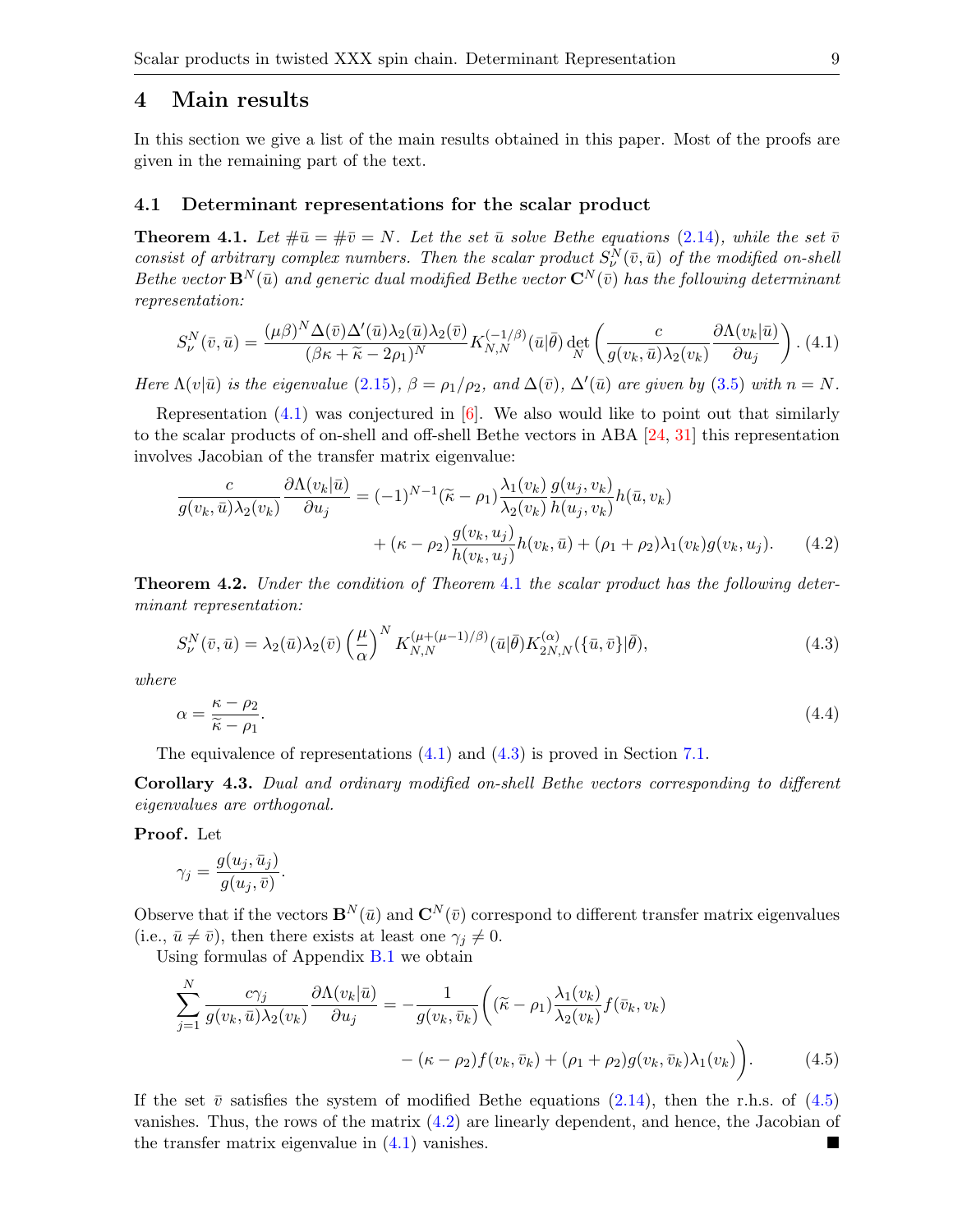Setting  $\bar{v} = \bar{u}$  in [\(4.3\)](#page-8-3) we obtain an expression for square of the norm of on-shell modified Bethe vector<sup>[2](#page-9-0)</sup>. Another possibility is to set  $\bar{v} = \bar{u}$  in [\(4.1\)](#page-8-1). Then one should resolve singularities in the diagonal elements of [\(4.2\)](#page-8-5). The result is described by the following theorem.

Theorem 4.4. The square of the norm of on-shell modified Bethe vector has the following determinant representation:

$$
S_{\nu}^{N}(\bar{u},\bar{u}) = \frac{(\mu\beta)^{N} \Delta(\bar{u}) \Delta'(\bar{u}) \lambda_{2}^{2}(\bar{u})}{(\beta\kappa + \tilde{\kappa} - 2\rho_{1})^{N}} K_{N,N}^{(-1/\beta)}(\bar{u}|\bar{\theta}) \det_{N} \left(c \frac{\partial \mathcal{Y}(u_{k}|\bar{u})}{\partial u_{j}}\right),
$$

where  $\mathcal{Y}(z|\bar{u})$  is given by  $(2.16)$ .

**Proof.** It suffices to substitute  $v_j = u_j$  in [\(4.1\)](#page-8-1) and compare the result with the partial derivatives  $c\partial \mathcal{Y}(u_k|\bar{u})/\partial u_i$ .

#### 4.2 Alternative form of the Bethe equations

The initial form of Bethe equations  $(2.14)$  is not always convenient for applications. There exists, however, various alternative forms of these equations. Two of them are described by the following proposition.

<span id="page-9-1"></span>Proposition 4.5. Inhomogeneous Bethe equations [\(2.14\)](#page-5-1) can be written in the forms

<span id="page-9-2"></span>
$$
\frac{\kappa - \rho_2}{f(\bar{u}, \theta_j)} + (\tilde{\kappa} - \rho_1) \sum_{k=1}^N \frac{f(\theta_k, \bar{\theta}_k)}{h(\theta_k, \theta_j)} f(\bar{u}, \theta_k) = \kappa + \tilde{\kappa}, \qquad j = 1, \dots, N,
$$
\n(4.6)

or

<span id="page-9-3"></span>
$$
(\tilde{\kappa} - \rho_1) f(\bar{u}, \theta_j) + (\kappa - \rho_2) \sum_{k=1}^N \frac{f(\bar{\theta}_k, \theta_k)}{h(\theta_j, \theta_k)} \frac{1}{f(\bar{u}, \theta_k)} = \kappa + \tilde{\kappa}, \qquad j = 1, \dots, N. \tag{4.7}
$$

The proof of this theorem and other forms of Bethe equations are given in Section [5.](#page-10-0)

#### 4.3 On-shell modified Izergin determinant

Determinant representations for the scalar product [\(4.1\)](#page-8-1) contains the modified Izergin determinant  $K_{N,N}^{(z)}(\bar{u}|\bar{\theta})$ , where the set  $\bar{u}$  solves Bethe equations [\(2.14\)](#page-5-1). We call it on-shell modified Izergin determinant. This determinant enjoys an identity described by the following proposition.

<span id="page-9-4"></span>**Proposition 4.6.** Let a set  $\bar{u}$  consist of the roots of Bethe equations [\(2.14\)](#page-5-1). Then

<span id="page-9-6"></span>
$$
K_{N,N}^{(z)}(\bar{u}|\bar{\theta}) = \prod_{i=1}^{N} (d_i - z),
$$
\n(4.8)

for arbitrary complex z. Here  $d_i = d^{\pm}$  for  $i = 1, ..., N$ , and

<span id="page-9-5"></span>
$$
d^{\pm} = \frac{\kappa + \widetilde{\kappa} \pm \sqrt{(\kappa + \widetilde{\kappa})^2 - 4(\kappa - \rho_2)(\widetilde{\kappa} - \rho_1)}}{2(\widetilde{\kappa} - \rho_1)}.
$$
\n(4.9)

The proof of this proposition is given in Section [6.](#page-11-0)

Remark 4.7. Similar property of the on-shell modified Izergin determinant holds for the XXX spin chain with diagonal boundary condition (see [\(6.7\)](#page-13-2)).

<span id="page-9-0"></span><sup>2</sup>Traditionally  $S_{\nu}^N(\bar{u}, \bar{u}) = \mathbf{C}^N(\bar{u}) \mathbf{B}^N(\bar{u})$  is called the square of the norm even if  $\mathbf{C}^N(\bar{u}) \neq (\mathbf{B}^N(\bar{u}))^{\dagger}$ .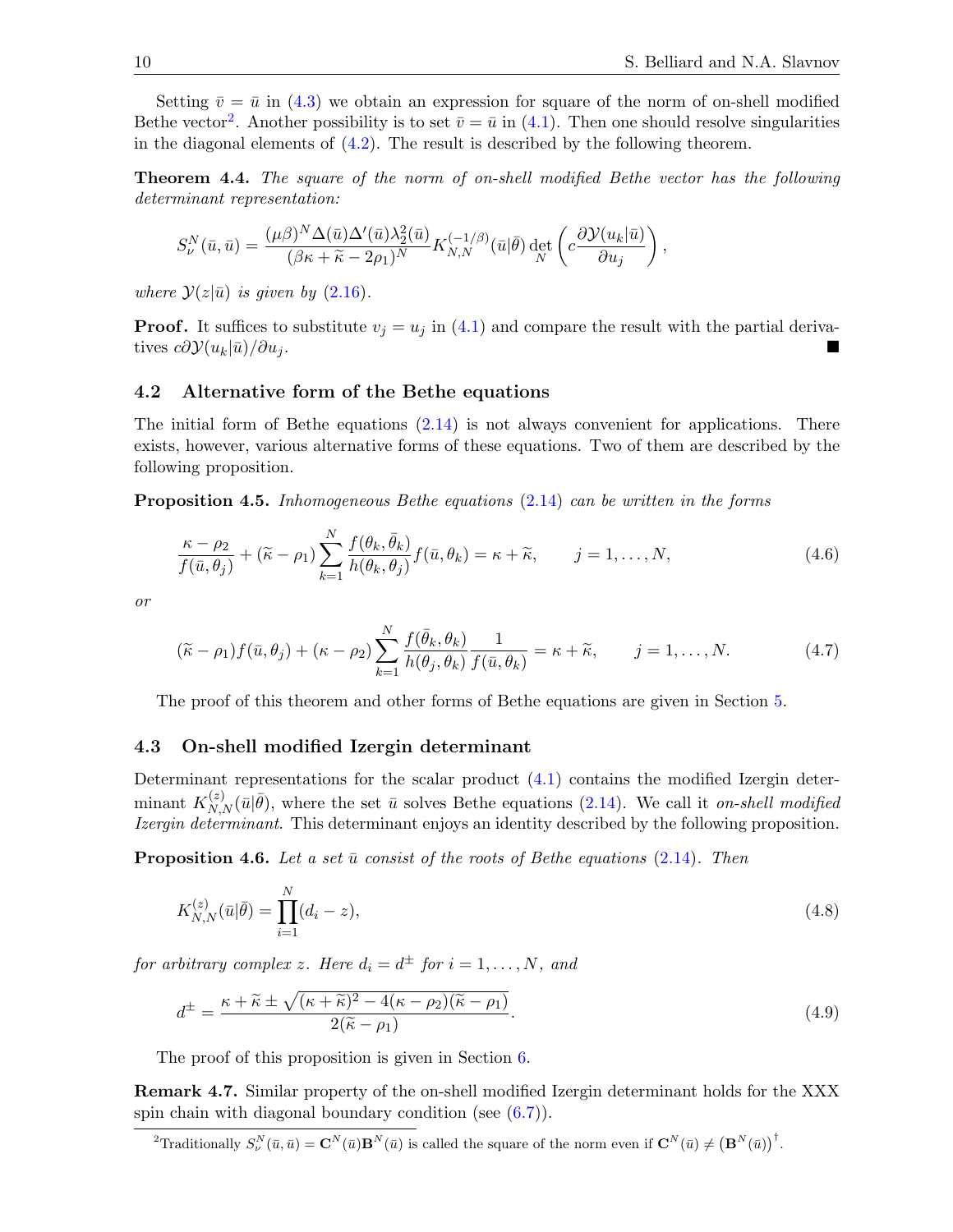# <span id="page-10-0"></span>5 Proof of the alternative forms of Bethe equations

In this section we prove Proposition [4.5.](#page-9-1)

**Proof.** Let us divide Bethe equations [\(2.14\)](#page-5-1) by the product  $\lambda_1(u_i)\lambda_2(u_j)$ :

$$
(\kappa - \rho_2) \frac{f(u_j, \bar{u}_j)}{\lambda_1(u_j)} - (\widetilde{\kappa} - \rho_1) \frac{f(\bar{u}_j, u_j)}{\lambda_2(u_j)} + (\rho_1 + \rho_2) g(u_j, \bar{u}_j) = 0, \qquad j = 1, \ldots, N.
$$

Multiplying each of equations by a monic polynomial  $P_n(u_j)$  in  $u_j$  of degree  $n < N$  and taking the sum over  $j$  we obtain

$$
\sum_{j=1}^N \left( \frac{(\kappa - \rho_2) f(u_j, \bar{u}_j)}{\lambda_1(u_j)} - \frac{(\widetilde{\kappa} - \rho_1) f(\bar{u}_j, u_j)}{\lambda_2(u_j)} + (\rho_1 + \rho_2) g(u_j, \bar{u}_j) \right) P_n(u_j) = 0.
$$

The sums over  $j$  can be written is a contour integral

$$
\frac{1}{2\pi i c}\oint_{\Gamma(\bar{u})}\left(\frac{(\kappa-\rho_2)f(z,\bar{u})}{\lambda_1(z)}+\frac{(\widetilde{\kappa}-\rho_1)f(\bar{u},z)}{\lambda_2(z)}+(\rho_1+\rho_2)g(z,\bar{u})\right)P_n(z)\,\mathrm{d}z=0.
$$

Here anticlockwise oriented contour  $\Gamma(\bar{u})$  surrounds the roots of Bethe equations  $\bar{u}$  and does not contain any other singularities of the integrand. Substituting here explicit expressions for  $\lambda_1(z)$ and  $\lambda_2(z)$  [\(2.13\)](#page-4-2) we obtain

$$
\frac{1}{2\pi i} \oint_{\Gamma(\bar{u})} \left( \frac{(\kappa - \rho_2) f(z, \bar{u})}{h(z, \bar{\theta})} + (\widetilde{\kappa} - \rho_1) f(\bar{u}, z) g(z, \bar{\theta}) + (\rho_1 + \rho_2) g(z, \bar{u}) \right) P_n(z) dz = 0.
$$

The integral can now be taken by the residues outside the integration contour, that is in the points  $z = \theta_k$  and  $z = \theta_k - c$ ,  $k = 1, ..., N$ . Taking into account that  $n < N$  we find

<span id="page-10-1"></span>
$$
\sum_{k=1}^{N} \left( (\kappa - \rho_2) \frac{P_n(\theta_k - c)}{f(\bar{u}, \theta_k)} + (\tilde{\kappa} - \rho_1) f(\bar{u}, \theta_k) P_n(\theta_k) \right) g(\theta_k, \bar{\theta}_k) = c^{N-1} (\kappa + \tilde{\kappa}) \delta_{n, N-1}, \quad (5.1)
$$

where we used  $(2.11)$ .

This is the most general form of Bethe equations. It involves an arbitrary polynomial  $P_n(\theta_k)$ of degree  $n \leq N$ . Now we can consider several particular cases.

Let us take a system of polynomials

<span id="page-10-2"></span>
$$
P_{N-1}^{(j)}(z) = c^{N-1}h(z, \bar{\theta}_j) = \prod_{\substack{k=1\\k \neq j}}^{N} (z - \theta_k + c), \qquad j = 1, \dots, N.
$$
 (5.2)

Then equation [\(5.1\)](#page-10-1) yields

$$
\sum_{k=1}^N \left( (\kappa - \rho_2) \frac{h(\theta_k - c, \bar{\theta}_j)}{f(\bar{u}, \theta_k)} + (\widetilde{\kappa} - \rho_1) f(\bar{u}, \theta_k) h(\theta_k, \bar{\theta}_j) \right) g(\theta_k, \bar{\theta}_k) = \kappa + \widetilde{\kappa}, \qquad j = 1, \ldots, N.
$$

Using  $h(\theta_k - c, \bar{\theta}_j) = \delta_{jk}/g(\theta_k, \bar{\theta}_k)$  we arrive at [\(4.6\)](#page-9-2). Similarly, setting in [\(5.1\)](#page-10-1)

<span id="page-10-3"></span>
$$
P_{N-1}^{(j)}(z) = \frac{c^{N-1}}{g(z, \bar{\theta}_j)} = \prod_{\substack{k=1\\k \neq j}}^{N} (z - \theta_k), \qquad j = 1, \dots, N,
$$
\n(5.3)

we arrive at  $(4.7)$ .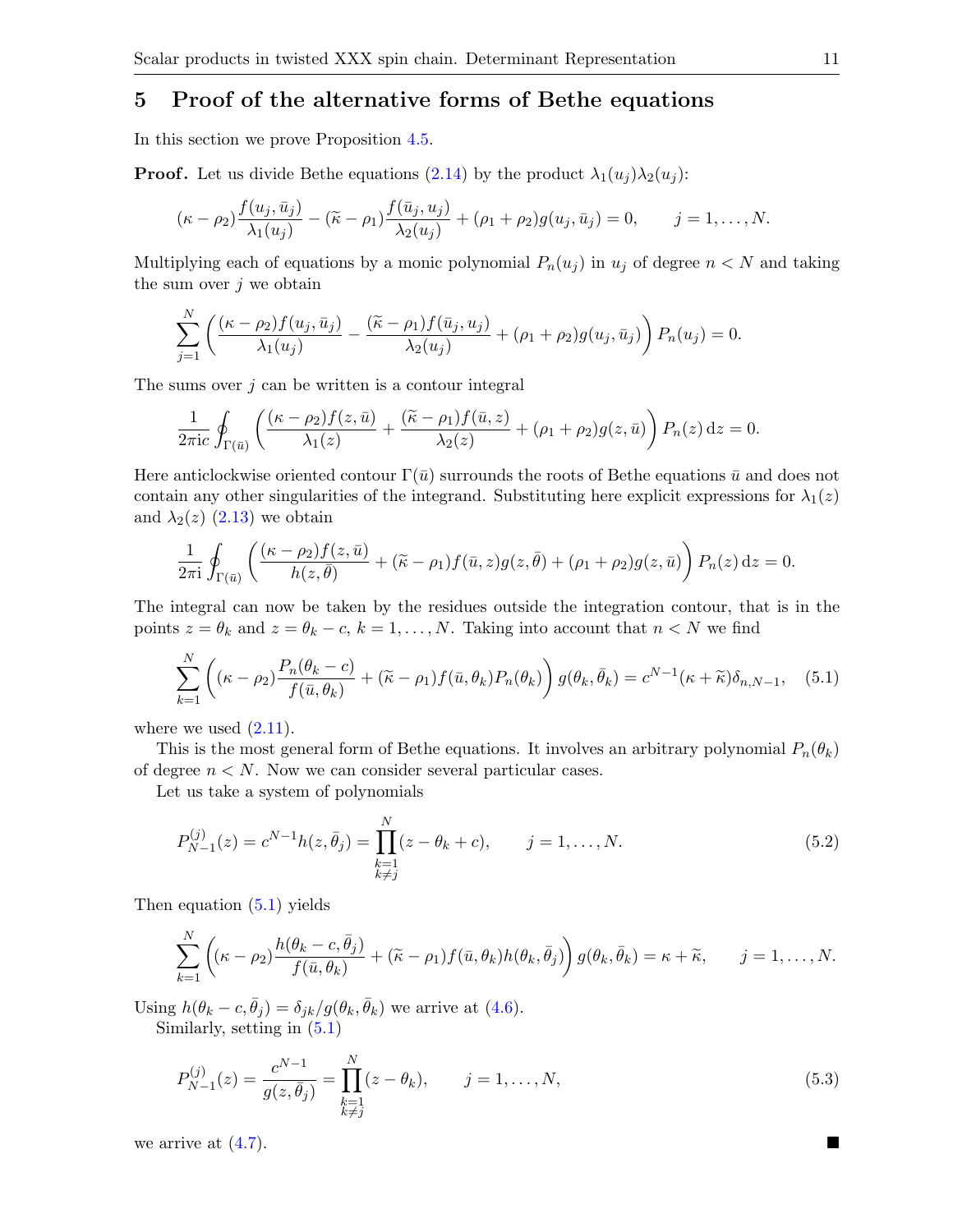One can also consider a choice of  $P_{N}^{(j)}$  $\bar{\theta}_{N-1}^{(j)}(z)$  that interpolates between  $(5.2)$  and  $(5.3)$ . Let  $\bar{\theta}_A$ and  $\bar{\theta}_B$  be two fixed disjoint subsets of the inhomogeneities such that  $\{\bar{\theta}_A, \bar{\theta}_B\} = \bar{\theta}$ . Assume that  $\theta_B \neq \emptyset$ . Let

<span id="page-11-1"></span>
$$
P_{N-1}^{(j)}(z) = c^{N-1} g(z, \theta_j) \frac{h(z, \bar{\theta}_A)}{g(z, \bar{\theta}_B)}, \qquad \theta_j \in \bar{\theta}_B.
$$
 (5.4)

Then equation [\(5.1\)](#page-10-1) takes the form

$$
\begin{split} (\kappa-\rho_2) & \sum_{\{\bar{\theta}_{B_1},\bar{\theta}_{B_2}\}\vdash \bar{\theta}_B} \frac{f(\bar{\theta}_{B_2},\bar{\theta}_{B_1})}{h(\theta_j,\bar{\theta}_{B_1})} \frac{1}{f(\bar{u},\bar{\theta}_{B_1})} = \kappa + \widetilde{\kappa} - (\widetilde{\kappa}-\rho_1) f(\bar{u},\theta_j) f(\theta_j,\bar{\theta}_A) \\ & \quad \ \ \# \bar{\theta}_{B_1=1} \\ & + (\widetilde{\kappa}-\rho_1) \sum_{\{\bar{\theta}_{A_1},\bar{\theta}_{A_2}\}\vdash \bar{\theta}_A} g(\theta_j,\bar{\theta}_{A_1}) f(\bar{u},\bar{\theta}_{A_1}) f(\bar{\theta}_{A_1},\bar{\theta}_{A_2}). \\ & \quad \ \ \, \# \bar{\theta}_{A_1=1} \end{split}
$$

Here in the l.h.s. the sum is taken over partitions  $\{\bar{\theta}_{B_1}, \bar{\theta}_{B_2}\} \vdash \bar{\theta}_B$  such that  $\#\bar{\theta}_{B_1} = 1$ . In the r.h.s. the sum is taken over partitions  $\{\bar{\theta}_{A_1}, \bar{\theta}_{A_2}\} \vdash \bar{\theta}_A$  such that  $\#\bar{\theta}_{A_1} = 1$ .

Remark 5.1. The examples given above do not exhaust all possible forms of the Bethe equations. In particular, on the basis of the polynomial [\(5.4\)](#page-11-1) we can construct

<span id="page-11-2"></span>
$$
P_{N-1}^{(j)}(z) = c^{N-1} \sum_{\{\bar{\theta}_A, \bar{\theta}_B\} \vdash \bar{\theta}} g(z, \theta_j) \frac{h(z, \bar{\theta}_A)}{g(z, \bar{\theta}_B)} G(\bar{\theta}_A, \bar{\theta}_B), \qquad \theta_j \in \bar{\theta}_B,
$$
\n
$$
(5.5)
$$

where  $G(\bar{\theta}_A, \bar{\theta}_B)$  is some function that depends on the subsets  $\bar{\theta}_A$  and  $\bar{\theta}_B$ . An example of the polynomial [\(5.5\)](#page-11-2) is considered in Appendix [D.2.](#page-24-0)

# <span id="page-11-0"></span>6 Proof of the on-shell modified Izergin determinant properties

In this section we prove Proposition [4.6.](#page-9-4)

**Proof.** Let us introduce two  $N \times N$  matrices  $\Omega(\bar{\theta})$  and Z:

$$
\Omega_{jk}(\bar{\theta}) = \frac{f(\theta_k, \bar{\theta}_k)}{h(\theta_k, \theta_j)}, \qquad Z_{jk} = \Omega_{jk}(\bar{\theta}) f(\bar{u}, \theta_k), \qquad j, k = 1, \dots, N.
$$

Then the system of equations  $(4.6)$  takes the form

$$
\frac{\kappa - \rho_2}{f(\bar{u}, \theta_j)} + (\tilde{\kappa} - \rho_1) \sum_{k=1}^N Z_{jk} = \kappa + \tilde{\kappa}, \qquad j = 1, \dots, N.
$$

Multiplying each equation by  $Z_{ij}$  we obtain

$$
(\kappa - \rho_2)\Omega_{ij}(\bar{\theta}) + (\widetilde{\kappa} - \rho_1)\sum_{k=1}^N Z_{ij}Z_{jk} = (\kappa + \widetilde{\kappa})Z_{ij}, \qquad i, j = 1, \ldots, N.
$$

Taking the sum over j and using  $3$ 

<span id="page-11-4"></span>
$$
\sum_{j=1}^{N} \Omega_{ij}(\bar{\theta}) = 1,\tag{6.1}
$$

<span id="page-11-3"></span> ${}^{3}$ Equation [\(6.1\)](#page-11-4) can be derived by the contour integral method described in Appendix [B.1.](#page-20-2)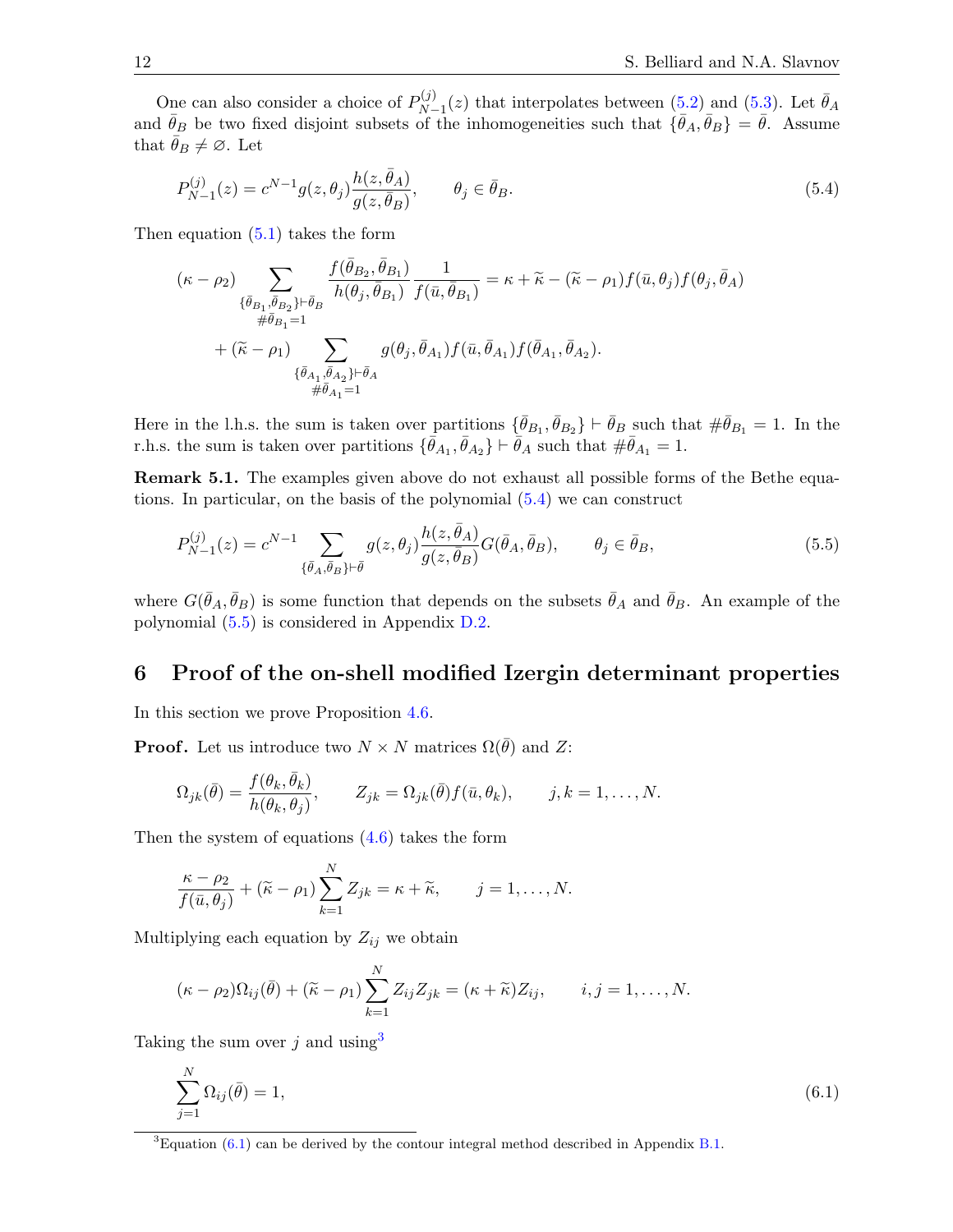we arrive at

 $\mathbf{v}$ 

$$
\sum_{k=1}^N ((\kappa - \rho_2)\delta_{ik} + (\widetilde{\kappa} - \rho_1)(Z^2)_{ik} - (\kappa + \widetilde{\kappa})Z_{ik}) = 0, \qquad i = 1, \ldots, N.
$$

Setting here  $Z = S^{-1} \mathcal{D} S$ , where  $\mathcal{D} = \text{diag}(d_1, \dots, d_N)$ , we find

$$
\sum_{k=1}^N \bigl( (\kappa - \rho_2) \delta_{ik} + (\widetilde{\kappa} - \rho_1) \bigl( S^{-1} \mathcal{D}^2 S \bigr)_{ik} - (\kappa + \widetilde{\kappa}) \bigl( S^{-1} \mathcal{D} S \bigr)_{ik} \bigr) = 0, \qquad i = 1, \ldots, N.
$$

Multiplying this equation from the left by  $S$  we arrive at

<span id="page-12-0"></span>
$$
\sum_{k=1}^{N} ((\kappa - \rho_2) + (\tilde{\kappa} - \rho_1)d_i^2 - (\kappa + \tilde{\kappa})d_i)S_{ik} = 0, \qquad i = 1, ..., N.
$$
 (6.2)

Since S is invertible, we conclude that linear combination  $(6.2)$  vanishes if and only if

<span id="page-12-2"></span>
$$
(\widetilde{\kappa} - \rho_1)d_i^2 - (\kappa + \widetilde{\kappa})d_i + \kappa - \rho_2 = 0, \qquad i = 1, \dots, N. \tag{6.3}
$$

Thus, the matrix Z has only two eigenvalues  $d^+$  and  $d^-$  [\(4.9\)](#page-9-5). It also follows from the above consideration that the on-shell modified Izergin determinant  $K_{N,N}^{(z)}(\bar{u}|\bar{\theta})$  has the following presentation:

<span id="page-12-1"></span>
$$
K_{N,N}^{(z)}(\bar{u}|\bar{\theta}) = \det_N(Z_{jk} - z\delta_{jk}) = \prod_{i=1}^N (d_i - z),\tag{6.4}
$$

for arbitrary complex z, provided the parameters  $\bar{u}$  are on-shell. Thus, [\(4.8\)](#page-9-6) is proved.

In particular, setting  $z = 0$  in  $(6.4)$  we obtain

<span id="page-12-3"></span>
$$
f(\bar{u}, \bar{\theta}) = \prod_{i=1}^{N} d_i.
$$
\n
$$
(6.5)
$$

Using equation [\(6.3\)](#page-12-2) one can find identities for the on-shell modified Izergin determinants with different  $z$ . For example,  $(6.3)$  yields

$$
\frac{\beta(\kappa-\rho_2)}{\beta\kappa+\widetilde{\kappa}-2\rho_1}(d_i-1)\left(d_i+\frac{1}{\beta}\right)=d_i\left(d_i-\mu-\frac{\mu-1}{\beta}\right), \qquad i=1,\ldots,N.
$$

Taking the product over i we obtain

$$
\left(\frac{\beta(\kappa-\rho_2)}{\beta\kappa+\widetilde{\kappa}-2\rho_1}\right)^N\prod_{i=1}^N(d_i-1)\left(d_i+\frac{1}{\beta}\right)=\prod_{i=1}^N d_i\left(d_i-\mu-\frac{\mu-1}{\beta}\right).
$$

Then, due to equations  $(6.4)$ ,  $(6.5)$  we find

<span id="page-12-4"></span>
$$
\left(\frac{\beta(\kappa-\rho_2)}{\beta\kappa+\widetilde{\kappa}-2\rho_1}\right)^N K_{N,N}^{(1)}(\bar{u}|\bar{\theta})K_{N,N}^{(-1/\beta)}(\bar{u}|\bar{\theta}) = f(\bar{u},\bar{\theta})K_{N,N}^{(\mu+(\mu-1)/\beta)}(\bar{u}|\bar{\theta}).\tag{6.6}
$$

Concluding this section we would like to mention that exactly the same method can be used to transform Bethe equations of the XXX spin chain with diagonal boundary condition

$$
\kappa \frac{f(u_j, \bar{u}_j)}{\lambda_1(u_j)} - \widetilde{\kappa} \frac{f(\bar{u}_j, u_j)}{\lambda_2(u_j)} = 0, \qquad j = 1, \dots, M,
$$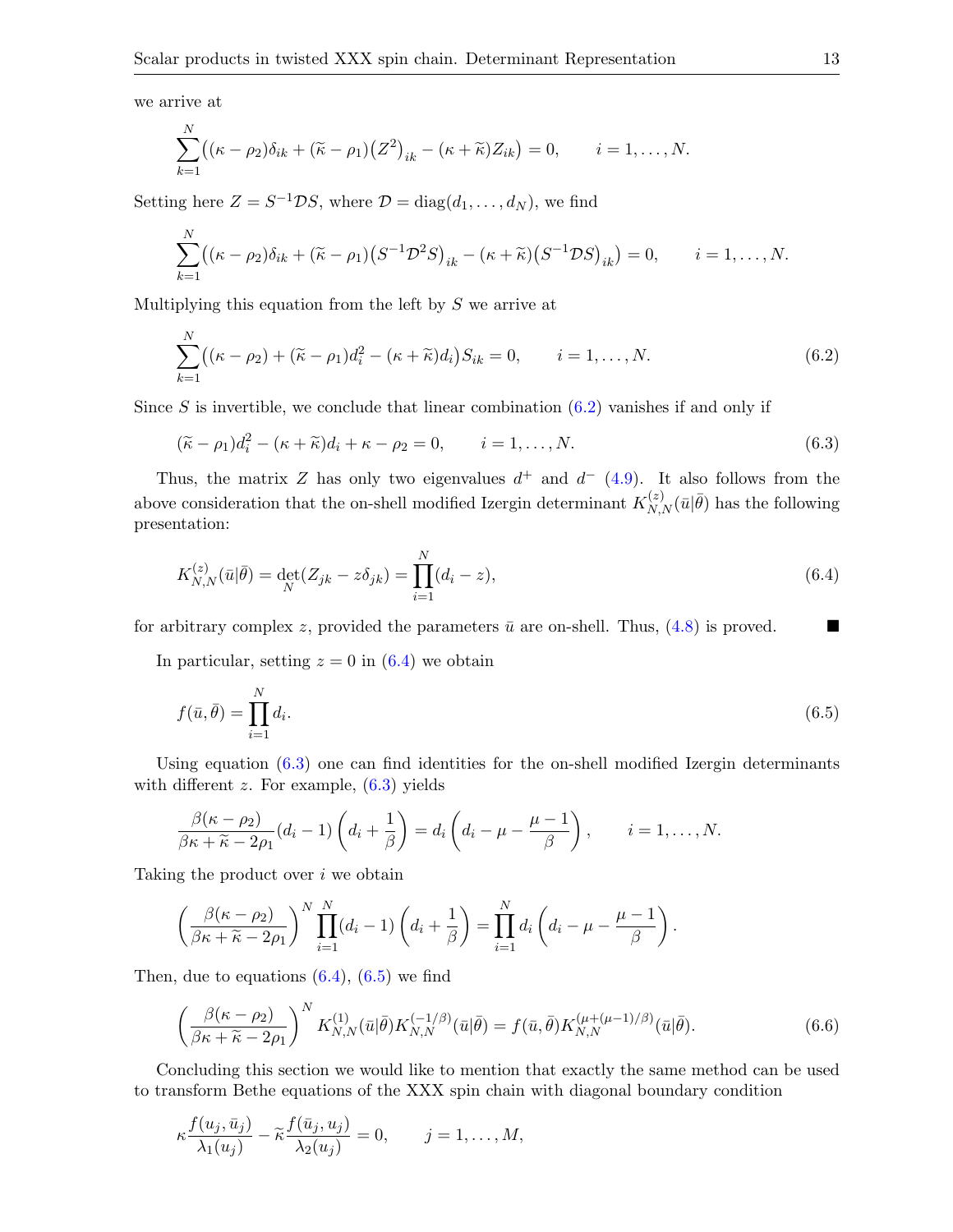where  $\#\bar{u} = M \leq N$ . Similarly to [\(4.8\)](#page-9-6) we then obtain

<span id="page-13-2"></span>
$$
K_{M,N}^{(z)}(\bar{u}|\bar{\theta}) = \prod_{i=1}^{N} (d_i - z),
$$
\n(6.7)

where  $d_i \in \{1, \kappa/\widetilde{\kappa}\}\.$  Using definition of the modified Izergin determinant [\(3.2\)](#page-6-1) we can write down  $(6.7)$  as

$$
(1-z)^{N-M} \det_M \left( \delta_{jk} f(u_j, \bar{\theta}) - z \frac{f(u_j, \bar{u}_j)}{h(u_j, u_k)} \right) = \prod_{i=1}^N (d_i - z).
$$

# <span id="page-13-0"></span>7 Calculation of the scalar product

In this section we prove Theorem [4.1.](#page-8-2) First, we show the equivalence of representations [\(4.3\)](#page-8-3) and  $(4.1)$ . Then we prove  $(4.3)$  starting with equation  $(3.6)$  and specifying it for the case  $\#\bar{u} = \#\bar{v} = N$ 

<span id="page-13-4"></span>
$$
S_{\nu}^{N}(\bar{v}, \bar{u}) = \mu^{2N} \sum_{\substack{\{\bar{v}_{\mathrm{I}}, \bar{v}_{\mathrm{II}}\} \vdash \bar{v} \\ \{\bar{u}_{\mathrm{I}}, \bar{u}_{\mathrm{II}}\} \vdash \bar{u} \\ \times K_{q_{\mathrm{II}}, p_{\mathrm{II}}}^{(1/\mu)}(\bar{u}_{\mathrm{II}} | \bar{v}_{\mathrm{II}}) \overline{K}_{q_{\mathrm{I}}, p_{\mathrm{I}}}^{(1/\mu)}(\bar{u}_{\mathrm{I}} | \bar{v}_{\mathrm{I}}).
$$
\n(7.1)

Recall that here the sum is taken over all possible partitions  $\{\bar{v}_{\scriptscriptstyle \rm I},\bar{v}_{\scriptscriptstyle \rm I\hspace{-1pt}I}\}\vdash \bar{v}$  and  $\{\bar{u}_{\scriptscriptstyle \rm I},\bar{u}_{\scriptscriptstyle \rm I\hspace{-1pt}I}\}\vdash \bar{u}$  without any restriction on the cardinalities of the subsets.

We have pointed out in Section [3.2](#page-6-4) that the function  $S_N(\bar{v}|\bar{u})$  is a polynomial in  $\bar{v}$  of degree N in each  $v_j$ . Since this polynomial is symmetric over  $\bar{v}$ , it has  $\binom{2N}{N}$  $\binom{2N}{N}$  independent coefficients. Hence, in order to find this polynomial, it is enough to compute it in  $\binom{2N}{N}$  $\binom{2N}{N}$  points.

Let us consider an arbitrary partition of the inhomogeneities  $\hat{\theta} = {\{\bar{\theta}_A, \bar{\theta}_B\}}$  with  $\#\bar{\theta}_A = n_A$ and  $\#\bar{\theta}_B = n_B$ . Suppose that  $\bar{v} = {\bar{\theta}_A, \bar{\theta}_B - c}$ . Clearly, there exists exactly  $\binom{2N}{N}$  $\binom{2N}{N}$  choices of this type. Hence, if we compute the scalar product for all possible  $\bar{v} = {\bar{\theta}_A, \bar{\theta}_B - c}$ , then the polynomial is completely determined for an arbitrary set  $\bar{v}$ . This will be done in Sections [7.2](#page-15-0) and [7.3.](#page-18-0)

#### <span id="page-13-1"></span>7.1 Transformation of Jacobian

In this subsection we reduce the Jacobian of the transfer matrix eigenvalue to the modified Izergin determinant. We thus prove Theorem [4.2.](#page-8-6)

**Proof.** Assume that representation  $(4.1)$  holds. Let

$$
M(u_j,v_k)=\frac{c}{g(v_k,\bar u)\lambda_2(v_k)}\frac{\partial\Lambda(v_k|\bar u)}{\partial u_j},
$$

where  $\Lambda(v_k|\bar{u})$  is given by [\(2.15\)](#page-5-2). Then

<span id="page-13-3"></span>
$$
M(u_j, v_k) = (-1)^{N-1} (\tilde{\kappa} - \rho_1) f(v_k, \bar{\theta}) h(\bar{u}, v_k) \frac{g(u_j, v_k)}{h(u_j, v_k)} + (\kappa - \rho_2) h(v_k, \bar{u}) \frac{g(v_k, u_j)}{h(v_k, u_j)} + (\rho_1 + \rho_2) h(v_k, \bar{\theta}) g(v_k, u_j).
$$
 (7.2)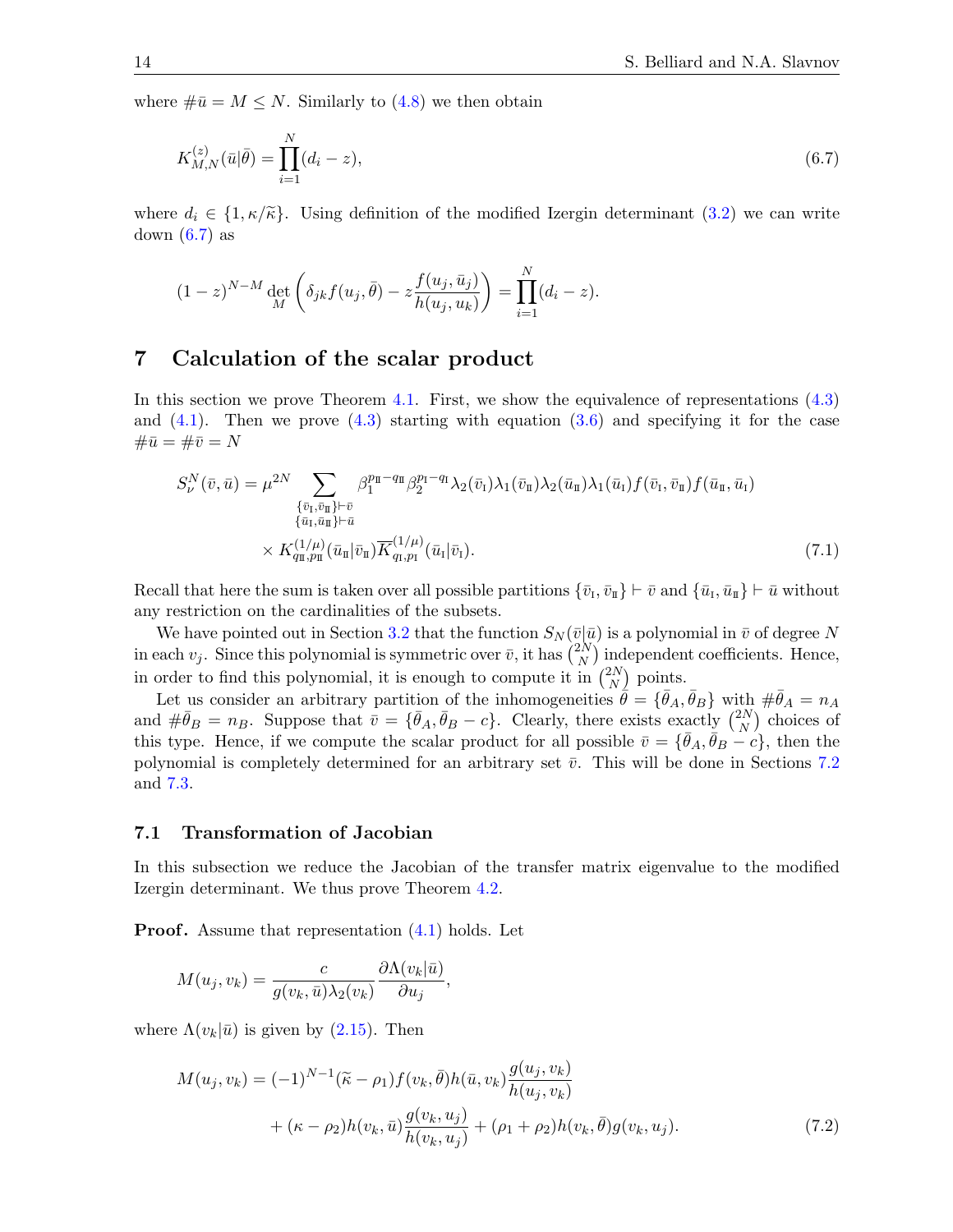Recall that here the set  $\bar{v}$  consists of arbitrary complex numbers, while the set  $\bar{u}$  solves Bethe equations. Therefore, in particular, the matrix elements [\(7.2\)](#page-13-3) have no poles at  $v_k = u_j$ :

$$
\operatorname{Res} M(u_j, v_k)\Big|_{v_k=u_j} = 0.
$$

Indeed, it is easy to see that this residue is proportional to the Bethe equations [\(2.14\)](#page-5-1).

Obviously, for any non-degenerated  $N \times N$  matrix A, one has

$$
\det_N M = \frac{\det_N H}{\det_N A}, \quad \text{where} \quad H = MA.
$$

Let

$$
A(v_j, \theta_k) = \frac{g(v_j, \bar{v}_j)}{h(v_j, \theta_k)}.
$$

Then the determinant of this matrix is proportional to the Cauchy determinant

$$
\det_N A(v_j, \theta_k) = \frac{\Delta(\bar{v})}{\Delta(\bar{\theta})h(\bar{v}, \bar{\theta})},
$$

and we obtain

$$
\det_N M = \frac{\Delta(\bar{\theta})h(\bar{v}, \bar{\theta})}{\Delta(\bar{v})} \det_N H.
$$

Let us compute explicitly the entries  $H_{jl} = \sum_{l=1}^{N}$  $_{k=1}$  $M(u_j, v_k)A(v_k, \theta_l)$ . Consider an auxiliary contour integral

<span id="page-14-0"></span>
$$
I = \frac{1}{2\pi i c} \oint_{|z|=R \to \infty} \frac{g(z,\bar{v})}{h(z,\theta_l)} M(u_j,z) dz.
$$
 (7.3)

It is easy to see that the integrand behaves as  $z^{-2}$  as  $z \to \infty$ . Thus,  $I = 0$ . On the other hand, taking the sum of the residues within the integration contour we obtain

$$
I = H_{jl} + (-1)^N \frac{M(u_j, \theta_l - c)}{h(\bar{v}, \theta_l)} + \frac{1}{c} \sum_{k=1}^N \frac{g(\theta_k, \bar{v})}{h(\theta_k, \theta_l)} \operatorname{Res} M(u_j, z)\Big|_{z=\theta_k}.
$$

Substituting here explicit representation [\(7.2\)](#page-13-3) for  $M(u_j, v_k)$  we find

$$
(-1)^{N-1}H_{jl} = \frac{(\kappa - \rho_2)g(u_j, \theta_l)}{g(\theta_l, \bar{u})h(\bar{v}, \theta_l)h(u_j, \theta_l)} - (\tilde{\kappa} - \rho_1) \sum_{k=1}^N \frac{g(\theta_k, \bar{v})}{h(\theta_k, \theta_l)} f(\theta_k, \bar{\theta}_k)h(\bar{u}, \theta_k) \frac{g(u_j, \theta_k)}{h(u_j, \theta_k)}
$$
  
= 
$$
\sum_{k=1}^N \frac{(\kappa - \rho_2)g(u_j, \theta_k)}{g(\theta_k, \bar{u})h(\bar{v}, \theta_k)h(u_j, \theta_k)} \left(\delta_{kl} - \frac{\tilde{\kappa} - \rho_1}{\kappa - \rho_2} \frac{f(\theta_k, \bar{\theta}_k)}{h(\theta_k, \theta_l)} f(\bar{u}, \theta_k) f(\bar{v}, \theta_k)\right).
$$

Thus

$$
\det_N H = \det_N H^{(1)} \det_N H^{(2)},
$$

where

$$
H_{jk}^{(1)} = \frac{(\kappa - \rho_2)}{g(\theta_k, \bar{u})h(\bar{v}, \theta_k)} \frac{g(u_j, \theta_k)}{h(u_j, \theta_k)},
$$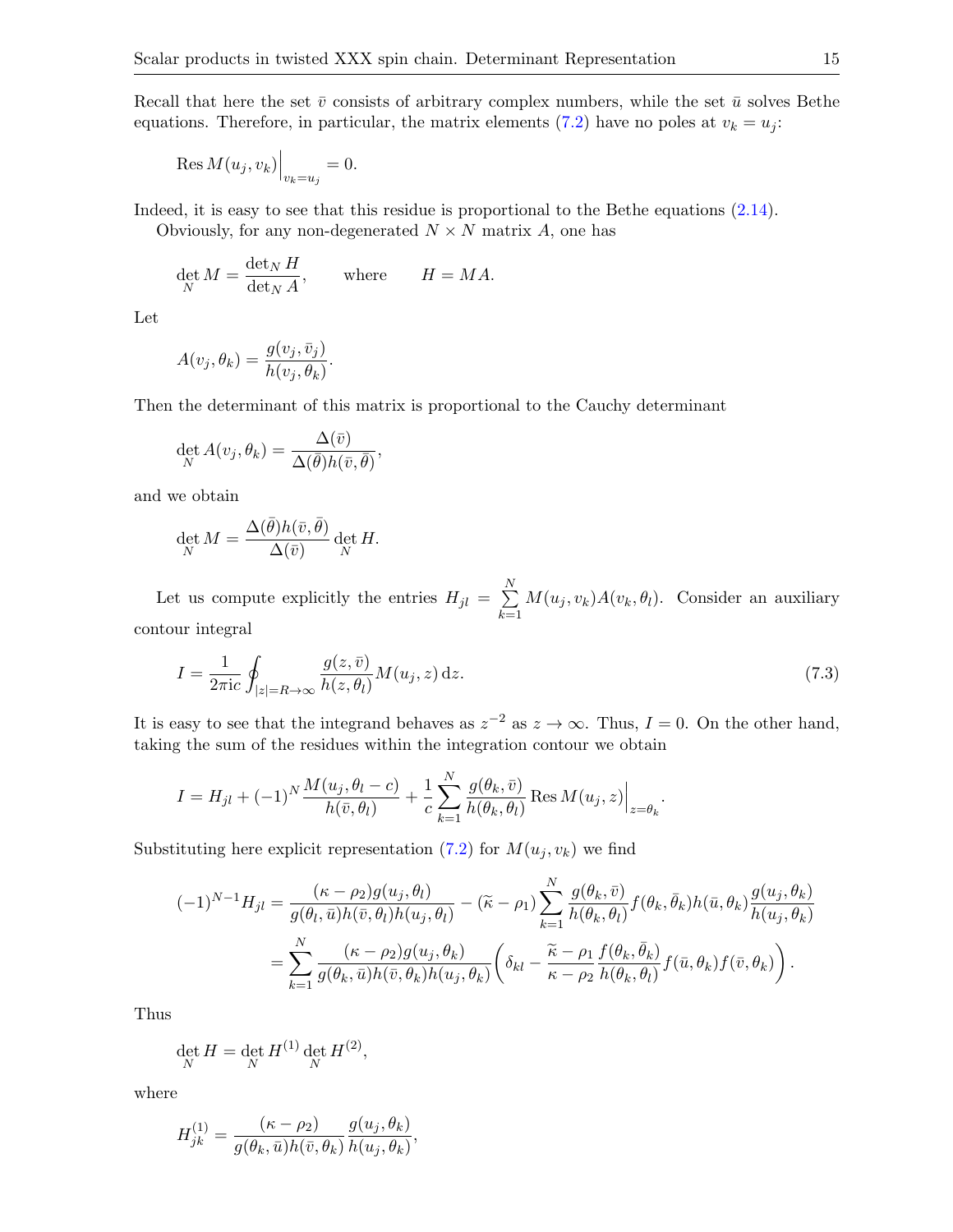and

$$
H_{jk}^{(2)} = \delta_{jk} - \frac{\widetilde{\kappa} - \rho_1}{\kappa - \rho_2} \frac{f(\theta_j, \bar{\theta}_j)}{h(\theta_j, \theta_k)} f(\bar{u}, \theta_j) f(\bar{v}, \theta_j).
$$

It is easy to see that  $\det_N H^{(1)}$  is proportional to the ordinary Izergin determinant [\(3.4\)](#page-6-5)

$$
\det_N H^{(1)} = \frac{(\kappa - \rho_2)^N}{g(\bar{\theta}, \bar{u})h(\bar{v}, \bar{\theta})} \det_N \left( \frac{g(u_j, \theta_k)}{h(u_j, \theta_k)} \right) = \frac{(-1)^N (\kappa - \rho_2)^N}{h(\bar{v}, \bar{\theta})f(\bar{u}, \bar{\theta})\Delta'(\bar{u})\Delta(\bar{\theta})} K_{N,N}^{(1)}(\bar{u}|\bar{\theta}),
$$

while  $\det_N H^{(2)}$  is proportional to the modified Izergin determinant

$$
\det_N H^{(2)} = (-1)^N \left( \frac{\tilde{\kappa} - \rho_1}{\kappa - \rho_2} \right)^N K_{2N,N}^{(\alpha)}(\{\bar{u}, \bar{v}\} | \bar{\theta}), \quad \text{where} \quad \alpha = \frac{\kappa - \rho_2}{\tilde{\kappa} - \rho_1}.
$$

Thus, we finally obtain

<span id="page-15-1"></span>
$$
\det_N M = \frac{(\widetilde{\kappa} - \rho_1)^N}{f(\bar{u}, \bar{\theta}) \Delta'(\bar{u}) \Delta(\bar{v})} K_{N,N}^{(1)}(\bar{u}|\bar{\theta}) K_{2N,N}^{(\alpha)}(\{\bar{u}, \bar{v}\}|\bar{\theta}).
$$
\n(7.4)

We would like to stress that we essentially used the fact that  $\bar{u}$  satisfies Bethe equations [\(2.14\)](#page-5-1). Therefore,  $M(u_i, v_k)$  has no pole at  $v_k = u_i$ . Otherwise the contour integral [\(7.3\)](#page-14-0) would have an additional contribution. Thus, equation [\(7.4\)](#page-15-1) holds only on-shell, that is  $\bar{u}$  satisfies Bethe equations [\(2.14\)](#page-5-1).

Substituting  $(7.4)$  into  $(4.1)$  we obtain

$$
S_{\nu}^{N}(\bar{v},\bar{u}) = \left(\frac{\mu\beta(\tilde{\kappa}-\rho_{1})}{\beta\kappa+\tilde{\kappa}-2\rho_{1}}\right)^{N} \frac{\lambda_{2}(\bar{u})\lambda_{2}(\bar{v})}{f(\bar{u},\bar{\theta})} K_{N,N}^{(-1/\beta)}(\bar{u}|\bar{\theta}) K_{N,N}^{(1)}(\bar{u}|\bar{\theta}) K_{2N,N}^{(\alpha)}(\{\bar{u},\bar{v}\}|\bar{\theta}).
$$

Using identity  $(6.6)$  we immediately arrive at  $(4.3)$ . Thus, representations  $(4.1)$  and  $(4.3)$  are equivalent.

#### <span id="page-15-0"></span>7.2 Transformation of the scalar product for generic  $\bar{u}$

We now turn back to equation [\(7.1\)](#page-13-4). Using equation [\(A.1\)](#page-19-2) and  $\lambda_1(u_j)/\lambda_2(u_j) = f(u_j, \bar{\theta})$  we obtain

$$
S_{\nu}^{N}(\bar{v}, \bar{u}) = \mu^{2N} \lambda_2(\bar{u}) \sum_{\substack{\{\bar{v}_\mathrm{I}, \bar{v}_\mathrm{II}\} \vdash \bar{v} \\{\bar{u}_\mathrm{I}, \bar{u}_\mathrm{II}\} \vdash \bar{u}}} \beta_{1}^{p_{\mathrm{I}} - q_{\mathrm{I}}} \beta_{2}^{p_{\mathrm{I}} - q_{\mathrm{I}}} \left(1 - \frac{1}{\mu}\right)^{p_{\mathrm{I}} - q_{\mathrm{I}}} \lambda_2(\bar{v}_\mathrm{I}) \lambda_1(\bar{v}_\mathrm{I}) f(\bar{u}_\mathrm{I}, \bar{\theta})
$$

$$
\times f(\bar{v}_\mathrm{I}, \bar{v}_\mathrm{II}) f(\bar{u}_\mathrm{I}, \bar{u}_\mathrm{I}) K_{q_{\mathrm{I\!I}}, p_{\mathrm{I\!I}}}^{(1/\mu)}(\bar{u}_\mathrm{I} | \bar{v}_\mathrm{I}) K_{p_{\mathrm{I}}, q_{\mathrm{I}}}^{(1/\mu)}(\bar{v}_\mathrm{I} | \bar{u}_\mathrm{I}).
$$

Now we set  $\bar{v} = {\bar{\theta}_A, \bar{\theta}_B - c}$  and denote the corresponding scalar product by  $S_{AB}$ . Since  $\lambda_2(\theta_j) = 0$  and  $\lambda_1(\theta_j - c) = 0$  for all  $j = 1, ..., N$ , we see that the sum over partitions  $\{\bar{v}_I, \bar{v}_{\bar{u}}\} \vdash \bar{v}$  is frozen. The only non-vanishing contribution occurs for  $\bar{v}_{\bar{u}} = \bar{\theta}_B - c$  and  $\bar{v}_{\bar{u}} = \bar{\theta}_A$ . Then we have

<span id="page-15-2"></span>
$$
S_{AB} = \mu^{2N} \lambda_2(\bar{u}) G_{AB} \sum_{\{\bar{u}_I, \bar{u}_I\} \vdash \bar{u}} \beta^{n_A - q_{\bar{u}}} \left(1 - \frac{1}{\mu}\right)^{n_B - q_{\bar{u}}} f(\bar{u}_I, \bar{\theta}) f(\bar{u}_{\bar{u}}, \bar{u}_I) \times K_{q_{\bar{u}}, n_A}^{(1/\mu)} (\bar{u}_{\bar{u}} | \bar{\theta}_A) K_{n_B, q_{\bar{u}}}^{(1/\mu)} (\bar{\theta}_B - c | \bar{u}_I),
$$
\n(7.5)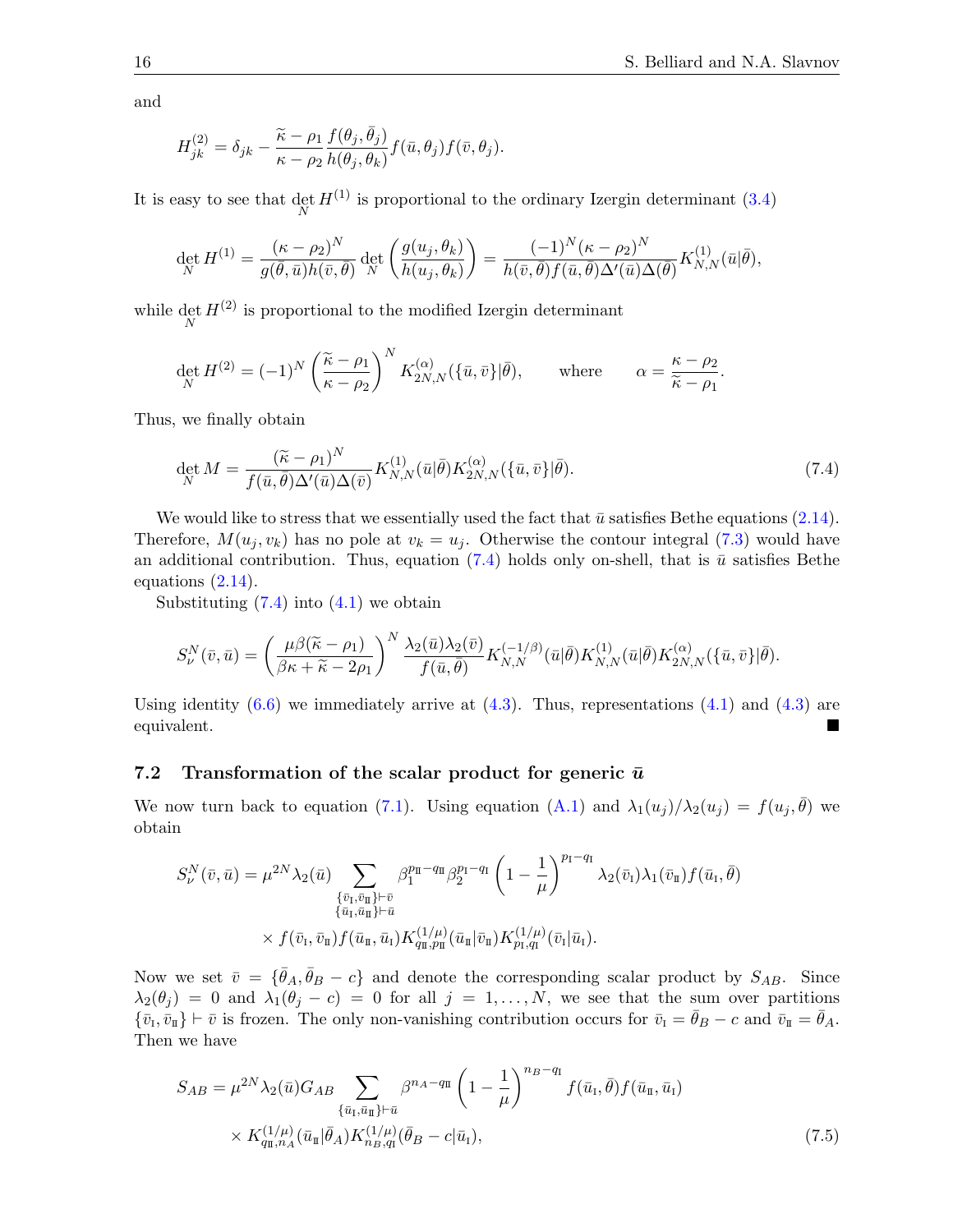where we used  $n_A + n_B = q_I + q_{\text{II}} = N$ , and

<span id="page-16-3"></span>
$$
G_{AB} = \frac{\lambda_2(\bar{\theta}_B - c)\lambda_1(\bar{\theta}_A)}{f(\bar{\theta}_A, \bar{\theta}_B)} = (-1)^{Nn_B} \frac{h(\bar{\theta}, \bar{\theta}_B)h(\bar{\theta}_A, \bar{\theta})}{f(\bar{\theta}_A, \bar{\theta}_B)}.
$$
\n(7.6)

Recall also that  $\beta = \beta_1/\beta_2$ . Our goal now is to calculate the sum over partitions of the set  $\bar{u}$ .

Using  $(A.5)$  we rewrite  $(7.5)$  as follows:

<span id="page-16-0"></span>
$$
S_{AB} = \mu^{2N} \lambda_2(\bar{u}) G_{AB} \sum_{\{\bar{u}_I, \bar{u}_I\} \vdash \bar{u}} \beta^{n_A - q_{\bar{u}}} \left( -\frac{1}{\mu} \right)^{n_B} f(\bar{u}_I, \bar{\theta}_A) f(\bar{u}_{\bar{u}}, \bar{u}_I) \times K_{q_{\bar{u}}, n_A}^{(1/\mu)} (\bar{u}_{\bar{u}} | \bar{\theta}_A) K_{q_{\bar{u}}, n_B}^{(\mu)} (\bar{u}_I | \bar{\theta}_B).
$$
\n(7.7)

The next step is to use the second equation  $(A.4)$  for both modified Izergin determinants in  $(7.7)$ :

$$
K_{q_{\rm I},n_A}^{(1/\mu)}(\bar{u}_{\rm I}|\bar{\theta}_A) = \left(1 - \frac{1}{\mu}\right)^{n_A - q_2 - q_4} \sum_{\{\bar{u}_2,\bar{u}_4\} \vdash \bar{u}_{\rm I\!I}} \left(-\frac{1}{\mu}\right)^{q_2} f(\bar{u}_4, \bar{\theta}_A) f(\bar{u}_2, \bar{u}_4),
$$
  

$$
K_{q_{\rm I},n_B}^{(\mu)}(\bar{u}_1|\bar{\theta}_B) = (1 - \mu)^{n_B - q_1 - q_3} \sum_{\{\bar{u}_1,\bar{u}_3\} \vdash \bar{u}_{\rm I}} (-\mu)^{q_1} f(\bar{u}_3, \bar{\theta}_B) f(\bar{u}_1, \bar{u}_3).
$$

Here we use Arabic numeration of the subsets, in order to avoid too cumbersome Roman numerals. We also set  $q_j = #\bar{u}_j$ . Substituting these equations into [\(7.7\)](#page-16-0) we obtain

<span id="page-16-1"></span>
$$
S_{AB} = \mu^{2N} \lambda_2(\bar{u}) G_{AB} \sum_{\{\bar{u}_1, \bar{u}_2, \bar{u}_3, \bar{u}_4\} \vdash \bar{u}} \beta^{n_A - q_2 - q_4} \left(-\frac{1}{\mu}\right)^{N - q_1 - q_4} f(\bar{u}_3, \bar{\theta}_B) f(\bar{u}_1, \bar{\theta}_A) \times f(\bar{u}_3, \bar{\theta}_A) f(\bar{u}_4, \bar{\theta}_A) f(\bar{u}_2, \bar{u}_1) f(\bar{u}_2, \bar{u}_3) f(\bar{u}_4, \bar{u}_1) f(\bar{u}_4, \bar{u}_3) f(\bar{u}_2, \bar{u}_4) f(\bar{u}_1, \bar{u}_3).
$$
(7.8)

Here the sum is taken over partitions of the set  $\bar{u}$  into four subsets  $\{\bar{u}_1, \bar{u}_2, \bar{u}_3, \bar{u}_4\} \vdash \bar{u}$ .

Let  $\bar{u}_0 = {\bar{u}_1, \bar{u}_4}$ . Then [\(7.8\)](#page-16-1) transforms as follows:

$$
S_{AB} = \mu^{2N} \lambda_2(\bar{u}) G_{AB} \sum_{\{\bar{u}_0, \bar{u}_2, \bar{u}_3\} \vdash \bar{u}} \beta^{n_A - q_2} \left( -\frac{1}{\mu} \right)^{N - q_0} f(\bar{u}_0, \bar{\theta}_A) \times f(\bar{u}_3, \bar{\theta}) f(\bar{u}_2, \bar{u}_0) f(\bar{u}_2, \bar{u}_3) f(\bar{u}_0, \bar{u}_3) \sum_{\{\bar{u}_1, \bar{u}_4\} \vdash \bar{u}_0} \beta^{-q_4} f(\bar{u}_4, \bar{u}_1),
$$

where  $q_0 = #\bar{u}_0$ . The sum over partitions is now organized into two steps. First, the set  $\bar{u}$ is divided into three subsets  $\{\bar{u}_0, \bar{u}_2, \bar{u}_3\} \vdash \bar{u}$ , and then the subset  $\bar{u}_0$  is divided once more as  $\{\bar{u}_1, \bar{u}_4\} \vdash \bar{u}_0$ . Obviously, the last sum over partitions of the subset  $\bar{u}_0$  gives  $(1+\beta^{-1})^{q_0}$  (see [\[7\]](#page-28-12)), and we arrive at

<span id="page-16-2"></span>
$$
S_{AB} = (-\mu)^N \lambda_2(\bar{u}) G_{AB} \sum_{\{\bar{u}_0, \bar{u}_2, \bar{u}_3\} \vdash \bar{u}} (-\mu)^{q_0} (1+\beta)^{q_0} \beta^{n_A - q_2 - q_0} f(\bar{u}_0, \bar{\theta}_A) f(\bar{u}_3, \bar{\theta})
$$
  
 
$$
\times f(\bar{u}_2, \bar{u}_0) f(\bar{u}_2, \bar{u}_3) f(\bar{u}_0, \bar{u}_3).
$$
 (7.9)

Now we combine the subsets  $\bar{u}_0$  and  $\bar{u}_2$  into one subset. Let  $\bar{u}_1 = {\bar{u}_0, \bar{u}_2}$  with  $\#\bar{u}_1 = q_1$ . Then equation [\(7.9\)](#page-16-2) takes the form

$$
S_{AB} = (-\mu)^N \lambda_2(\bar{u}) G_{AB} \sum_{\{\bar{u}_1, \bar{u}_3\} \vdash \bar{u}} \beta^{n_A - q_1} f(\bar{u}_3, \bar{\theta}) f(\bar{u}_1, \bar{u}_3)
$$

$$
\times \sum_{\{\bar{u}_0, \bar{u}_2\} \vdash \bar{u}_1} (-\mu)^{q_0} (1+\beta)^{q_0} f(\bar{u}_0, \bar{\theta}_A) f(\bar{u}_2, \bar{u}_0).
$$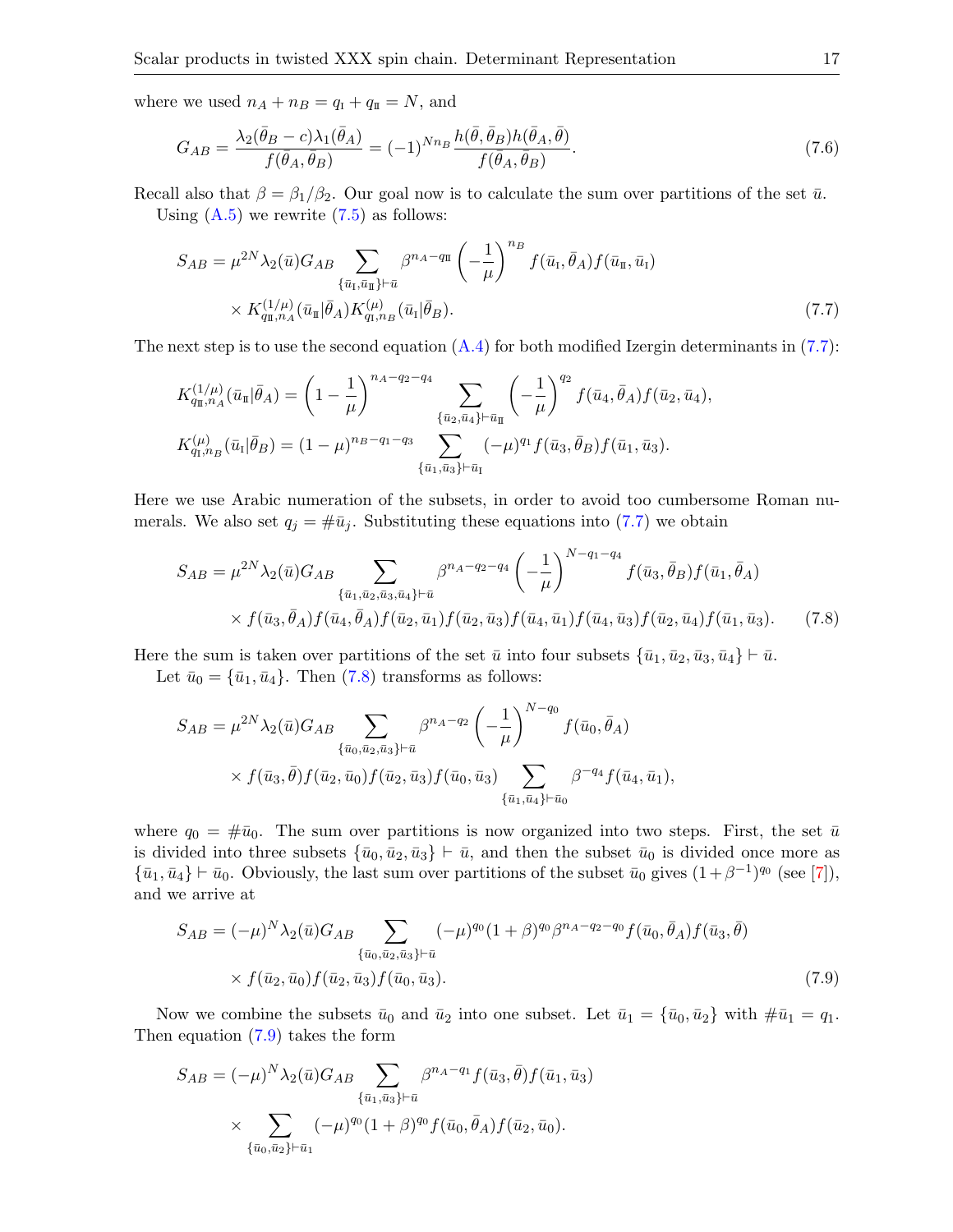The sum over partitions  $\{\bar{u}_0, \bar{u}_2\} \vdash \bar{u}_1$  gives a new modified Izergin determinant due to the second equation  $(A.4)$ , and we find

$$
S_{AB} = (-\mu)^N \lambda_2(\bar{u}) G_{AB} \sum_{\{\bar{u}_1, \bar{u}_3\} \vdash \bar{u}} f(\bar{u}_3, \bar{\theta}) f(\bar{u}_1, \bar{u}_3)
$$

$$
\times \frac{\beta^{n_A - q_1} (-\mu - \mu \beta)^{n_A}}{(1 - \mu - \mu \beta)^{n_A - q_1}} K_{q_1, n_A}^{(1/(\mu + \mu \beta))} (\bar{u}_1 | \bar{\theta}_A).
$$

We now develop the modified Izergin determinant  $K_{q_1,n_A}^{(1/(\mu+\mu\beta))}(\bar{u}_1|\bar{\theta}_A)$  via the first equa-tion [\(A.4\)](#page-19-3), as a sum over partitions  $\{\bar{\theta}_{A_1}, \bar{\theta}_{A_2}\} \vdash \bar{\theta}_A$ :

<span id="page-17-0"></span>
$$
S_{AB} = (-\mu)^N \lambda_2(\bar{u}) G_{AB} \frac{(\mu + \mu \beta)^{n_A} \beta^{n_A}}{(\mu + \mu \beta - 1)^{n_A}} \sum_{\{\bar{\theta}_{A_1}, \bar{\theta}_{A_2}\} \vdash \bar{\theta}_A} \sum_{\{\bar{u}_1, \bar{u}_3\} \vdash \bar{u}} \left(\frac{1 - \mu}{\beta} - \mu\right)^{q_1} f(\bar{u}_3, \bar{\theta})
$$

$$
\times \left(-\frac{1}{\mu + \mu \beta}\right)^{n_{A_2}} f(\bar{u}_1, \bar{u}_3) f(\bar{u}_1, \bar{\theta}_{A_1}) f(\bar{\theta}_{A_1}, \bar{\theta}_{A_2}), \tag{7.10}
$$

where  $n_{A_1} = \#\bar{\theta}_{A_1}, n_{A_2} = \#\bar{\theta}_{A_2} = n_A - n_{A_1}$ . Let  $\{\bar{\theta}_B, \bar{\theta}_{A_2}\} = \bar{\theta}_C$ . Then [\(7.10\)](#page-17-0) can be written as follows:

<span id="page-17-1"></span>
$$
S_{AB} = (-\mu)^N \lambda_2(\bar{u}) G_{AB} \frac{(\mu + \mu \beta)^{n_A} \beta^{n_A}}{(\mu + \mu \beta - 1)^{n_A}} \sum_{\{\bar{\theta}_{A_1}, \bar{\theta}_{A_2}\} \vdash \bar{\theta}_A} \left( -\frac{1}{\mu + \mu \beta} \right)^{n_{A_2}} f(\bar{u}, \bar{\theta}_{A_1}) f(\bar{\theta}_{A_1}, \bar{\theta}_{A_2})
$$

$$
\times \sum_{\{\bar{u}_1, \bar{u}_3\} \vdash \bar{u}} \left( \frac{1 - \mu}{\beta} - \mu \right)^{q_1} f(\bar{u}_3, \bar{\theta}_C) f(\bar{u}_1, \bar{u}_3). \tag{7.11}
$$

The sum over partitions  $\{\bar{u}_1, \bar{u}_3\} \vdash \bar{u}$  gives again the modified Izergin determinant due to the second equation [\(A.4\)](#page-19-3):

$$
\sum_{\{\bar{u}_1,\bar{u}_3\}\vdash \bar{u}} \left(\frac{1-\mu}{\beta} - \mu\right)^{q_1} f(\bar{u}_3, \bar{\theta}_C) f(\bar{u}_1, \bar{u}_3) \n= \left(\frac{1-\mu}{\beta} - \mu\right)^{N-n_B-n_{A_2}} K_{N,N-n_{A_1}}^{(\mu+(\mu-1)/\beta)}(\bar{u}|\{\bar{\theta}\setminus \bar{\theta}_{A_1}\}).
$$

Substituting this into  $(7.11)$  we finally arrive at

<span id="page-17-2"></span>
$$
S_{AB} = \frac{(-\mu)^N \lambda_2(\bar{u}) G_{AB} \beta^{n_A}}{(1 - \mu - \mu \beta)^{n_A}} \sum_{\{\bar{\theta}_{A_1}, \bar{\theta}_{A_2}\} \vdash \bar{\theta}_A} \xi^{n_{A_1}} f(\bar{u}, \bar{\theta}_{A_1}) f(\bar{\theta}_{A_1}, \bar{\theta}_{A_2})
$$
  
×  $K_{N, N-n_{A_1}}^{(\mu + (\mu - 1)/\beta)} (\bar{u} | \{\bar{\theta} \setminus \bar{\theta}_{A_1}\}),$  (7.12)

where

<span id="page-17-3"></span>
$$
\xi = \frac{\mu}{\beta} (\beta + 1)^2 (\mu - 1). \tag{7.13}
$$

Thus, we computed the sum over partitions of the set  $\bar{u}$ . However, instead of the original partitions, we obtained a new sum over partitions of the inhomogeneities  $\theta$ .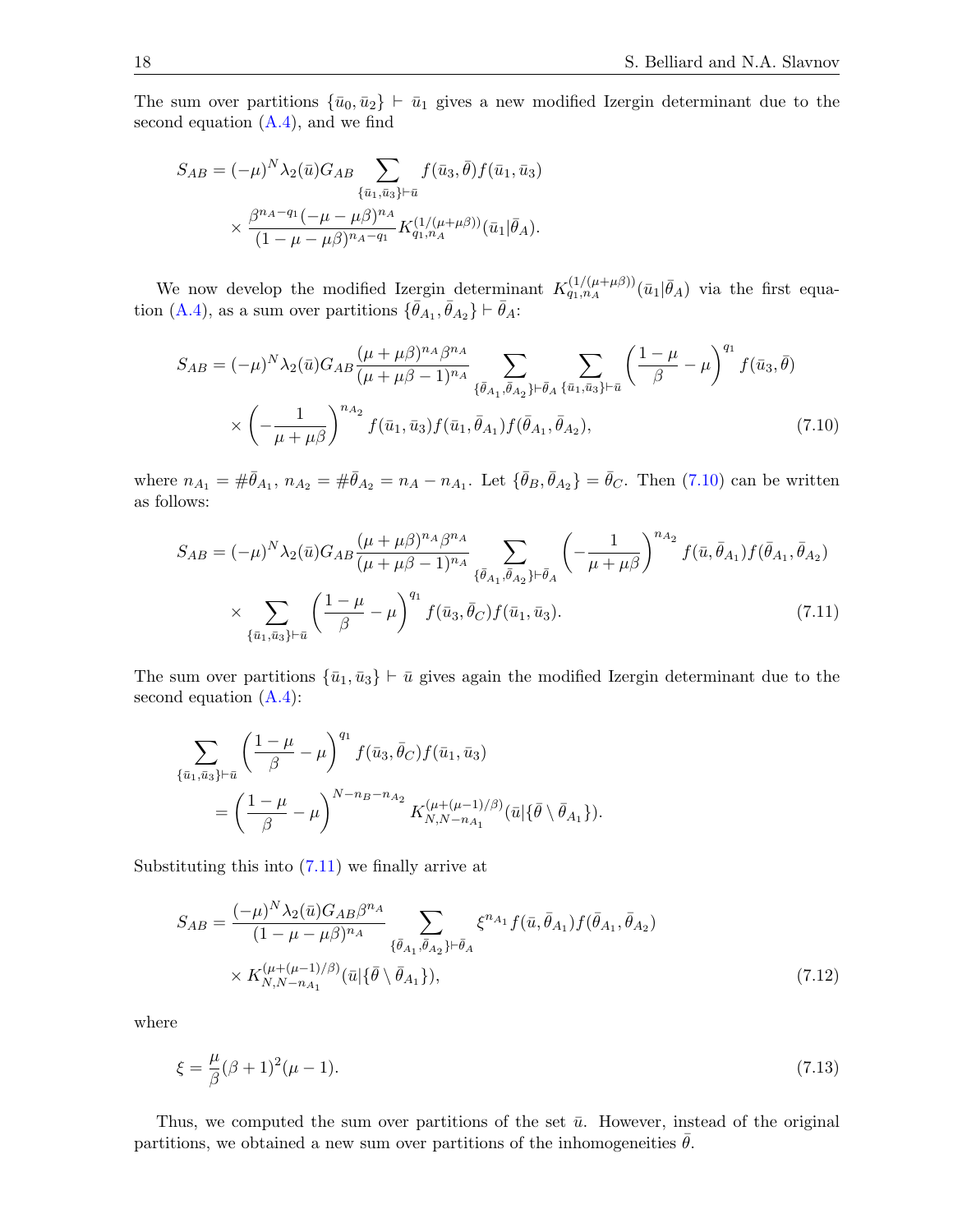#### <span id="page-18-0"></span>7.3 Further transformation of the scalar product for  $\bar{u}$  on-shell

Observe that up to now the parameters  $\bar{u}$  were arbitrary complex numbers. Now we require them to be on-shell. Then due to Theorem [C.1](#page-21-1) we have

$$
\xi^{n_{A_1}} f(\bar{u}, \bar{\theta}_{A_1}) K_{N,N-n_{A_1}}^{(\mu+(\mu-1)/\beta)}(\bar{u}|\{\bar{\theta}\setminus \bar{\theta}_{A_1}\}) = \eta^{n_{A_1}} K_{N,N}^{(\mu+(\mu-1)/\beta)}(\bar{u}|\bar{\theta}) K_{N,n_{A_1}}^{(1/\eta)}(\bar{u}|\bar{\theta}_{A_1}),
$$

where  $\eta = \left(\frac{\mu-1}{\beta} + \mu\right) \frac{\tilde{\kappa}-\rho_1}{\kappa-\rho_2}$  (see [\(C.1\)](#page-21-2)). Then [\(7.12\)](#page-17-2) takes the form

<span id="page-18-1"></span>
$$
S_{AB} = \frac{(-\mu)^N \lambda_2(\bar{u}) G_{AB} \beta^{n_A}}{(1 - \mu - \mu \beta)^{n_A}} K_{N,N}^{(\mu + (\mu - 1)/\beta)}(\bar{u}|\bar{\theta})
$$
  
 
$$
\times \sum_{\{\bar{\theta}_{A_1}, \bar{\theta}_{A_2}\} \vdash \bar{\theta}_A} \eta^{n_{A_1}} f(\bar{\theta}_{A_1}, \bar{\theta}_{A_2}) K_{N, n_{A_1}}^{(1/\eta)}(\bar{u}|\bar{\theta}_{A_1}). \tag{7.14}
$$

The remaining sum over partitions now can be computed via [\(A.8\)](#page-20-4):

$$
\sum_{\{\bar{\theta}_{A_1},\bar{\theta}_{A_2}\}\vdash \bar{\theta}_A} \eta^{n_{A_1}} f(\bar{\theta}_{A_1},\bar{\theta}_{A_2}) K_{N,n_{A_1}}^{(1/\eta)}(\bar{u}|\bar{\theta}_{A_1}) = \eta^{n_{A}} K_{N,n_{A}}^{(0)}(\bar{u}|\bar{\theta}_A) = \eta^{n_{A}} f(\bar{u},\bar{\theta}_A).
$$

Substituting this into [\(7.14\)](#page-18-1) we immediately arrive at

<span id="page-18-2"></span>
$$
S_{AB} = (-1)^{n_B} \mu^N \alpha^{-n_A} \lambda_2(\bar{u}) G_{AB} f(\bar{u}, \bar{\theta}_A) K_{N,N}^{(\mu + (\mu - 1)/\beta)}(\bar{u}|\bar{\theta}), \tag{7.15}
$$

where  $\alpha$  is given by [\(4.4\)](#page-8-7).

It remains to compare this result with representation [\(4.3\)](#page-8-3) at  $\bar{v} = {\{\bar{\theta}_A, \bar{\theta}_B - c\}}$ . For this we should calculate  $\lambda_2(\bar{v})K_{2N,N}^{(\alpha)}(\{\bar{u},\bar{v}\}|\bar{\theta})$  for given values of  $\bar{v}$ . Replacing  $\bar{\theta}_A$  with  $\bar{\theta}_A + \epsilon$  we obtain

$$
\lim_{\epsilon \to 0} \lambda_2(\bar{\theta}_A + \epsilon) \lambda_2(\bar{\theta}_B - c) K_{2N,N}^{(\alpha)}(\{\bar{u}, \bar{\theta}_A + \epsilon, \bar{\theta}_B - c\} | \bar{\theta})
$$
  
=  $(-\alpha)^{n_B} \lim_{\epsilon \to 0} \frac{(-1)^{Nn_B} h(\bar{\theta}, \bar{\theta}_B)}{g(\bar{\theta}_A, \bar{\theta}_A + \epsilon)g(\bar{\theta}_A, \bar{\theta}_B)} K_{2N,N}^{(\alpha)}(\{\bar{u}, \bar{\theta}_A + \epsilon\} | \bar{\theta}_A),$ 

where we used representation [\(2.13\)](#page-4-2) for the function  $\lambda_2(u)$  and reduction property [\(A.3\)](#page-19-4). Using now  $(A.7)$  we find

$$
\lim_{\epsilon \to 0} \lambda_2(\bar{\theta}_A + \epsilon) \lambda_2(\bar{\theta}_B - c) K_{2N,N}^{(\alpha)}(\{\bar{u}, \bar{\theta}_A + \epsilon, \bar{\theta}_B - c\} | \bar{\theta})
$$
  
=  $(-\alpha)^{n_B} \frac{(-1)^{Nn_B} h(\bar{\theta}, \bar{\theta}_B) h(\bar{\theta}_A, \bar{\theta}_A)}{g(\bar{\theta}_A, \bar{\theta}_B)} f(\bar{u}, \bar{\theta}_A) = (-\alpha)^{n_B} G_{AB} f(\bar{u}, \bar{\theta}_A),$ 

where  $G_{AB}$  is given by [\(7.6\)](#page-16-3). Substituting this expression for  $\lambda_2(\bar{v})K_{2N,N}^{(\alpha)}(\{\bar{u},\bar{v}\}|\bar{\theta})$  at  $\bar{v}$  =  $\{\bar{\theta}_A, \bar{\theta}_B - c\}$  into [\(4.3\)](#page-8-3) we arrive at [\(7.15\)](#page-18-2).

Thus, for an arbitrary partition  $\bar{\theta} = {\bar{\theta}_A, \bar{\theta}_B}$ , the values of the polynomial  $S_{\nu}^N(\bar{v}, \bar{u})$  at  $\bar{v} = \{\bar{\theta}_A, \bar{\theta}_B - c\}$  are given by equation [\(4.3\)](#page-8-3). As we discussed above, this means that  $S_{\nu}^N(\bar{v}, \bar{u})$ is given by  $(4.3)$  for arbitrary complex  $\bar{v}$ .

# 8 Conclusion

In this paper we proved the determinant representation for the OFS-ONS scalar product conjectured in [\[6\]](#page-28-8) within the framework of the MABA. Similarly to the known determinant formulas, this representation contains the Jacobian of the transfer matrix eigenvalue. However, due to the peculiarities of the MABA this Jacobian can be reduced to the modified Izergin determinant.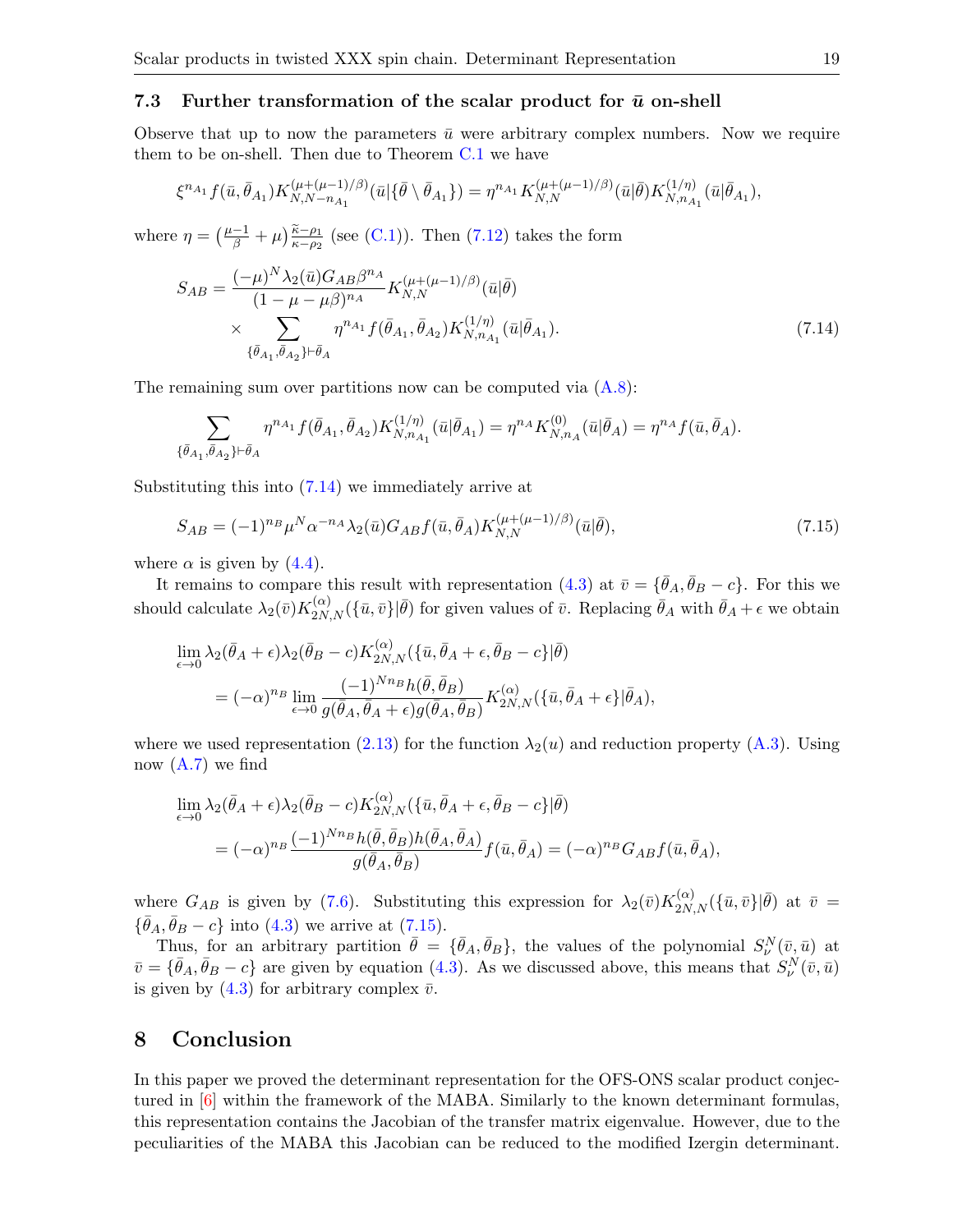This possibility arises due to the fact that the number of the Bethe parameters in the modified on-shell Bethe vector coincides with the number of sites of the chain.

In spite of representation [\(4.1\)](#page-8-1) formally looks very similar to the one obtained in [\[24,](#page-29-16) [31\]](#page-29-10) for the XXX chain with periodic boundary conditions, the proof is very different. Recall that the determinant formula [\[31\]](#page-29-10) for the ABA solvable models holds for the most general case when the Hilbert space of the monodromy matrix entries is not specified. In particular, it can be infinite-dimensional. On the contrary, the proof given in this paper is essentially based on the fact that we work with a finite-dimensional representation of the  $RTT$  algebra. In its turn, this yields a set of very specific properties of the on-shell Izergin determinant. The latter also is an essential part of our proof.

All this does not mean, however, that there is no other proof of the representation [\(4.1\)](#page-8-1), which would be more general and would not rely on the properties of a particular model. The are planning to publish such a proof in our forthcoming publication.

# <span id="page-19-0"></span>A Properties of the modified Izergin determinant

In this section we give a list of properties of the modified Izergin determinant introduced in Section [3.](#page-5-0) The proofs can be found in [\[9\]](#page-28-10). In all the formulas listed below  $\bar{u}$ ,  $\bar{v}$ , and z are arbitrary complex numbers such that  $\#\bar{u} = n$  and  $\#\bar{v} = m$ .

We begin with a direct relation between modified Izergin determinant and its conjugated:

$$
\overline{K}_{n,m}^{(z)}(\bar{u}|\bar{v}) = (1-z)^{m-n} K_{m,n}^{(z)}(\bar{v}|\bar{u}), \qquad K_{n,m}^{(z)}(-\bar{u}|-\bar{v}) = \overline{K}_{n,m}^{(z)}(\bar{u}|\bar{v}). \tag{A.1}
$$

Due to this relation all other properties are given for  $K_{n,m}^{(z)}(\bar{u}|\bar{v})$  only.

• For arbitrary complex  $w$ 

<span id="page-19-2"></span>
$$
K_{n,m}^{(z)}(\bar{u}-w|\bar{v})=K_{n,m}^{(z)}(\bar{u}|\bar{v}+w).
$$

• The modified Izergin determinant has the following initial conditions:

<span id="page-19-1"></span>
$$
K_{n,0}^{(z)}(\bar{u}|\varnothing) = 1, \qquad K_{0,n}^{(z)}(\varnothing|\bar{v}) = (1-z)^n. \tag{A.2}
$$

• If one of the arguments goes to infinity, then

$$
K_{n,m}^{(z)}(\bar{u}|\bar{v})\Big|_{u_k \to \infty} = K_{n-1,m}^{(z)}(\bar{u}_k|\bar{v}),
$$
  

$$
K_{n,m}^{(z)}(\bar{u}|\bar{v})\Big|_{v_k \to \infty} = (1-z)K_{n,m-1}^{(z)}(\bar{u}|\bar{v}_k).
$$

• For arbitrary complex  $w$ 

<span id="page-19-4"></span>
$$
K_{n+1,m+1}^{(z)}(\{\bar{u},w-c\}|\{\bar{v},w\}) = -zK_{n,m}^{(z)}(\bar{u}|\bar{v}).
$$
\n(A.3)

• The modified Izergin determinant has the following representations as sums over partitions

<span id="page-19-3"></span>
$$
K_{n,m}^{(z)}(\bar{u}|\bar{v}) = \sum_{\{\bar{v}_I,\bar{v}_{II}\}\vdash \bar{v}} (-z)^{\#\bar{v}_{II}} f(\bar{u}, \bar{v}_I) f(\bar{v}_I, \bar{v}_{II}),
$$
  
\n
$$
K_{n,m}^{(z)}(\bar{u}|\bar{v}) = (1-z)^{m-n} \sum_{\{\bar{u}_I,\bar{u}_{II}\}\vdash \bar{u}} (-z)^{\#\bar{u}_I} f(\bar{u}_I, \bar{v}) f(\bar{u}_I, \bar{u}_{II}).
$$
\n(A.4)

Here the sum is taken over all partitions  $\{\bar{v}_{\scriptscriptstyle \rm I},\bar{v}_{\scriptscriptstyle \rm I\hspace{-1pt}I}\}\vdash \bar{v}$  in the first equation, while in the second equation, the sum is taken over all partitions  $\{\bar{u}_I, \bar{u}_{\rm I\!I}\}\vdash \bar{u}$ .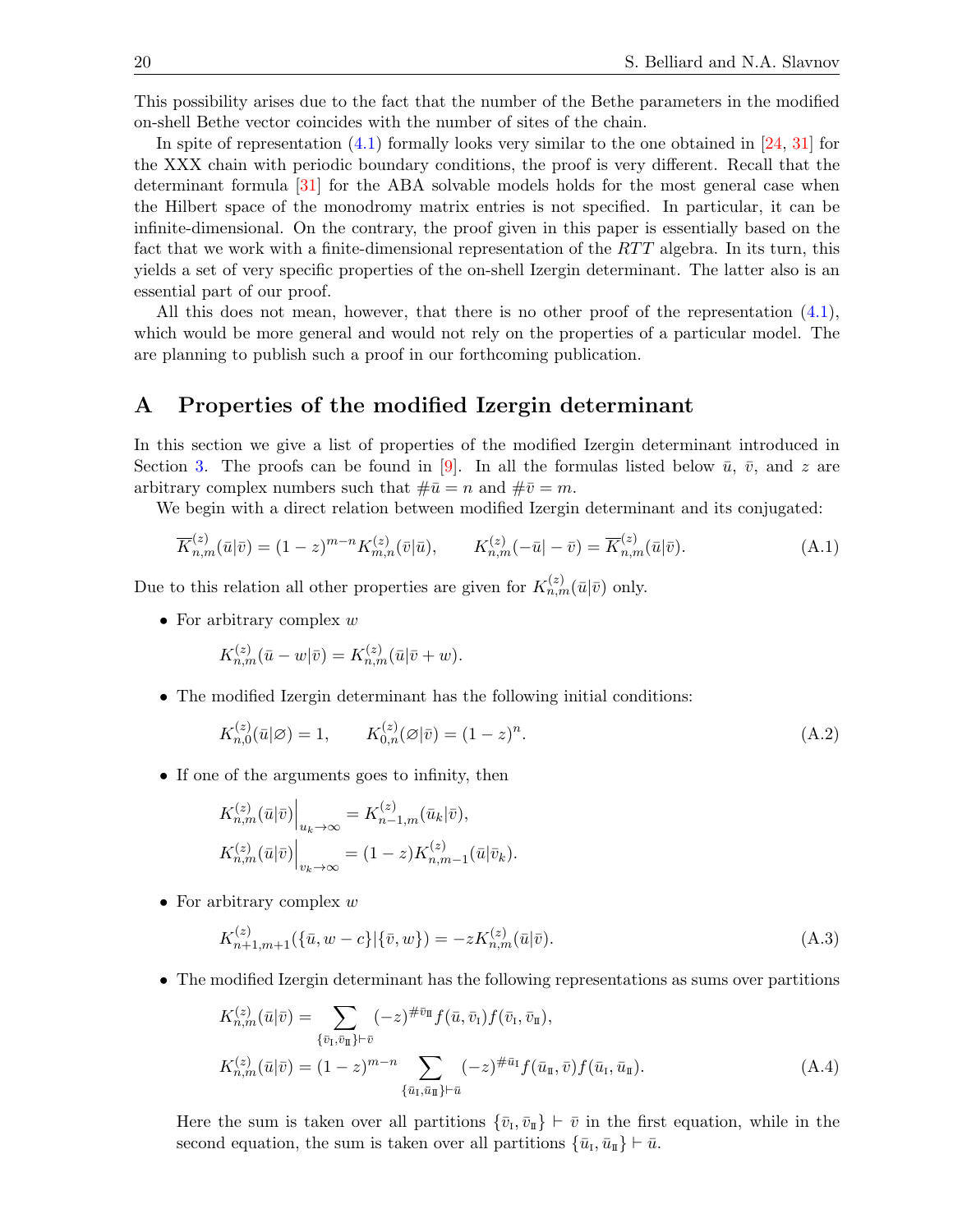• The order of the sets  $\bar{u}$  and  $\bar{v}$  can be changed via

<span id="page-20-3"></span>
$$
K_{n,m}^{(z)}(\bar{u}|\bar{v}+c) = \frac{(-z)^n (1-z)^{m-n}}{f(\bar{v},\bar{u})} K_{m,n}^{(1/z)}(\bar{v}|\bar{u}).
$$
\n(A.5)

• The modified Izergin determinant has simple poles at  $u_j = v_k$ . The residue at  $u_n = v_m$  is given by

<span id="page-20-1"></span>
$$
K_{n,m}^{(z)}(\bar{u}|\bar{v})\Big|_{u_n \to v_m} = g(u_n, v_m) f(\bar{u}_n, u_n) f(v_m, \bar{v}_m) K_{n-1,m-1}^{(z)}(\bar{u}_n|\bar{v}_m) + \text{reg}, \tag{A.6}
$$

where reg means regular part. It follows from  $(A.6)$  that if  $\#\bar{w} = \#\bar{w}' = l$ , then

<span id="page-20-5"></span>
$$
\lim_{\bar{w}' \to \bar{w}} \frac{K_{n+l,m+l}^{(z)}(\bar{u}|\bar{v})}{f(\bar{w}',\bar{w})} = f(\bar{u},\bar{w})f(\bar{w},\bar{v})K_{n,m}^{(z)}(\bar{u}|\bar{v}).
$$
\n(A.7)

• Let  $\bar{u}$  and  $\bar{v}$  be sets of arbitrary complex numbers such that  $\#\bar{u} = n$  and  $\#\bar{v} = m$ . Then

<span id="page-20-4"></span>
$$
\sum_{\{\bar{v}_I,\bar{v}_{II}\}\vdash \bar{v}} z_1^{l_{\rm II}} K_{n,l_I}^{(z_2)}(\bar{u}|\bar{v}_I) f(\bar{v}_I, \bar{v}_{II}) = K_{n,m}^{(z_2 - z_1)}(\bar{u}|\bar{v}). \tag{A.8}
$$

Here  $l_{\mathbb{I}} = \#\bar{v}_{\mathbb{I}}$ . The sum is taken with respect to all partitions  $\{\bar{v}_{\mathcal{I}}, \bar{v}_{\mathbb{I}}\} \vdash \bar{v}$ . There is no any restriction on the cardinalities of the subsets.

# <span id="page-20-0"></span>B Identities for rational functions

#### <span id="page-20-2"></span>B.1 Sums of rational functions

To prove [\(4.5\)](#page-8-4) we use the following summation formulas:

$$
\sum_{j=1}^{N} \frac{g(u_j, v_k)}{h(u_j, v_k)} \gamma_j = \frac{h(\bar{v}, v_k)}{h(\bar{u}, v_k)},
$$
  
\n
$$
\sum_{j=1}^{N} \frac{g(v_k, u_j)}{h(v_k, u_j)} \gamma_j = -\frac{h(v_k, \bar{v})}{h(v_k, \bar{u})},
$$
  
\n
$$
\sum_{j=1}^{N} g(v_k, u_j) \gamma_j = -1.
$$
\n(B.1)

All these formulas can be obtained by calculation of special contour integrals. For example, consider an integral

$$
I = \frac{1}{2\pi i c} \oint_{|z|=R \to \infty} \frac{g(z, v_k)}{h(z, v_k)} \frac{g(z, \bar{u})}{g(z, \bar{v})} dz
$$
  
= 
$$
\frac{1}{2\pi i} \oint_{|z|=R \to \infty} \frac{c dz}{(z - v_k)(z - v_k + c)} \prod_{i=1}^{N} \frac{z - v_i}{z - u_i}
$$

The integration is taken over anticlockwise oriented contour around infinity. Clearly,  $I = 0$ , as the integrand behaves as  $z^{-2}$  at  $z \to \infty$ . On the other hand, the integral is equal to the sum of residues within the contour. The residues at  $z = u_j$  give the sum in the l.h.s. of the first equation [\(B.1\)](#page-20-6). One more contribution comes from the residue at  $z = v_k - c$ . Thus, we obtain

<span id="page-20-6"></span>.

$$
I = 0 = \sum_{j=1}^{N} \frac{g(u_j, v_k)}{h(u_j, v_k)} \gamma_j - \prod_{i=1}^{N} \frac{v_k - v_i - c}{v_k - u_i - c}.
$$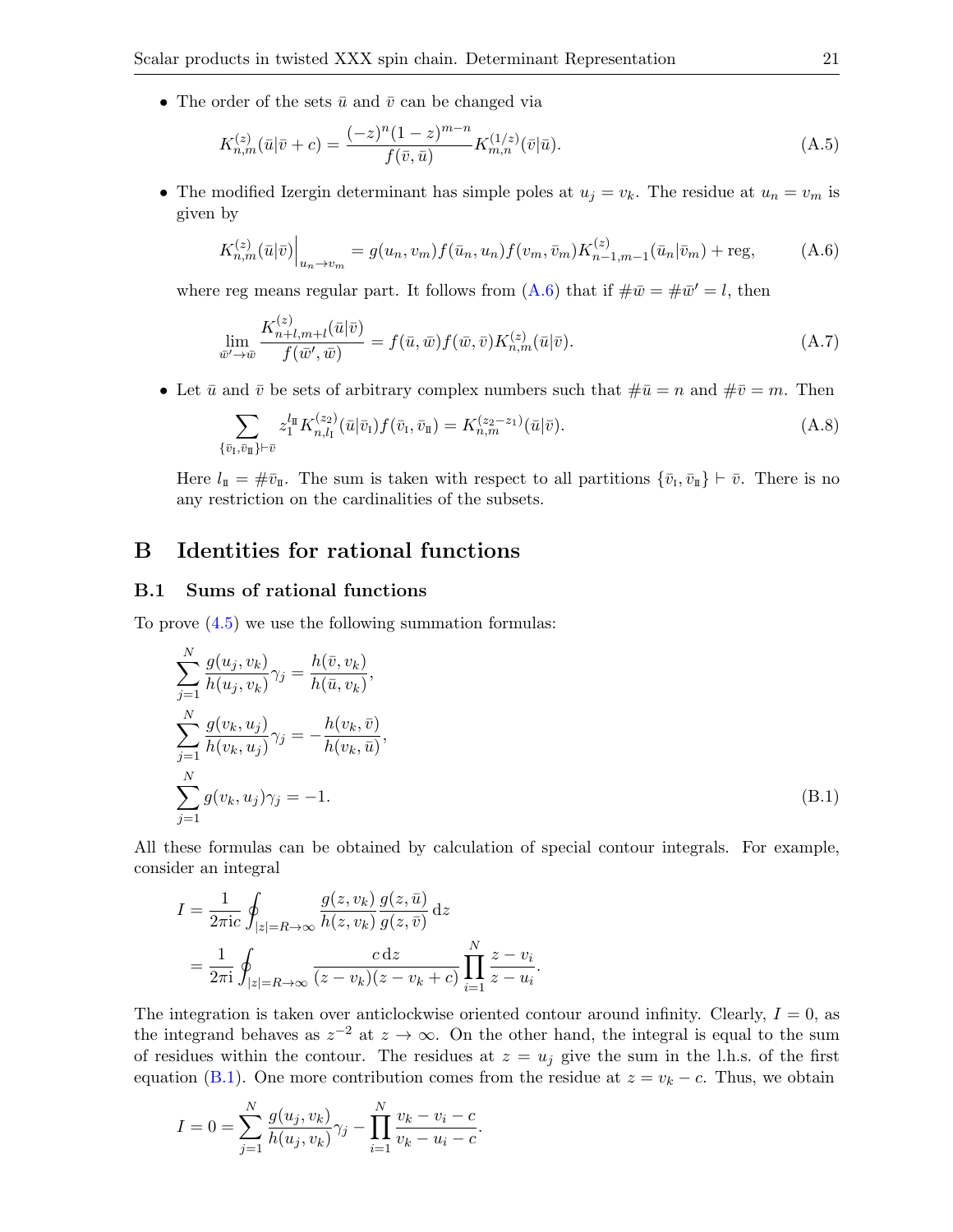This immediately implies the first identity [\(B.1\)](#page-20-6). Other identities can be proved exactly in the same manner.

Using now representation  $(4.2)$  we obtain

$$
\sum_{j=1}^{N} \frac{c\gamma_j}{g(v_k, \bar{u})\lambda_2(v_k)} \frac{\partial \Lambda(v_k|\bar{u})}{\partial u_j} = (-1)^{N-1} (\tilde{\kappa} - \rho_1) \frac{\lambda_1(v_k)}{\lambda_2(v_k)} h(\bar{v}, v_k) - (\kappa - \rho_2) h(v_k, \bar{v}) - (\rho_1 + \rho_2) \lambda_1(v_k),
$$

leading to  $(4.5)$ .

#### <span id="page-21-3"></span>B.2 Matrices with rational elements

Let  $\bar{x} = \{x_1, \ldots, x_n\}$  and let  $\Omega(x)$  be an  $n \times n$  matrix with the elements

$$
\Omega_{jk}(\bar{x}) = \frac{f(\bar{x}_k, x_k)}{h(x_j, x_k)}.
$$

Let us prove that the inverse matrix has the following entries:

$$
\left(\Omega^{-1}(\bar{x})\right)_{jk} = \frac{f(x_k, \bar{x}_k)}{h(x_k, x_j)} = \Omega_{jk}(\bar{x})\Big|_{c \to -c}
$$

For this we consider the product of these two matrices. Let

$$
G_{jk} = \sum_{l=1}^{n} \frac{f(\bar{x}_l, x_l)}{h(x_j, x_l)} \frac{f(x_k, \bar{x}_k)}{h(x_k, x_l)}.
$$

Consider an auxiliary contour integral

$$
I = \frac{1}{2\pi i c} \oint_{|z|=R \to \infty} \frac{f(\bar{x}, z)}{h(x_j, z)} \frac{f(x_k, \bar{x}_k)}{h(x_k, z)} dz,
$$

where the anticlockwise oriented integration contour is around infinite point. Since the integrand behaves as  $z^{-2}$  at  $z \to \infty$ , we have  $I = 0$ . On the other hand, this integral is equal to the sum of the residues within the integration contour. The contribution of the poles at  $z = x_l, l = 1, \ldots, n$ gives  $-G_{jk}$ . One more contribution comes from the pole at  $z = x_k + c$  at  $j = k$ . Thus, we obtain

.

$$
I = 0 = -G_{jk} + \delta_{jk} f(x_k, \bar{x}_k) f(\bar{x}_k, x_k + c) = -G_{jk} + \delta_{jk},
$$

where we used [\(2.11\)](#page-4-3). Thus,  $G_{jk} = \delta_{jk}$ , what ends the proof.

# <span id="page-21-0"></span>C Relations between on-shell modified Izergin determinants

<span id="page-21-1"></span>**Theorem C.1.** Consider an arbitrary partition of inhomogeneities  $\{\bar{\theta}_A, \bar{\theta}_B\}$   $\vdash \bar{\theta}$  such that  $\#\bar{\theta}_A = n_A$  and  $\bar{\theta}_B = N - n_A$ . Let  $\bar{u}$  be on-shell, that is the set  $\bar{u}$  satisfies Bethe equations [\(2.14\)](#page-5-1). Then

$$
f(\bar{u}, \bar{\theta}_A) K_{N,N-n_A}^{(\mu+(\mu-1)/\beta)}(\bar{u}|\bar{\theta}_B) = \left(\frac{\eta}{\xi}\right)^{n_A} K_{N,N}^{(\mu+(\mu-1)/\beta)}(\bar{u}|\bar{\theta}) K_{N,n_A}^{(1/\eta)}(\bar{u}|\bar{\theta}_A),
$$

where

<span id="page-21-2"></span>
$$
\eta = \left(\frac{\mu - 1}{\beta} + \mu\right) \frac{\tilde{\kappa} - \rho_1}{\kappa - \rho_2}.\tag{C.1}
$$

and  $\xi$  is given by  $(7.13)$ .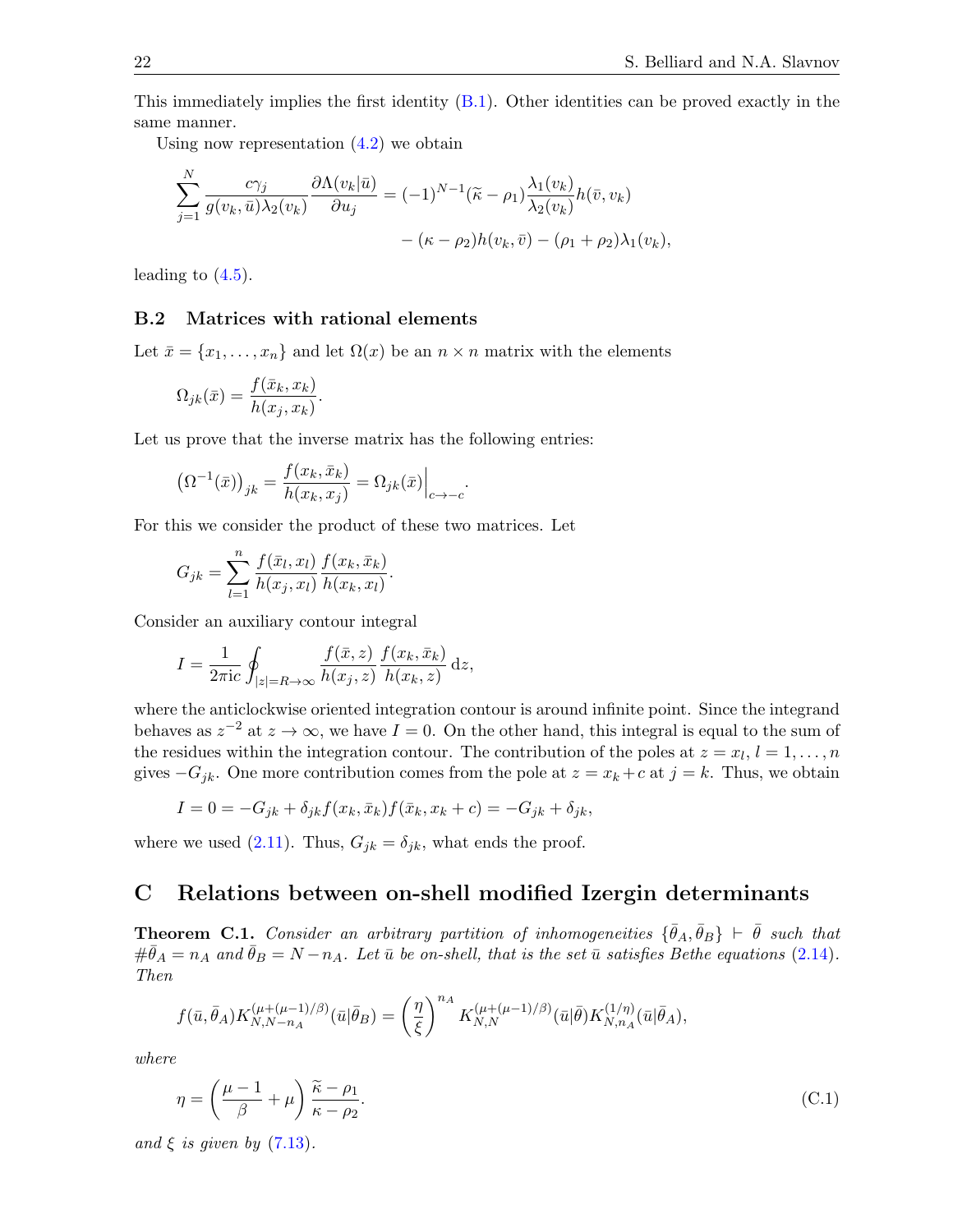The proof of Theorem [C.1](#page-21-1) is based on two preparatory lemmas.

<span id="page-22-1"></span>**Lemma C.2.** Let  $\bar{\theta}_A$  and  $\bar{\theta}_B$  be two fixed partitions of the set  $\bar{\theta}$  such that  $\#\bar{\theta}_B = n_B > 0$ . Let  $\theta_j \in \bar{\theta}_B$ . Then for arbitrary complex  $\gamma$  the following identity holds:

$$
\begin{split} \sum_{\{\bar{\theta}_{B_1},\bar{\theta}_{B_2}\}\vdash \bar{\theta}_B} \frac{f(\bar{\theta}_{B_2},\bar{\theta}_{B_1})}{h(\theta_j,\bar{\theta}_{B_1})} K^{(\gamma)}_{N,n_B-1}(\bar{u}|\bar{\theta}_{B_2})\\ = \frac{1}{\gamma}\Big(f(\bar{u},\theta_j)K^{(\gamma)}_{N,n_B-1}(\bar{u}|\{\bar{\theta}_B\setminus\theta_j\})-K^{(\gamma)}_{N,n_B}(\bar{u}|\bar{\theta}_B)\Big). \end{split}
$$

Here  $\bar{u}$  and  $\bar{\theta}$  are arbitrary complex numbers. In particular, we do not require the set  $\bar{u}$  to be on-shell.

<span id="page-22-2"></span>**Lemma C.3.** Let  $\bar{\theta}_A$  and  $\bar{\theta}_B$  be two fixed partitions of the set  $\bar{\theta}$  such that  $\#\bar{\theta}_A = n_A \lt N$ . Let  $\theta_i \in \bar{\theta}_B$  and  $\bar{u}$  be on-shell. Then

<span id="page-22-3"></span>
$$
\eta \sum_{\{\bar{\theta}_{B_1}, \bar{\theta}_{B_2}\} \vdash \bar{\theta}_{B}} \frac{f(\bar{\theta}_{B_2}, \bar{\theta}_{B_1})}{h(\theta_s, \bar{\theta}_{B_1})} \frac{K_{N, n_A+1}^{(1/\eta)}(\bar{u}|\{\bar{\theta}_A, \bar{\theta}_{B_1}\})}{f(\bar{u}, \bar{\theta}_{B_1})}
$$
\n
$$
= \frac{\beta}{\mu \beta + \mu - 1} \Big(\eta K_{N, n_A+1}^{(1/\eta)}(\bar{u}|\{\bar{\theta}_A, \theta_s\}) - \xi K_{N, n_A}^{(1/\eta)}(\bar{u}|\bar{\theta}_A)\Big). \tag{C.2}
$$

The proofs of these lemmas respectively are given in Appendices [D.1](#page-23-1) and [D.2.](#page-24-0)

**Proof of Theorem [C.1.](#page-21-1)** The proof partly uses induction over  $n_A$ . For  $n_A = 0$  the statement of the theorem is obvious. Assume that it is valid for some  $n_A \geq 0$ :

$$
\xi^{n_A} f(\bar{u}, \bar{\theta}_A) K_{N, n_B}^{(\mu + (\mu - 1)/\beta)}(\bar{u} | \bar{\theta}_B) = \eta^{n_A} K_{N, N}^{(\mu + (\mu - 1)/\beta)}(\bar{u} | \bar{\theta}) K_{N, n_A}^{(1/\eta)}(\bar{u} | \bar{\theta}_A),
$$

Here  $\bar{\theta}_A$  and  $\bar{\theta}_B$  are arbitrary subsets of  $\bar{\theta}$  with cardinalities  $\#\bar{\theta}_A = n_A$  and  $\#\bar{\theta}_B = n_B = N - n_A$ respectively. We assume that  $K_{N,n,p}^{(\mu+(\mu-1)/\beta)}$  $(\mu+(\mu-1)/\beta)(\bar{u}|\bar{\theta}_B) \neq 0$  for generic inhomogeneities  $\bar{\theta}$  and generic twist parameters.

Now we make new subsets. We fix some  $\theta_\ell \in \bar{\theta}_B$  and consider subsets  $\{\bar{\theta}_A, \theta_\ell\}$  and  $\{\bar{\theta}_B \setminus \theta_\ell\}.$ Let us introduce  $Y(\theta_\ell)$  as

<span id="page-22-0"></span>
$$
Y(\theta_{\ell}) = \xi^{n_A+1} f(\bar{u}, \bar{\theta}_A) K_{N, n_B-1}^{(\mu+(\mu-1)/\beta)}(\bar{u}|\{\bar{\theta}_B \setminus \theta_{\ell}\})
$$

$$
- \eta^{n_A+1} K_{N, N}^{(\mu+(\mu-1)/\beta)}(\bar{u}|\bar{\theta}) \frac{K_{N, n_A}^{(1/\eta)}(\bar{u}|\{\bar{\theta}_A, \theta_{\ell}\})}{f(\bar{u}, \theta_{\ell})}.
$$
(C.3)

Obviously, if we prove that  $Y(\theta_\ell) = 0$ , then we prove Theorem [C.1](#page-21-1) for  $n = n_A + 1$ .

Let  $\Omega$  be an  $n_B \times n_B$  matrix with the entries

$$
\Omega_{jk}=\frac{f(\bar{\theta}^B_k,\theta^B_k)}{h(\theta^B_j,\theta^B_k)}.
$$

Here we temporary used a superscript for the subset  $\bar{\theta}_B = \bar{\theta}^B$ . Respectively,  $\theta_k^B$  is k-th element of the subset  $\bar{\theta}_B$ . We also used  $\bar{\theta}_k^B = \bar{\theta}^B \setminus \theta_k^B$ . It can be easily checked (see Appendix [B.2\)](#page-21-3) that

$$
\left(\Omega^{-1}\right)_{jk}=\frac{f(\theta_k^B,\bar{\theta}_k^B)}{h(\theta_k^B,\theta_j)}.
$$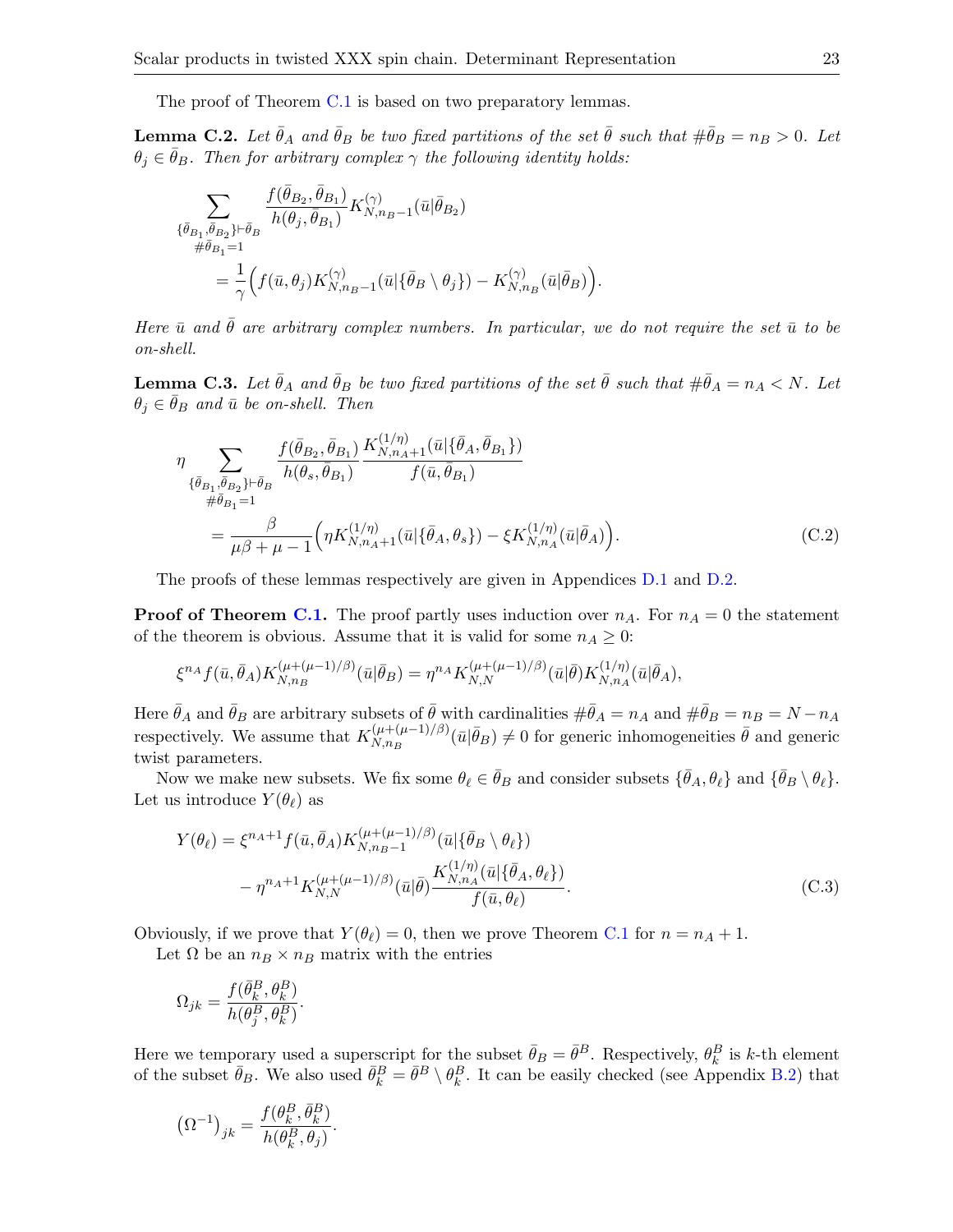Let us compute the action of  $\Omega$  on the vector Y [\(C.3\)](#page-22-0). Obviously

$$
\sum_{\ell=1}^{n_B}\Omega_{j\ell}Y(\theta_\ell)=\sum_{\substack{\{\bar{\theta}_{B_1},\bar{\theta}_{B_2}\}\vdash \bar{\theta}_B\\ \#\bar{\theta}_{B_1}=1}}\frac{f(\bar{\theta}_{B_2},\bar{\theta}_{B_1})}{h(\theta_j,\bar{\theta}_{B_1})}Y(\bar{\theta}_{B_1}).
$$

Thus, we can use the results of Lemmas [C.2](#page-22-1) and [C.3.](#page-22-2) Simple straightforward calculation gives

$$
\sum_{\ell=1}^{n_B} \Omega_{j\ell} Y(\theta_\ell) = \frac{\beta f(\bar{u}, \theta_j)}{\mu \beta + \mu - 1} Y(\theta_j) - \frac{\beta \xi}{\mu \beta + \mu - 1} \times \left\{ \xi^{n_A} f(\bar{u}, \bar{\theta}_A) K_{N, n_B}^{(\mu + (\mu - 1)/\beta)}(\bar{u} | \bar{\theta}_B) - \eta^{n_A} K_{N, N}^{(\mu + (\mu - 1)/\beta)}(\bar{u} | \bar{\theta}) K_{N, n_A}^{(1/\eta)}(\bar{u} | \bar{\theta}_A) \right\}.
$$

The term in the second line vanishes due to the induction assumption. Hence,

$$
\sum_{\ell=1}^{n_B} \Omega_{j\ell} Y(\theta_\ell) = \frac{\beta f(\bar{u}, \theta_j)}{\mu \beta + \mu - 1} Y(\theta_j).
$$

or equivalently,

$$
\sum_{\ell=1}^{n_B} \left( \left( \mu + \frac{\mu - 1}{\beta} \right) \Omega_{j\ell} - \delta_{j\ell} f(\bar{u}, \theta_j) \right) Y(\theta_\ell) = 0.
$$

Multiplying this equation from the left by  $(\Omega^{-1})_{ij}$  and taking the sum over  $\theta_j \in \bar{\theta}_B$  we arrive at

$$
\sum_{\ell=1}^{n_B} \left( f(\bar{u}, \theta_i) (\Omega^{-1})_{i\ell} - \left( \mu + \frac{\mu - 1}{\beta} \right) \delta_{i\ell} \right) Y(\theta_\ell) = 0.
$$

It is easy to see that

$$
\det\left(f(\bar{u},\theta_i)(\Omega^{-1})_{i\ell}-\left(\mu+\frac{\mu-1}{\beta}\right)\delta_{i\ell}\right)=K_{N,n_B}^{(\mu+(\mu-1)/\beta)}(\bar{u}|\bar{\theta}_B).
$$

Due to the induction assumption  $K_{N,n,p}^{(\mu+(\mu-1)/\beta)}$  $(N_{N,n_B}^{(\mu+(\mu-1)/\beta)}(\bar{u}|\bar{\theta}_B) \neq 0$ . Then  $Y(\theta_\ell) = 0$ , and hence, Theo-rem [C.1](#page-21-1) is proved for  $n = n_A + 1$ .

# <span id="page-23-0"></span>D Proof of preparatory lemmas

### <span id="page-23-1"></span>D.1 Proof of Lemma [C.2](#page-22-1)

Let

$$
F = \sum_{\substack{\{\bar{\theta}_{B_1}, \bar{\theta}_{B_2}\} \vdash \bar{\theta}_B \\ \# \bar{\theta}_{B_1} = 1}} \frac{f(\bar{\theta}_{B_2}, \bar{\theta}_{B_1})}{h(\theta_j, \bar{\theta}_{B_1})} K_{N,n_B-1}^{(\gamma)}(\bar{u}|\bar{\theta}_{B_2}).
$$

Consider an auxiliary contour integral

$$
I=\frac{1}{2\pi \mathrm{i} c}\oint_{|z|=R\to\infty}\frac{f(\bar{\theta}_B,z)}{h(\theta_j,z)}K^{(\gamma)}_{N+1,n_B}(\{\bar{u},z-c\}|\bar{\theta}_B).
$$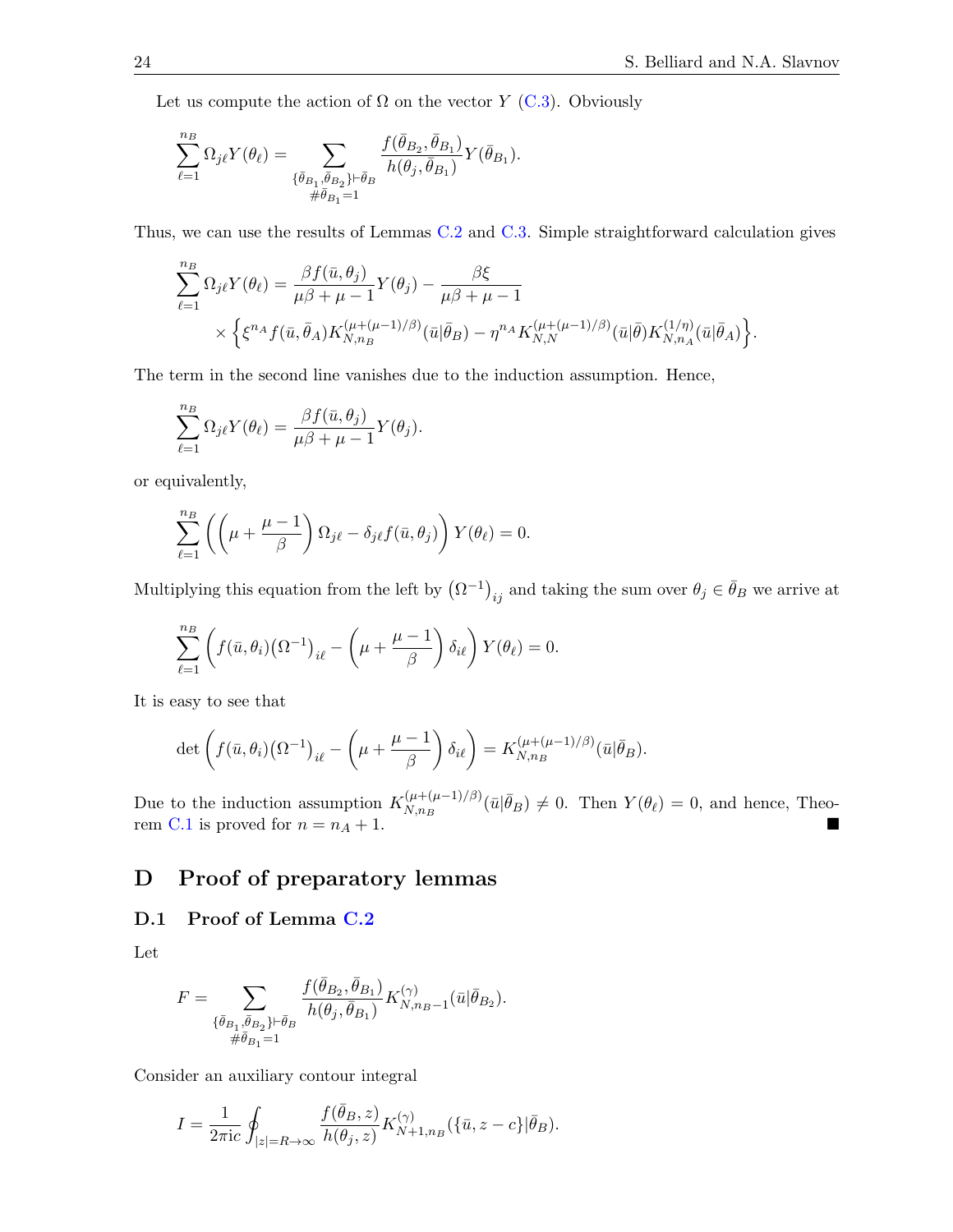On the one hand, this integral is equal to the residue at infinity:

<span id="page-24-2"></span>
$$
I = -K_{N,N-1}^{(\gamma)}(\bar{u}|\bar{\theta}_B). \tag{D.1}
$$

On the other hand, this integral is equal to the sum of residues within the contour. The sum in the points  $z = \theta_k \in \bar{\theta}_B$  gives  $\gamma F$  (due to  $(A.3)$ ). One more pole occurs at  $z = \theta_j + c$ . Using  $(A.6)$ we find

<span id="page-24-1"></span>
$$
I = \gamma F - f(\bar{u}, \theta_j) K_{N, n_B - 1}^{(\gamma)}(\bar{u} | \{\bar{\theta}_B \setminus \theta_j\}). \tag{D.2}
$$

Comparing  $(D.2)$  and  $(D.1)$  we arrive at the statement of the lemma.

### <span id="page-24-0"></span>D.2 Proof of Lemma [C.3](#page-22-2)

Let  $\bar{\theta}_{B_1} = \theta_l$  in [\(C.2\)](#page-22-3). Consider  $K_{N,n_A+1}^{(1/\eta)}(\bar{u}|\{\bar{\theta}_A,\theta_l\})$  as a function of  $\theta_l$ . Using the first equation  $(A.4)$  we have

$$
K_{N,n_A+1}^{(1/\eta)}(\bar{u}|\{\bar{\theta}_A,\theta_l\}) = \sum_{\{\bar{\theta}_I,\bar{\theta}_I\} \vdash \{\bar{\theta}_A,\theta_l\}} \left(-\frac{1}{\eta}\right)^{\#\bar{\theta}_I} f(\bar{u},\bar{\theta}_I) f(\bar{\theta}_I,\bar{\theta}_I).
$$

Clearly, either  $\theta_l \in \bar{\theta}_{\text{I}}$  or  $\theta_l \in \bar{\theta}_{\text{II}}$ . In the first case we set  $\bar{\theta}_{\text{I}} = \{\theta_l, \bar{\theta}_{A_1}\}\$  and  $\bar{\theta}_{\text{II}} = \bar{\theta}_{A_2}$ . In the second case we set  $\bar{\theta}_I = \bar{\theta}_{A_1}$  and  $\bar{\theta}_{\rm I\!I} = \{\theta_l, \bar{\theta}_{A_2}\}\$ . Thus, we obtain

$$
\frac{K_{N,n_A+1}^{(1/\eta)}(\bar{u}|\{\bar{\theta}_A,\theta_l\})}{f(\bar{u},\theta_l)} = \sum_{\{\bar{\theta}_{A_1},\bar{\theta}_{A_2}\}\vdash \bar{\theta}_A} \left(-\frac{1}{\eta}\right)^{\#\bar{\theta}_{A_2}} f(\bar{u},\bar{\theta}_{A_1}) f(\bar{\theta}_{A_1},\bar{\theta}_{A_2})
$$

$$
\times \left(f(\theta_l,\bar{\theta}_{A_2}) - \frac{1}{\eta} \frac{f(\bar{\theta}_{A_1},\theta_l)}{f(\bar{u},\theta_l)}\right).
$$

Substituting this to the l.h.s. of  $(C.2)$  we have

$$
\eta \sum_{\{\bar{\theta}_{B_1}, \bar{\theta}_{B_2}\} \vdash \bar{\theta}_{B}} \frac{f(\bar{\theta}_{B_2}, \bar{\theta}_{B_1})}{h(\theta_s, \bar{\theta}_{B_1})} \frac{K_{N, n_A + 1}^{(1/\eta)}(\bar{u} | \{\bar{\theta}_A, \bar{\theta}_{B_1}\})}{f(\bar{u}, \bar{\theta}_{B_1})} = \Lambda_1 + \Lambda_2,
$$

where

<span id="page-24-3"></span>
$$
\Lambda_{1} = \eta \sum_{\{\bar{\theta}_{A_{1}}, \bar{\theta}_{A_{2}}\} \vdash \bar{\theta}_{A}} \left( -\frac{1}{\eta} \right)^{\#\bar{\theta}_{A_{2}}} f(\bar{u}, \bar{\theta}_{A_{1}}) f(\bar{\theta}_{A_{1}}, \bar{\theta}_{A_{2}}) \times \sum_{\{\bar{\theta}_{B_{1}}, \bar{\theta}_{B_{2}}\} \vdash \bar{\theta}_{B}} \frac{f(\bar{\theta}_{B_{2}}, \bar{\theta}_{B_{1}}) f(\bar{\theta}_{B_{1}}, \bar{\theta}_{A_{2}})}{h(\theta_{s}, \bar{\theta}_{B_{1}})},
$$
\n(D.3)

and

<span id="page-24-4"></span>
$$
\Lambda_{2} = -\sum_{\{\bar{\theta}_{A_{1}}, \bar{\theta}_{A_{2}}\} \vdash \bar{\theta}_{A}} \left( -\frac{1}{\eta} \right)^{\#\bar{\theta}_{A_{2}}} f(\bar{u}, \bar{\theta}_{A_{1}}) f(\bar{\theta}_{A_{1}}, \bar{\theta}_{A_{2}})
$$

$$
\times \sum_{\{\bar{\theta}_{B_{1}}, \bar{\theta}_{B_{2}}\} \vdash \bar{\theta}_{B}} \frac{f(\bar{\theta}_{B_{2}}, \bar{\theta}_{B_{1}}) f(\bar{\theta}_{A_{1}}, \bar{\theta}_{B_{1}})}{h(\theta_{s}, \bar{\theta}_{B_{1}}) f(\bar{u}, \bar{\theta}_{B_{1}})}.
$$
(D.4)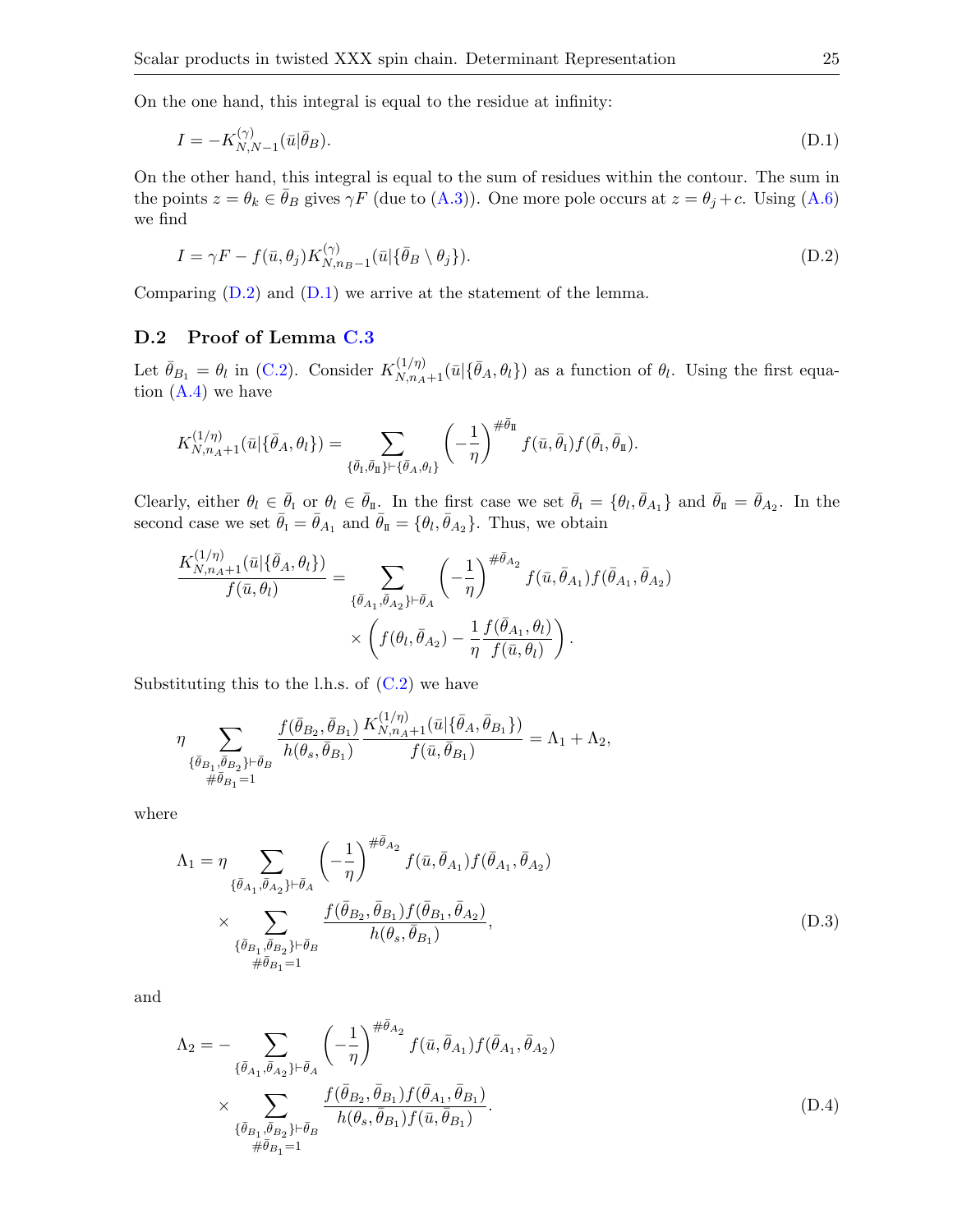#### D.2.1 First contribution

Consider the sum  $\Lambda_1$  [\(D.3\)](#page-24-3). Let

$$
G=\sum_{\{\bar{\theta}_{B_1},\bar{\theta}_{B_2}\}\vdash \bar{\theta}_{B} \atop \#\bar{\theta}_{B_1}=1} \frac{f(\bar{\theta}_{B_2},\bar{\theta}_{B_1})f(\bar{\theta}_{B_1},\bar{\theta}_{A_2})}{h(\theta_s,\bar{\theta}_{B_1})}.
$$

Consider an auxiliary contour integral

$$
J=\frac{1}{2\pi \mathrm{i} c}\oint_{|z|=R\to\infty}\frac{f(\bar{\theta}_B,z)}{h(\theta_s,z)}f(z,\bar{\theta}_{A_2}).
$$

Taking the residue at infinity we obtain  $J = -1$ . On the other hand, this integral is equal to the sum of residues within the contour. The sum in the points  $z = \theta_k \in \theta_B$  gives  $-G$ . One more series of poles occurs at  $z = \theta_k \in \bar{\theta}_{A_2}$ . Thus, we find

<span id="page-25-0"></span>
$$
G = 1 + \sum_{\{\bar{\theta}_{A_3}, \bar{\theta}_{A'_2}\} \vdash \bar{\theta}_{A_2}} \frac{f(\bar{\theta}_B, \bar{\theta}_{A_3})}{h(\theta_s, \bar{\theta}_{A_3})} f(\bar{\theta}_{A_3}, \bar{\theta}_{A'_2}).
$$
\n(D.5)

Substituting this into  $(D.3)$  we arrive at

<span id="page-25-3"></span>
$$
\Lambda_1 = \eta K_{N,n_A}^{(1/\eta)}(\bar{u}|\bar{\theta}_A) - \tilde{\Lambda}_1,\tag{D.6}
$$

where

<span id="page-25-2"></span>
$$
\tilde{\Lambda}_{1} = \sum_{\substack{\{\bar{\theta}_{A_{1}}, \bar{\theta}_{A_{2}}, \bar{\theta}_{A_{3}}\} \vdash \bar{\theta}_{A} \\ \#\bar{\theta}_{A_{3}} = 1}} \left( -\frac{1}{\eta} \right)^{\#\bar{\theta}_{A_{2}}} \frac{f(\bar{u}, \bar{\theta}_{A_{1}})}{h(\theta_{s}, \bar{\theta}_{A_{3}})} f(\bar{\theta}_{A_{1}}, \bar{\theta}_{A_{2}}) f(\bar{\theta}_{A_{1}}, \bar{\theta}_{A_{3}}) \times f(\bar{\theta}_{A_{3}}, \bar{\theta}_{A_{2}}) f(\bar{\theta}_{B}, \bar{\theta}_{A_{3}}).
$$
\n(D.7)

Here, when substituting [\(D.5\)](#page-25-0) into [\(D.3\)](#page-24-3) we first set  $\bar{\theta}_{A_2} = \{\bar{\theta}_{A_3}, \bar{\theta}_{A'_2}\}\$  and then relabeled  $\bar{\theta}_{A'_2} \to$  $\bar{\theta}_{A_2}$ .

#### D.2.2 Second contribution

In order to compute the contribution  $\Lambda_2$  we should transform the sum over partitions of  $\theta_B$ in [\(D.4\)](#page-24-4). Let  $\{\bar{\theta}_B, \bar{\theta}_{A_1}\} = \bar{\theta}_C$ . Then

<span id="page-25-1"></span>
$$
\sum_{\{\bar{\theta}_{B_1},\bar{\theta}_{B_2}\}\vdash \bar{\theta}_{B}} \frac{f(\bar{\theta}_{B_2},\bar{\theta}_{B_1})f(\bar{\theta}_{A_1},\bar{\theta}_{B_1})}{h(\theta_s,\bar{\theta}_{B_1})f(\bar{u},\bar{\theta}_{B_1})} = \sum_{\{\bar{\theta}_{C_1},\bar{\theta}_{C_2}\}\vdash \bar{\theta}_{C}} \frac{f(\bar{\theta}_{C_2},\bar{\theta}_{C_1})}{h(\theta_s,\bar{\theta}_{C_1})f(\bar{u},\bar{\theta}_{C_1})} - \sum_{\substack{\{\bar{\theta}_{C_1},\bar{\theta}_{C_2}\}\vdash \bar{\theta}_{C_1} \vdash \bar{\theta}_{A_1} \vdash \bar{\theta}_{A_1} \vdash \bar{\theta}_{A_1} \vdash \bar{\theta}_{A_1} \vdash \bar{\theta}_{A_1} \vdash \bar{\theta}_{A_1} \vdash \bar{\theta}_{A_1} \vdash \bar{\theta}_{A_1} \vdash \bar{\theta}_{A_1} \end{math}.
$$
\n(D.8)

In other words, instead of taking the sum over the subset  $\bar{\theta}_B$ , we take the sum over the subset  $\bar{\theta}_C = \{\bar{\theta}_B, \bar{\theta}_{A_1}\}\$ and then subtract the sum over the subset  $\bar{\theta}_{A_1}$ . In this case we can compute the sum over the subset  $\bar{\theta}_C = {\bar{\theta}_B, \bar{\theta}_{A_1}}$  via Bethe equations [\(4.7\)](#page-9-3).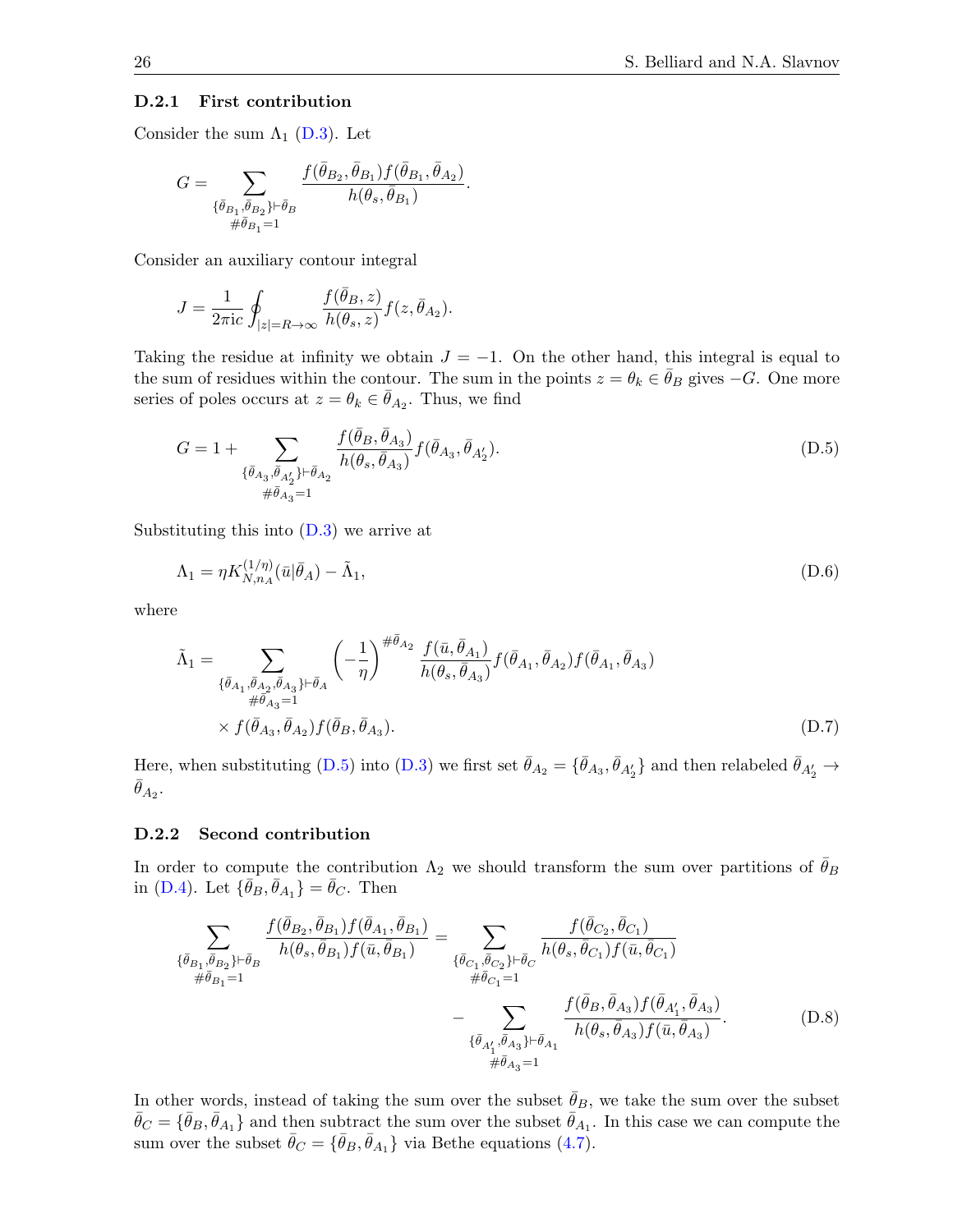However, we first consider contribution coming from the second term in the r.h.s. of [\(D.8\)](#page-25-1). We have

$$
\Lambda_2^{(2)}=\sum_{\{\bar{\theta}_{A_1},\bar{\theta}_{A_2}\}\vdash \bar{\theta}_A}\left(-\frac{1}{\eta}\right)^{\#\bar{\theta}_{A_2}}f(\bar{u},\bar{\theta}_{A_1})f(\bar{\theta}_{A_1},\bar{\theta}_{A_2})\sum_{\{\bar{\theta}_{A'_1},\bar{\theta}_{A_3}\}\vdash \bar{\theta}_{A_1}\\ \#\bar{\theta}_{A_3}=1}\frac{f(\bar{\theta}_B,\bar{\theta}_{A_3})f(\bar{\theta}_{A'_1},\bar{\theta}_{A_3})}{h(\theta_s,\bar{\theta}_{A_3})f(\bar{u},\bar{\theta}_{A_3})}.
$$

Substituting here  $\bar{\theta}_{A_1} = \{\bar{\theta}_{A'_1}, \bar{\theta}_{A_3}\}\$ and relabeling  $\bar{\theta}_{A'_1} \to \bar{\theta}_{A_1}$  we find

<span id="page-26-2"></span>
$$
\Lambda_2^{(2)} = \sum_{\substack{\{\bar{\theta}_{A_1}, \bar{\theta}_{A_2}, \bar{\theta}_{A_3}\} \vdash \bar{\theta}_A}} \left( -\frac{1}{\eta} \right)^{\#\bar{\theta}_{A_2}} \frac{f(\bar{u}, \bar{\theta}_{A_1})}{h(\theta_s, \bar{\theta}_{A_3})} f(\bar{\theta}_{A_1}, \bar{\theta}_{A_2}) f(\bar{\theta}_{A_3}, \bar{\theta}_{A_2})
$$
  
\$\times f(\bar{\theta}\_{A\_1}, \bar{\theta}\_{A\_3}) f(\bar{\theta}\_B, \bar{\theta}\_{A\_3})\$. (D.9)

We see that this sum is equal to the term  $\tilde{\Lambda}_{1}$  [\(D.7\)](#page-25-2). Thus, common contribution of these terms vanishes.

Consider now contribution coming from the first term in the r.h.s. of [\(D.8\)](#page-25-1). We have

<span id="page-26-0"></span>
$$
\Lambda_2^{(1)} = -\sum_{\{\bar{\theta}_{A_1}, \bar{\theta}_{A_2}\} \vdash \bar{\theta}_A} \left( -\frac{1}{\eta} \right)^{\#\bar{\theta}_{A_2}} f(\bar{u}, \bar{\theta}_{A_1}) f(\bar{\theta}_{A_1}, \bar{\theta}_{A_2})
$$

$$
\times \sum_{\{\bar{\theta}_{C_1}, \bar{\theta}_{C_2}\} \vdash \bar{\theta}_C} \frac{f(\bar{\theta}_{C_2}, \bar{\theta}_{C_1})}{h(\theta_s, \bar{\theta}_{C_1}) f(\bar{u}, \bar{\theta}_{C_1})}.
$$
(D.10)

Using Bethe equations [\(4.7\)](#page-9-3) we find

$$
\begin{split} \sum_{\{\bar{\theta}_{C_1},\bar{\theta}_{C_2}\}\vdash \bar{\theta}_C} \frac{f(\bar{\theta}_{C_2},\bar{\theta}_{C_1})}{h(\theta_s,\bar{\theta}_{C_1})f(\bar{u},\bar{\theta}_{C_1})} = \frac{\widetilde{\kappa}+\kappa}{\kappa-\rho_2} - \frac{1}{\alpha}f(\bar{u},\theta_s)f(\theta_s,\bar{\theta}_{A_2}) \\ + \frac{1}{\alpha} \sum_{\{\bar{\theta}_{A_3},\bar{\theta}_{A'_2}\}\vdash \bar{\theta}_{A_2}} g(\theta_s,\bar{\theta}_{A_3})f(\bar{u},\bar{\theta}_{A_3})f(\bar{\theta}_{A_3},\bar{\theta}_{A'_2}).\\ + \frac{1}{\theta \bar{\theta}_{A_3}=1} \end{split}
$$

Substituting this into  $(D.10)$  we arrive at

<span id="page-26-1"></span>
$$
\Lambda_2^{(1)} = -\frac{\tilde{\kappa} + \kappa}{\kappa - \rho_2} K_{N,n_A}^{(1/\eta)}(\bar{u}|\bar{\theta}_A) + \frac{1}{\alpha}(M_1 - M_2),\tag{D.11}
$$

where

$$
M_1=\sum_{\substack{\{\bar{\theta}_{A_1},\bar{\theta}_{A_2}\} \vdash \{\bar{\theta}_{A},\theta_{s}\} \\ \theta_{s}\in \bar{\theta}_{A_1}}}\left(-\frac{1}{\eta}\right)^{\#\bar{\theta}_{A_2}}f(\bar{u},\bar{\theta}_{A_1})f(\bar{\theta}_{A_1},\bar{\theta}_{A_2}),
$$

and

$$
M_2=\sum_{\{\bar{\theta}_{A_1},\bar{\theta}_{A_2}\}\vdash \bar{\theta}_A}\left(-\frac{1}{\eta}\right)^{\#\bar{\theta}_{A_2}}f(\bar{u},\bar{\theta}_{A_1})f(\bar{\theta}_{A_1},\bar{\theta}_{A_2})
$$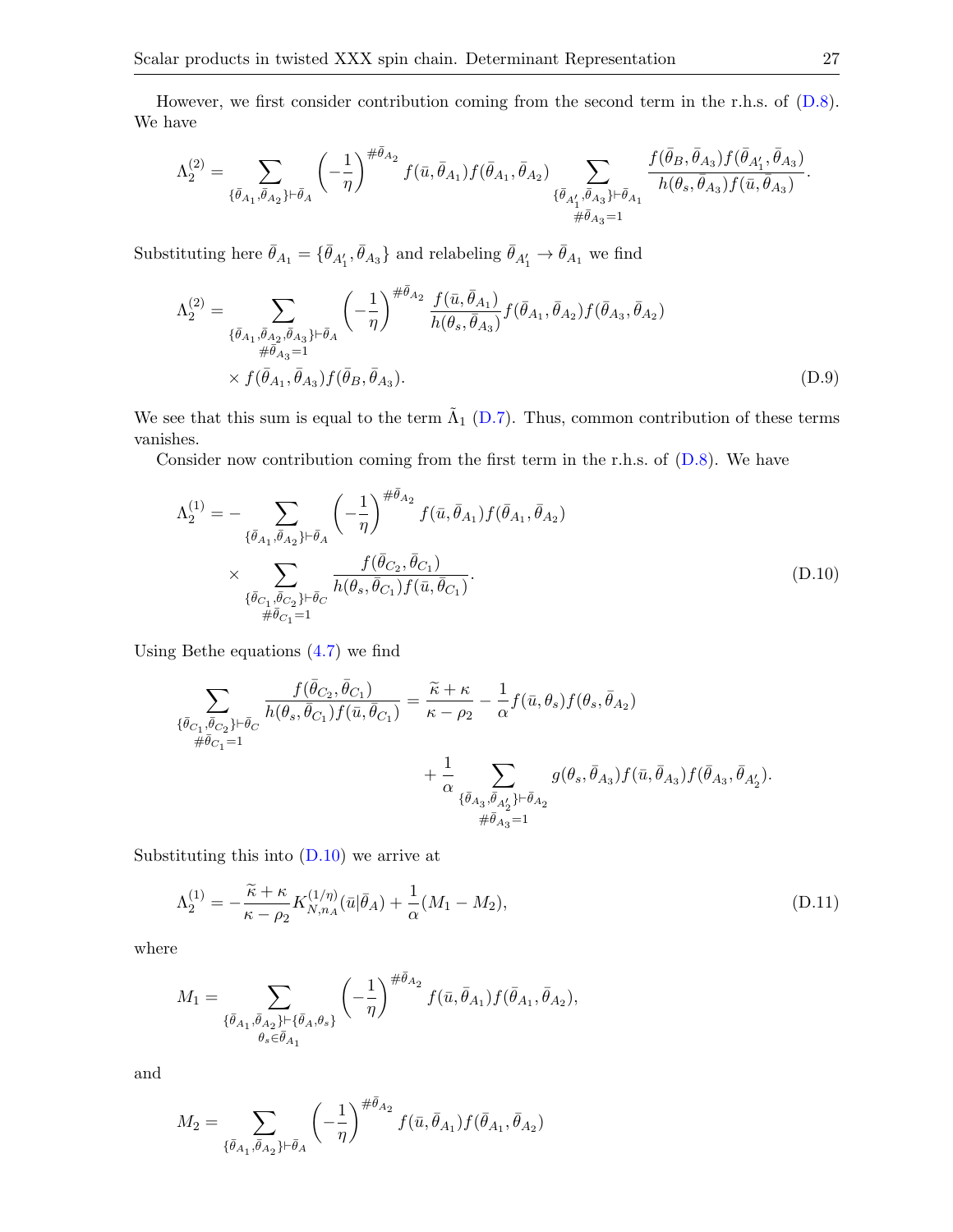<span id="page-27-0"></span>
$$
\times \sum_{\{\bar{\theta}_{A_3}, \bar{\theta}_{A'_2}\} \vdash \bar{\theta}_{A_2}} g(\theta_s, \bar{\theta}_{A_3}) f(\bar{u}, \bar{\theta}_{A_3}) f(\bar{\theta}_{A_3}, \bar{\theta}_{A'_2}).
$$
\n(D.12)

Presenting  $M_1$  as

$$
\begin{split} M_1 = & \sum_{\{\bar{\theta}_{A_1}, \bar{\theta}_{A_2}\} \vdash \{\bar{\theta}_{A}, \theta_s\}} \left( -\frac{1}{\eta} \right)^{\# \bar{\theta}_{A_2}} f(\bar{u}, \bar{\theta}_{A_1}) f(\bar{\theta}_{A_1}, \bar{\theta}_{A_2}) \\ & - \sum_{\{\bar{\theta}_{A_1}, \bar{\theta}_{A_2}\} \vdash \{\bar{\theta}_{A}, \theta_s\}} \left( -\frac{1}{\eta} \right)^{\# \bar{\theta}_{A_2}} f(\bar{u}, \bar{\theta}_{A_1}) f(\bar{\theta}_{A_1}, \bar{\theta}_{A_2}), \end{split}
$$

we obtain

$$
M_1 = K_{N,n_A+1}^{(1/\eta)}(\bar{u}|\{\bar{\theta}_A,\theta_s\}) - \sum_{\{\bar{\theta}_{A_1},\bar{\theta}_{A_2}\} \vdash \{\bar{\theta}_A,\theta_s\} \atop \theta_s \in \bar{\theta}_{A_2}} \left(-\frac{1}{\eta}\right)^{\#\bar{\theta}_{A_2}} f(\bar{u},\bar{\theta}_{A_1}) f(\bar{\theta}_{A_1},\bar{\theta}_{A_2}).
$$

Setting here  $\bar{\theta}_{A_2} = \{\bar{\theta}_{A'_2}, \theta_s\}$  and relabeling  $\bar{\theta}_{A'_2} \to \bar{\theta}_{A_2}$  we arrive at

$$
M_1 = K_{N,n_A+1}^{(1/\eta)}(\bar{u}|\{\bar{\theta}_A,\theta_s\}) - \sum_{\{\bar{\theta}_{A_1},\bar{\theta}_{A_2}\}\vdash \bar{\theta}_A} \left(-\frac{1}{\eta}\right)^{\#\bar{\theta}_{A_2}+1} f(\bar{u},\bar{\theta}_{A_1}) f(\bar{\theta}_{A_1},\bar{\theta}_{A_2}) f(\bar{\theta}_{A_1},\theta_s).
$$

Consider now contribution  $M_2$ . Setting  $\bar{\theta}_{A_2} = \{\bar{\theta}_{A'_2}, \bar{\theta}_{A_3}\}\$ in [\(D.12\)](#page-27-0) and relabeling  $\bar{\theta}_{A'_2} \to \bar{\theta}_{A_2}$ we arrive at

<span id="page-27-1"></span>
$$
M_2 = \sum_{\substack{\{\bar{\theta}_{A_1}, \bar{\theta}_{A_2}, \bar{\theta}_{A_3}\} \vdash \bar{\theta}_A}} \left( -\frac{1}{\eta} \right)^{\#\bar{\theta}_{A_2+1}} f(\bar{u}, \bar{\theta}_{A_1}) f(\bar{\theta}_{A_1}, \bar{\theta}_{A_2}) f(\bar{\theta}_{A_1}, \bar{\theta}_{A_3}) g(\theta_s, \bar{\theta}_{A_3}) \n\times f(\bar{u}, \bar{\theta}_{A_3}) f(\bar{\theta}_{A_3}, \bar{\theta}_{A_2}).
$$
\n(D.13)

Let  $\{\bar{\theta}_{A_1}, \bar{\theta}_{A_3}\} = \bar{\theta}_{A_0}$ . Then [\(D.13\)](#page-27-1) takes the form

<span id="page-27-2"></span>
$$
M_2 = \sum_{\{\bar{\theta}_{A_0}, \bar{\theta}_{A_2}\} \vdash \bar{\theta}_A} \left( -\frac{1}{\eta} \right)^{\#\bar{\theta}_{A_2+1}} f(\bar{u}, \bar{\theta}_{A_0}) f(\bar{\theta}_{A_0}, \bar{\theta}_{A_2})
$$
  
 
$$
\times \sum_{\substack{\{\bar{\theta}_{A_1}, \bar{\theta}_{A_3}\} \vdash \bar{\theta}_{A_0} \\ \#\bar{\theta}_{A_3} = 1}} g(\theta_s, \bar{\theta}_{A_3}) f(\bar{\theta}_{A_1}, \bar{\theta}_{A_3}).
$$
 (D.14)

The sum over partitions  $\{\bar{\theta}_{A_1}, \bar{\theta}_{A_3}\} \vdash \bar{\theta}_{A_0}$  can be easily computed by the contour integral

$$
\sum_{\substack{\{\bar{\theta}_{A_1},\bar{\theta}_{A_3}\}\vdash \bar{\theta}_{A_0}\\ \#\bar{\theta}_{A_3}=1}}g(\theta_s,\bar{\theta}_{A_3})f(\bar{\theta}_{A_1},\bar{\theta}_{A_3})=1-f(\bar{\theta}_{A_0},\theta_s).
$$

Substituting this into [\(D.14\)](#page-27-2) we obtain

$$
M_2=\sum_{\{\bar{\theta}_{A_0},\bar{\theta}_{A_2}\}\vdash \bar{\theta}_A}\left(-\frac{1}{\eta}\right)^{\#\bar{\theta}_{A_2+1}}f(\bar{u},\bar{\theta}_{A_0})f(\bar{\theta}_{A_0},\bar{\theta}_{A_2})\big(1-f(\bar{\theta}_{A_0},\theta_s)\big)
$$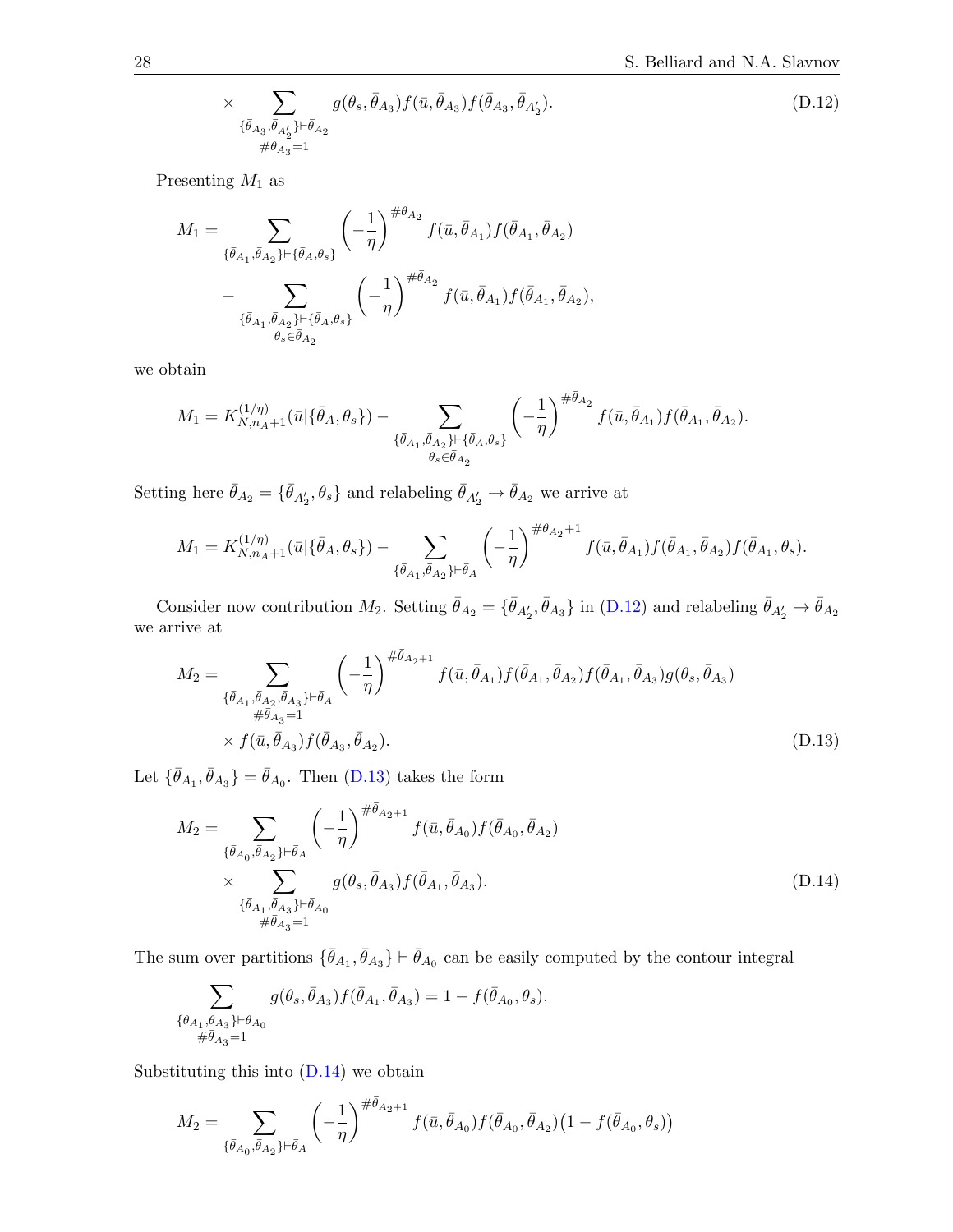$$
= -\frac{1}{\eta} K_{N,n_A}^{(1/\eta)}(\bar{u}|\bar{\theta}_A) - \sum_{\{\bar{\theta}_{A_1},\bar{\theta}_{A_2}\} \vdash \bar{\theta}_A} \left( -\frac{1}{\eta}\right)^{\# \bar{\theta}_{A_2+1}} f(\bar{u},\bar{\theta}_{A_1}) f(\bar{\theta}_{A_1},\bar{\theta}_{A_2}) f(\bar{\theta}_{A_1},\theta_s).
$$

Thus,

$$
M_1 - M_2 = K_{N,n_A+1}^{(1/\eta)}(\bar{u}|\{\bar{\theta}_A,\theta_s\}) + \frac{1}{\eta}K_{N,n_A}^{(1/\eta)}(\bar{u}|\bar{\theta}_A),
$$

and due to  $(D.11)$  we arrive at

$$
\Lambda_2^{(1)} = \left(\frac{1}{\eta\alpha} - \frac{\widetilde{\kappa} + \kappa}{\kappa - \rho_2}\right) K_{N,n_A}^{(1/\eta)}(\bar{u}|\bar{\theta}_A) + \frac{1}{\alpha} K_{N,n_A+1}^{(1/\eta)}(\bar{u}|\{\bar{\theta}_A,\theta_s\}),
$$

Finally, taking into account  $(D.6)$ ,  $(D.7)$ , and  $(D.9)$  we obtain after simple algebra

$$
\Lambda_1 + \Lambda_2 = \frac{\beta}{\beta \mu + \mu - 1} \Big( \eta K_{N,n_A+1}^{(1/\eta)}(\bar{u} | \{\bar{\theta}_A, \theta_s\}) - \xi K_{N,n_A}^{(1/\eta)}(\bar{u} | \bar{\theta}_A) \Big).
$$

Thus, Lemma [C.3](#page-22-2) is proved.

#### Acknowledgements

The work was performed at the Steklov Mathematical Institute of Russian Academy of Sciences, Moscow. This work is supported by the Russian Science Foundation under grant 19-11-00062.

# References

- <span id="page-28-3"></span>[1] Avan J., Belliard S., Grosjean N., Pimenta R.A., Modified algebraic Bethe ansatz for XXZ chain on the segment – III – Proof, *[Nuclear Phys. B](https://doi.org/10.1016/j.nuclphysb.2015.08.006)* 899 (2015), 229–246, [arXiv:1506.02147.](https://arxiv.org/abs/1506.02147)
- <span id="page-28-11"></span>[2] Baxter R.J., One-dimensional anisotropic Heisenberg chain, [Ann. Physics](https://doi.org/10.1016/0003-4916(72)90270-9) 70 (1972), 323–337.
- <span id="page-28-4"></span>[3] Belliard S., Modified algebraic Bethe ansatz for XXZ chain on the segment – I: Triangular cases, [Nuclear](https://doi.org/10.1016/j.nuclphysb.2015.01.003) [Phys. B](https://doi.org/10.1016/j.nuclphysb.2015.01.003) 892 (2015), 1–20, [arXiv:1408.4840.](https://arxiv.org/abs/1408.4840)
- <span id="page-28-5"></span>[4] Belliard S., Crampé N., Heisenberg XXX model with general boundaries: eigenvectors from algebraic Bethe ansatz, [SIGMA](https://doi.org/10.3842/SIGMA.2013.072) 9 (2013), 072, 12 pages, [arXiv:1309.6165.](https://arxiv.org/abs/1309.6165)
- <span id="page-28-6"></span>[5] Belliard S., Pimenta R.A., Modified algebraic Bethe ansatz for XXZ chain on the segment – II – General cases, [Nuclear Phys. B](https://doi.org/10.1016/j.nuclphysb.2015.03.016) 894 (2015), 527–552, [arXiv:1412.7511.](https://arxiv.org/abs/1412.7511)
- <span id="page-28-8"></span>[6] Belliard S., Pimenta R.A., Slavnov and Gaudin–Korepin formulas for models without U(1) symmetry: the twisted XXX chain, [SIGMA](https://doi.org/10.3842/SIGMA.2015.099) 11 (2015), 099, 12 pages, [arXiv:1506.06550.](https://arxiv.org/abs/1506.06550)
- <span id="page-28-12"></span>[7] Belliard S., Slavnov N.A., A note on  $\mathfrak{gl}_2$ -invariant Bethe vectors, *[J. High Energy Phys.](https://doi.org/10.1007/JHEP04(2018)031)* **2018** (2018), no. 4, 031, 15 pages, [arXiv:1802.07576.](https://arxiv.org/abs/1802.07576)
- <span id="page-28-9"></span>[8] Belliard S., Slavnov N.A., Vallet B., Modified algebraic Bethe ansatz: twisted XXX case, [SIGMA](https://doi.org/10.3842/SIGMA.2018.054) 14 (2018), 054, 18 pages, [arXiv:1804.00597.](https://arxiv.org/abs/1804.00597)
- <span id="page-28-10"></span>[9] Belliard S., Slavnov N.A., Vallet B., Scalar product of twisted XXX modified Bethe vectors, [J. Stat. Mech.](https://doi.org/10.1088/1742-5468/aaddac) [Theory Exp.](https://doi.org/10.1088/1742-5468/aaddac) (2018), 093103, 29 pages, [arXiv:1805.11323.](https://arxiv.org/abs/1805.11323)
- <span id="page-28-0"></span>[10] Cao J., Yang W.-L., Shi K., Wang Y., Off-diagonal Bethe ansatz and exact solution a topological spin ring, [Phys. Rev. Lett.](https://doi.org/10.1103/PhysRevLett.111.137201) 111 (2013), 137201, 5 pages, [arXiv:1305.7328.](https://arxiv.org/abs/1305.7328)
- <span id="page-28-1"></span>[11] Cao J., Yang W.-L., Shi K., Wang Y., Off-diagonal Bethe ansatz solution of the XXX spin chain with arbitrary boundary conditions, [Nuclear Phys. B](https://doi.org/10.1016/j.nuclphysb.2013.06.022) 875 (2013), 152–165, [arXiv:1306.1742.](https://arxiv.org/abs/1306.1742)
- <span id="page-28-7"></span>[12] Crampé N., Algebraic Bethe ansatz for the totally asymmetric simple exclusion process with boundaries, [J. Phys. A: Math. Theor.](https://doi.org/10.1088/1751-8113/48/8/08FT01) 48 (2015), 08FT01, 12 pages, [arXiv:1411.7954.](https://arxiv.org/abs/1411.7954)
- <span id="page-28-2"></span>[13] Derkachev S.E., The R-matrix factorization, Q-operator, and variable separation in the case of the XXX spin chain with the  $SL(2,\mathbb{C})$  symmetry group, *[Theoret. and Math. Phys.](https://doi.org/10.1007/s11232-011-0131-x)* **169** (2011), 1539–1550.